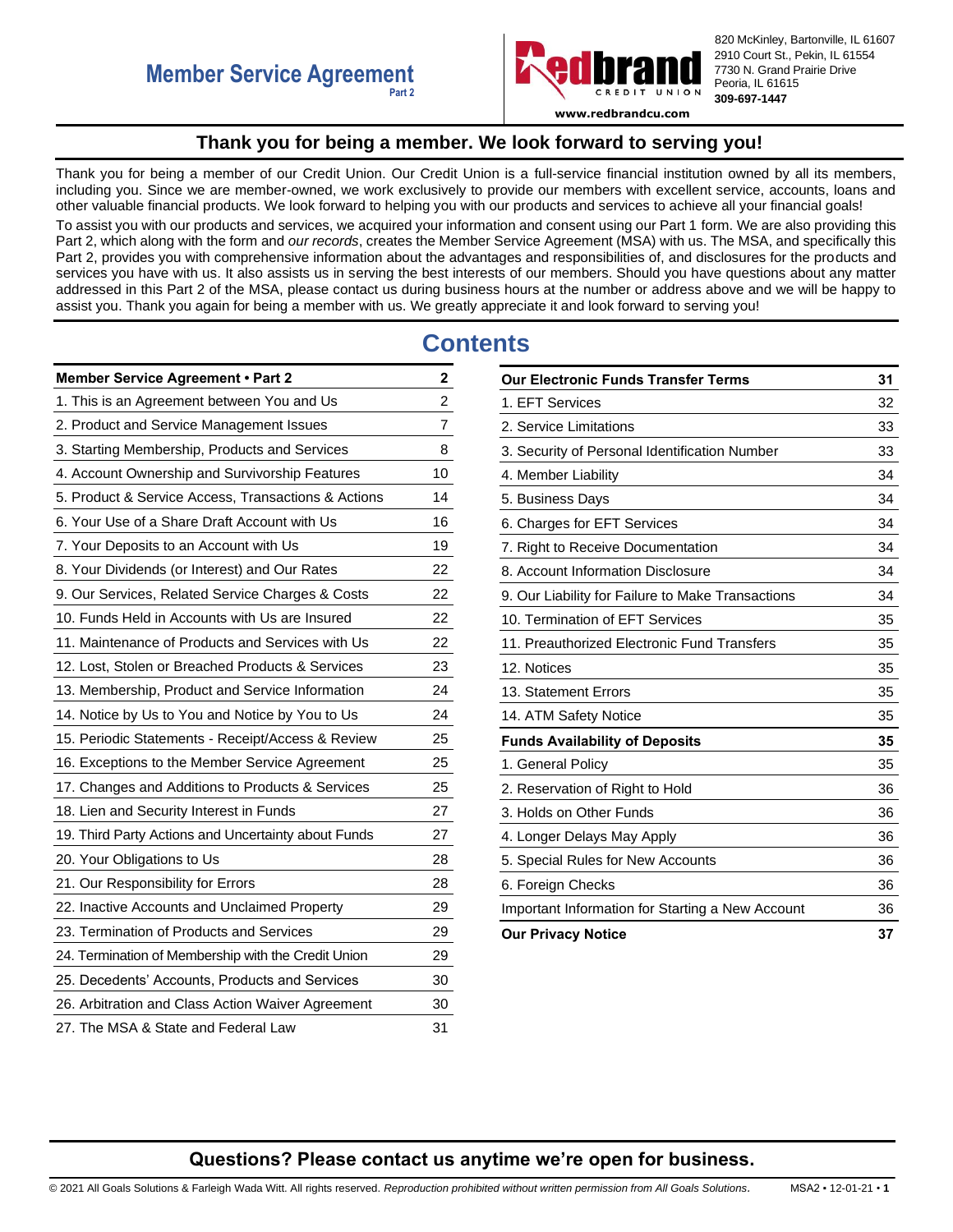## **Member Service Agreement • Part 2**

## <span id="page-1-1"></span><span id="page-1-0"></span>**1. This is an Agreement between You and Us**

**a. The Purpose of this Part 2 of the Member Service Agreement**  This Member Service Agreement (MSA) Part 2 provides you with comprehensive information about the privileges and responsibilities of the products and services you have with us. It also assists us in serving the best interests of the members of our Credit Union. Please read and keep a copy of this MSA Part 2 *document*, and all contracts you have with us, for future reference.

#### **b. Agreement to Membership, Products and Services**

When you join our Credit Union and start accounts, loans, products and services with us, you may sign a Part 1 service form, and will be provided or be able to access this Part 2 *document*. The Parts 1 and 2, along with the related information and *documents* in *our records*, create the Member Service Agreement with us.

We refer to our Member Service Agreement form as a "Part 1 form" or "service form." We (or you) may complete the form, which you review and sign or authorize to use our products and services. The form may include information about you, the ownership and survivorship features of accounts, and the products and services you have requested. This information is entered in our *documents* or *computer system*. In fact, the service form may consist entirely of information in our *computer system*. The forms, *documents* and information are retained in *our records* and are used to start, maintain and *manage* the products and services you have with us. They are the first part of our Member Service Agreement - the "Part 1."

We refer to this *document* as the "Part 2" of our Member Service Agreement. The Part 2 explains the *terms* of membership, products and services with us. It also includes "Our Electronic Funds Transfer Terms," "Funds Availability of Deposits," "Our Rates & Service Charges" and "Our Privacy Notice." Most of these disclosures are found at the end of this Part 2, and are also accessible separately from the Part 2 on our website or on request from us. The Part 2 is the second part of our Member Service Agreement.

You understand that Parts 1 and 2, along with the information and *documents* in *our records*, create a legally binding contract with us. This contract is the Member Service Agreement, which we refer to as the "MSA." The MSA addresses how membership, products and services are started, confirmed, maintained, reviewed, changed, added or terminated (please see the word "*action*" in Provision 1.e.). The MSA applies when you *take actions, conduct transactions on* or use our products and services. It also addresses how we *manage* and communicate with you about our products and services. The *terms* of the MSA apply to all products and services unless those *terms* are superseded (controlled) by specific provisions in the contracts for those products and services. The MSA also applies to any person or organization that wants to *take action*, *conduct a transaction* or requests us to act on any matter concerning the business of our Credit Union. You consent to the *terms* of the MSA when you apply for membership, share your information with us, sign or authorize a *document*, use a product or service, receive or have access to a periodic statement, or request to do, or do, business with us *by any method we allow*. When you perform any of the preceding activities, you also affirm all the information you provide to us is complete and true, and any *document* has been completed and the information has been entered accurately in a *document* or our *computer system* and according to your instructions**,** as reflected in *our records*. You agree we may rely exclusively on the *terms* of the MSA and have no obligation to rely on any non-Credit Union documentation unless otherwise required by law. You understand you may contact us and request to review or access a paper or *electronically managed* copy of your information or *document* in *our records*, the current version of this Part 2, and all disclosures or other contracts, any time we are open for business. You may also access a current version of this Part 2 and all disclosures on our website at www.redbrandcu.com.

**1) Please Assure every Account meets Your Planning Needs.**  Please make sure the ownership and survivorship features of the account(s) you have with us match your financial and estate planning needs. This is particularly important if you have requested to have more than one account with us, or have designated a beneficiary/POD payee or beneficiaries/POD payees on the account(s) with us (please see Provision 4.). Your affirmation that the account(s) you have with us match your financial and estate planning needs assists us in providing you with excellent service and assuring we manage the account(s) according to your wishes.

#### **c. Organization of this Part 2 of the MSA**

The twenty-seven (27) Provisions of the Part 2 are organized chronologically, starting with important information, definitions and *management* matters you should know about the MSA. The Part 2 then addresses membership and starting new products and services. The Part 2 thereafter explains how you may *conduct transactions on* and use our products and services, and how we maintain and *manage*  them. It also describes how you or we may make changes and additions to products, services and the contracts that govern them. Finally, the Part 2 addresses product and service termination issues. The Part 2 concludes with four (4) important disclosures that also affect our accounts, products and services: "Our Electronic Funds Transfer Terms," "Funds Availability of Deposits," "Our Rates & Service Charges" and "Our Privacy Notice." You may see the general organization of the Part 2 by reviewing the left side of the Table of Contents, which contains the twenty-seven (27) Provisions, and then the right side of the Table of Contents, which contains the disclosures. You may access any Provision or disclosure by page number, or by clicking on the title of the Provision or disclosure in the PDF of the Part 2. You may return to the Table of Contents in the PDF of the Part 2 by clicking on the acronym "TOC" located in the right lower corner of the PDF. Should you have questions about the organization of the Part 2, please contact us during business hours and we will be happy to assist you.

## **d. Questions? Please Contact Us at Your Earliest Convenience**

You may visit our branch or contact us at 309-697-1447 during business hours for assistance with questions or concerns about the accounts, loans, products or services you have with us. It is important you read and follow the *terms* of the MSA so 1) we meet your product and service needs, 2) you fully benefit from the advantages of membership with us, and 3) you fulfill all your responsibilities and avoid service charges, costs, losses or liability. The MSA is written in English. It is your responsibility to get help from someone you choose if you have any difficulties in reading or understanding the MSA. Also, if you attempt to initiate an *action* or *transaction on* a product or service by communicating with us in a language other than in English, we have no obligation to permit or conduct the *action* or *transaction* unless we communicate about the *action or transaction* with you in that language. If you need help with any matter addressed in the MSA, contract, product or service, please contact us at your earliest convenience.

## **e. Important Definitions for the Member Service Agreement**

A number of important words and phrases used throughout the MSA are identified below by bolded capitalized words and phrases, and defined in alphabetical order (with the exception of "You" and "Us," which are defined first). To assure you are aware of specific important definitions, several key and frequently used words and phrases that follow are *italicized* throughout this Part 2. They include *action*, *by any method we allow*, *computer system*, *document*, *electronically manage, manage, our records, terms* and *transaction*. Please contact us during business hours with any questions you may have about the definitions of the MSA.

**You and Us.** The words "you" and "your" mean 1) a member, owner, trustee, fiduciary, transactor, information user or person who requests to *take action* or *conduct a transaction on* membership, accounts, loans, products or services with us, and 2) any person or organization that requests us to act on any matter concerning the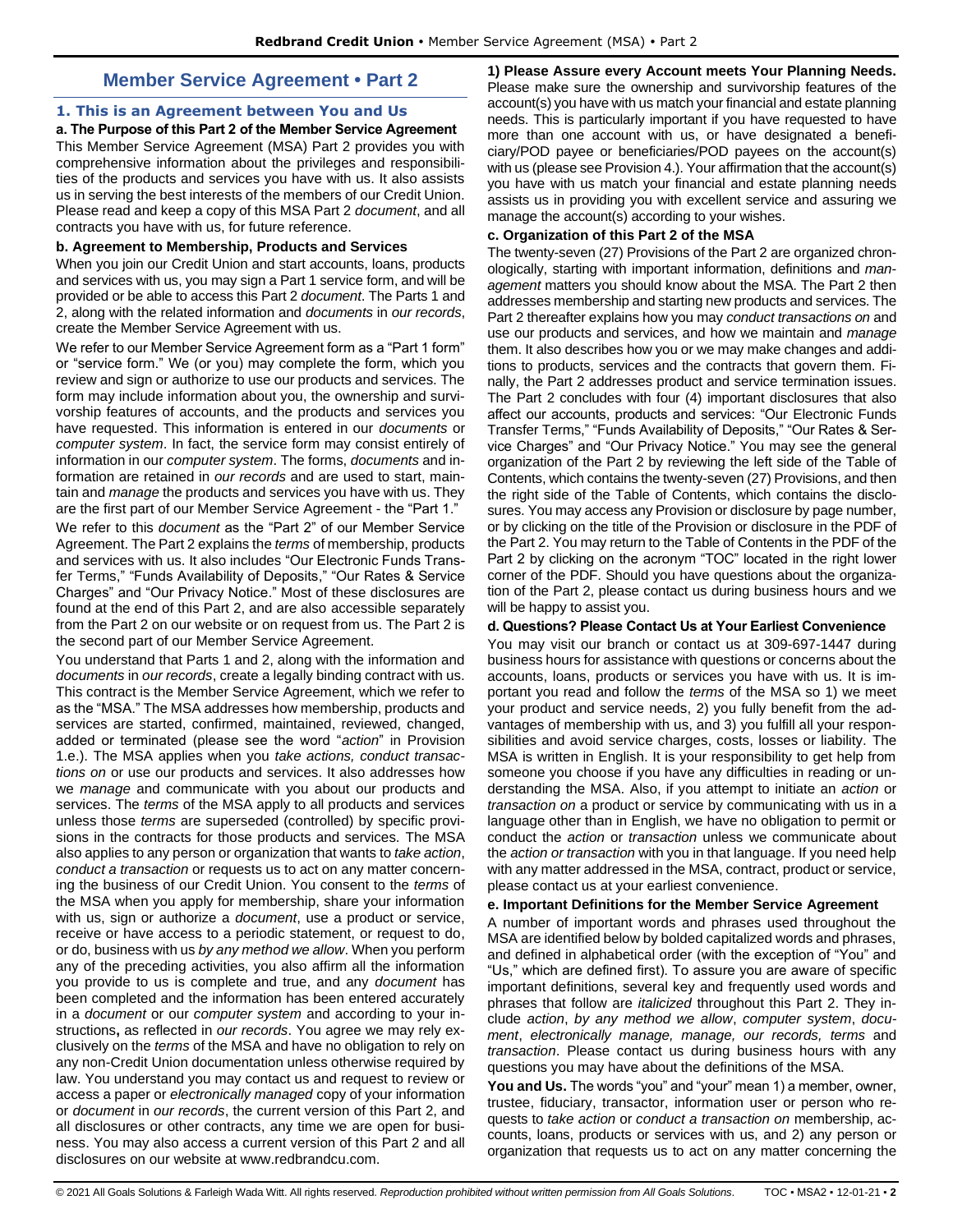business of our Credit Union. The words "we," "our" and "us" mean the Credit Union and our associates.

**Accessible.** We use the words "accessible," "access" and "accessibility" to explain how 1) we may provide, and you may review and obtain, paper or *electronically managed documents* and the information that pertains to products and services with us, and 2) you may start and use a product or service *as we allow.* 

**Account.** The words "account" and "subaccount" mean one of three (3) types of savings products you may start and use to hold your funds with us: a savings (share) account, a money market account, a checking (share draft) account or a term account (commonly referred to as a certificate or share certificate account). Accounts, along with membership and loans, are one of the three primary categories of products at our Credit Union. For further information, please see Provisions 2.k., 4., 6., 7. and 25.

**ACH.** Is an abbreviation for an automated clearing house *transaction*, which is an electronic credit to or debit from an account with us processed through an automated clearing house network. An ACH is an electronic fund transfer (EFT).

**Action.** The word "*action*" and the phrases "*action on*," "*take action*" and "*take action on*" mean to start, confirm, maintain, review, change, add or terminate membership, accounts, loans, products or services with us *by any method we allow*.

**Add.** The words "add," "adding," "addition" and "additional" mean to *take action* to start and add a new account, product or service to the current products and services you have with us *by any method we allow*. We may note an addition by placing an "A" (for added) in a box on our form. For further information, please see Provision 17.

**AIF.** Is an abbreviation for an attorney-in-fact of a power of attorney. **As We Offer.** The phrases "as we offer" and "we offer" mean the products and services we may provide, and the methods (ways) you may access them. For further information, please see Provision 1.f.2).

**Associate.** The word "associate" and the phrases "associated person" and "associated organization" mean any person or organization employed or approved by us to assist us in any way with the business of our Credit Union.

**ATM.** Is an abbreviation for an Automated Teller Machine.

**Attorney-in-Fact.** The phrase "attorney-in-fact" means an attorneyin-fact under a power of attorney. An attorney-in-fact may be named as an attorney-in-fact on a service form or in *our records* and *managed* as *we allow*. For further information, please see Provision 4.g. **Beneficiary.** The word "beneficiary" and the phrase "payable on death (POD) payee" mean a person or organization designated to receive the funds on the death of the owner (or the last owner) on an account. For further information, please see Provisions 4.a., b. and 25.b.

**By Any Method We Allow.** The phrases "*by any method we allow*," "*as we allow*" and "*we allow*," and the word "method" mean the ways you may start, consent to, access, *take actions, conduct transactions on* or use membership, accounts, loans, products and services with us in-person, online or by phone, mail or ATM as we offer. For further information, please see Provision 2.i.

**Change.** The words "change," "changed," "changing," "revise," "revised," "revising," "update," "updated" and "updating" mean to *take action* to amend or modify any information, contract or matter pertaining to a person, account, product or service, or add a person to or remove a person from an account, product or service *as we allow*. We may note a change by placing a "C" (for changed) in a box on our form. For further information, please see Provision 17.

**Check.** The word "check" means a check, share draft or draft issued, negotiated, deposited, collected, presented, paid or dishonored in any physical or *electronic* format we recognize. For further information, please see Provisions 6., 7., 15. and 22.b.

**Close.** The words "close," "closed" and "closing" mean to "terminate" an account, product, service or contract *as we allow*. Please see the definition of "Terminate."

**Computer System.** The phrase "*computer system*" means, but is not limited to, all hardware, software and technology we use to *electronically manage* any aspect of our Credit Union's business, including your *actions* and *transactions on* membership, accounts, loans, products, services, information and *documents*. Our data processing system is part of our *computer system*, and our *computer system* is part of *our records*. For further information, please see Provision 2.e.

**Conduct.** The words "conduct," "conducts" and "conducting" mean your consent and 1) performance of a *transaction* to deposit or withdraw funds from, 2) access to information about, or 3) use of, a product or service *by any method we allow*. For further information, please see Provisions 2.i. and 5.

**Consent.** The words "consent," "agree," "authorize," "authorization" and "authorizing" mean your assent to (approval of) 1) the MSA and any contract, as applicable, 2) any product or service, and 3) any *actions, transactions on* and use of membership, accounts, loans, products or services *by any method we allow*. For further information, please see Provision 2.b.

**Contents.** The word "Contents" and the phrase "Table of Contents" refer to the first page of this Part 2 *document* that lists the twentyseven (27) Provisions (in the left column) and the Disclosures (in the right column) that are contained in this Part 2. You may access a specific Provision or disclosure by clicking on the title in the Table of Contents in the PDF of the Part 2. You may also go to the Table of Contents from anywhere in the Part 2 by clicking on the acronym "TOC" located in the right lower corner in the PDF of the Part 2.

**Contract.** The words "contract" and "agreement" mean the MSA, any other contract or agreement that addresses membership, accounts, loans, products and services you have with us, and any changes or additions we make to the MSA, contract or agreement from time to time. For further information, please see Provision 1.f.2).

**Costs.** The words "cost" and "costs" mean all expenses, employee time, fees, charges, reimbursements, penalties, attorney or other professional fees, collection costs, losses, liabilities, physical damages, travel and related expenditures or litigation we incur addressing any matter involving you or the products and services you have with us.

**Disclosures.** The words "disclosure" and "disclosures" generally mean the explanatory information that addresses your rights under specific federal or state laws that we provide (or you may access) along with or separately from this Part 2, and are part of the MSA. Please review the right column of the Table of Contents to see the disclosures included at the end of this Part 2.

**Document.** The words "*document*" or "*documents*" mean, but are not limited to, anything on paper or any *electronically managed* copy, image, text, information, data, record and file we create or use to *manage* any aspect of our Credit Union's business, including your *actions* and *transactions on* our products and services. An example of a typical *document* is a contract you authorize to start a product or service with us. Our *documents* are retained *in our records*. For further information, please see Provision 2.d.

**Documentation.** The word "documentation" means anything on paper or any *electronically managed* copy, image, text, information, data, record and file you offer to us (or we request) to perform due diligence or verify your authority to allow you to *take action* or *conduct a transaction on* a product or service. For further information, please see Provision 2.d.1).

**EIN.** Is an abbreviation for Employer Identification Number.

**EFT.** Is an abbreviation for electronic fund transfer, which is an electronic credit to or debit from an account with us. For further information, please see "Our Electronic Funds Transfer Terms" at the end of this Part 2 of the MSA.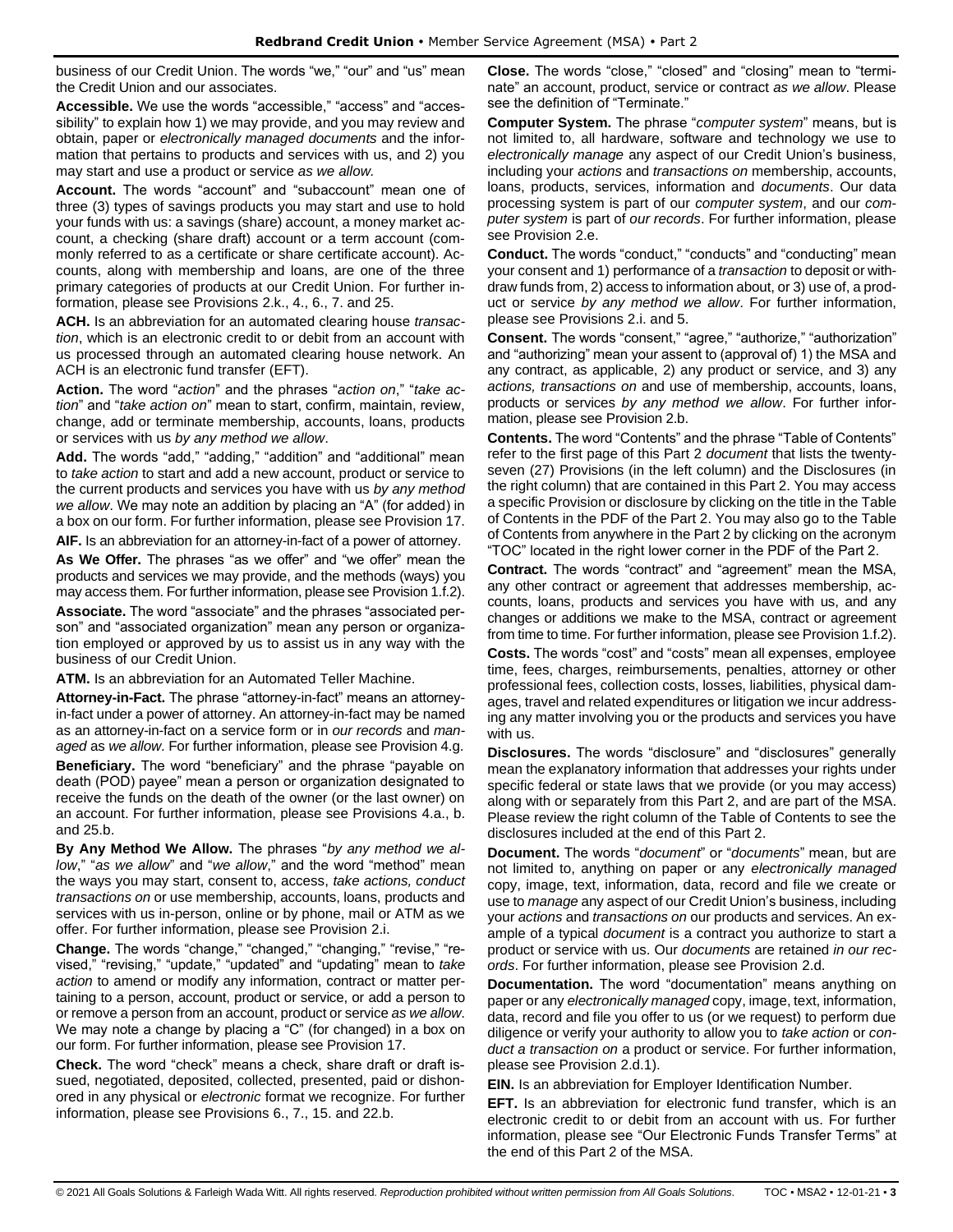**Electronically Manage.** The phrases "*electronically manage*," "*electronically managed*," "*electronic management*" and the words "*electronically"* and *"electronic"* mean the use of our *computer system* and technology to create, start, enter, obtain consent to, copy, image, retain, provide, operate, conduct, execute, facilitate, secure, administer, maintain, support, service, assist with, change, add, update, collect on, terminate and protect any aspect of our Credit Union's business. This definition includes the *electronic management of* all your information, *documents*, *actions* and *transactions on* our products and services. For further information, please see Provision 2.e.1).

**Enter.** The words "enter," "entered," "entering," "note," "noted," "noting," "reflect," "reflected" and "reflecting" mean that we (or you**,** *as we allow*) type, input or write your information in *documents* or our *computer system* that pertains to your *actions* and *transactions on* our products and services, which becomes part of and is retained in *our records*.

**Fiduciary.** The word "fiduciary" refers to a relationship in which a person or organization has a responsibility to act for the benefit of another person, organization or purpose. A fiduciary may be named as a fiduciary on a service form or in our *computer system* and *managed* as *we allow*. or further information, please see Provisions 4.d. through i.

**Funds Availability of Deposits.** Is the explanatory information we provide about your rights concerning the availability of funds from deposits to an account with us. Please see "Funds Availability of Deposits" at the end of this Part 2 of the MSA.

**ID.** Means current government-issued photo identification.

**Information User.** The phrase "information user" means a person in *our records* designated by an owner to access information about the accounts, products and services used by the owner. For further information, please see Provision 4.k.

**Initiate.** The words "initiate," "initiated" and "initiating" mean to "start" products or services *as we allow*. Please see the definition of "Start."

**Internet Service**. The phrases "internet service," "internet services," "e-commerce services" and "online services" mean our products and services that can be accessed and used through the internet as we offer, which are part of our *computer system*.

**IRS.** Is an abbreviation for the Internal Revenue Service.

**Item.** The word "item" means a promise or order to pay money in any form or medium we recognize.

**Loan.** The word "loan" means one of our lending products. Loans, along with membership and accounts, are one of the three primary categories of products at our Credit Union.

**Maintain.** The words "maintain," "maintaining" and "maintenance" mean your and our activities to keep the accounts, loans, products, services, *actions*, *transactions*, information and *documents* you have with us active, operational and current. For further information, please see Provision 11.

**Manage.** The words "*manage*," "*management*" and "*managing*" mean all our work-related activities to create, start, enter, obtain consent to, copy, image, retain, organize, provide, operate, conduct, execute, facilitate, secure, administer, maintain, support, service, assist with, change, add, update, collect on, terminate and protect any aspect of our Credit Union's business. The definition of "*manage*" includes the *management* of all your information, *documents*, *actions* and *transactions on* our products and services. *Electronic management* (as defined in this Part 2) is one way we *manage* our business and the accounts, products and services you have with us. For further information, please see Provisions 2. and 11.

**Member.** The word "member" means a person who has met the requirements of membership and has joined our Credit Union. The privilege of membership, along with accounts and loans, is one of the three primary categories of products at our Credit Union. For further information, please see Provision 3.

**Member Service Agreement.** The Member Service Agreement (the MSA) is a contract composed of our Part 1 service form, the *documents* and information in *our records* and this Part 2.

**Membership Share.** The phrase "membership share" means a specific amount of your money in an account that represents the required deposit to be a member and owner of our Credit Union.

**Mobile Device.** The phrase "mobile device" means any transportable equipment or technology (typically a phone or tablet) that allows you to access the internet to *take actions*, *conduct transactions* or use the products and services as we offer.

**MSA.** Is an abbreviation for the Member Service Agreement, which is a contract composed of our Part 1 service form, the *documents* and information in *our records* and this Part 2.

**NACHA.** Is an abbreviation for the National Automated Clearing House Association, which operates the Automated Clearing House (ACH) *transactions system*. For further information, please see Provision 5.c.

**Open.** The words "open," "opened" and "opening" mean to "start" membership, accounts, products or services with us *as we allow*. Please see the definition of "Start."

**Organization.** The word "organization" means a business, association or other private or government entity, whether formally organized and/or recognized under the law or not.

**Original.** The word "original" refers to the first *document* (such as a Part 1 or other form) we use to start new products and services. We may note the original use of a form by placing an "O" (for original) in a box on the form.

**Our Check.** The phrase "our check" means our cashier's or teller's check that we write (issue) to people, organizations or you. For further information, please see Provisions 5.a., 6.e.,g.,n. and 22 b.

**Our Electronic Funds Transfer Terms.** Is the explanatory information we provide about your rights concerning EFT debits and credits to an account with us. Please see "Our Electronic Funds Transfer Terms" at the end of this Part 2 of the MSA.

**Our Privacy Notice.** Is the explanatory information we provide about your information we collect and retain in the ordinary course of business of our Credit Union. Please see "Our Privacy Notice" at the end of this Part 2 of the MSA.

**Our Rates & Service Charges.** Is the explanatory information we provide about the rates we pay on accounts and charges we may require for services we offer. This disclosure may also be referred to as the "Rate and Fee Disclosure" in the MSA. Please see "Our Rates & Service Charges," which is part of the MSA. You may access this disclosure on our website or by contacting us during business hours.

**Our Records.** The phrases "*our records*," "on file," "in our files" and the word "files" mean all *documents* and information we create, retain and use to *manage* any aspect of our Credit Union's business, including your information, *documents*, *actions* and *transactions on* our products and services. *Our records* are primarily contained in and composed of our physical paper files and *computer system*. For further information, please see Provision 2.h.

**Owner.** The word "owner" means a person designated in *our records* as an "owner," who may *take actions*, *conduct transactions*  and use our accounts, products and services. An owner typically owns the funds in an account. For further information, please see Provisions 2.g., 3., 4., 11., 17., 23. and 25.

**Ownership and Survivorship Feature Information.** The phrase "ownership and survivorship feature information" means the number and identity of owners on an account, and whether the funds in the account will ultimately go to a surviving owner, an owner's estate or a designated beneficiary(s)/POD payee(s), according to *our records*. For further information, please see Provisions 4., 13.a. and 25.

**Part 1.** The phrase "Part 1" means any service form, *document* and/or the information on paper or *electronically managed* in our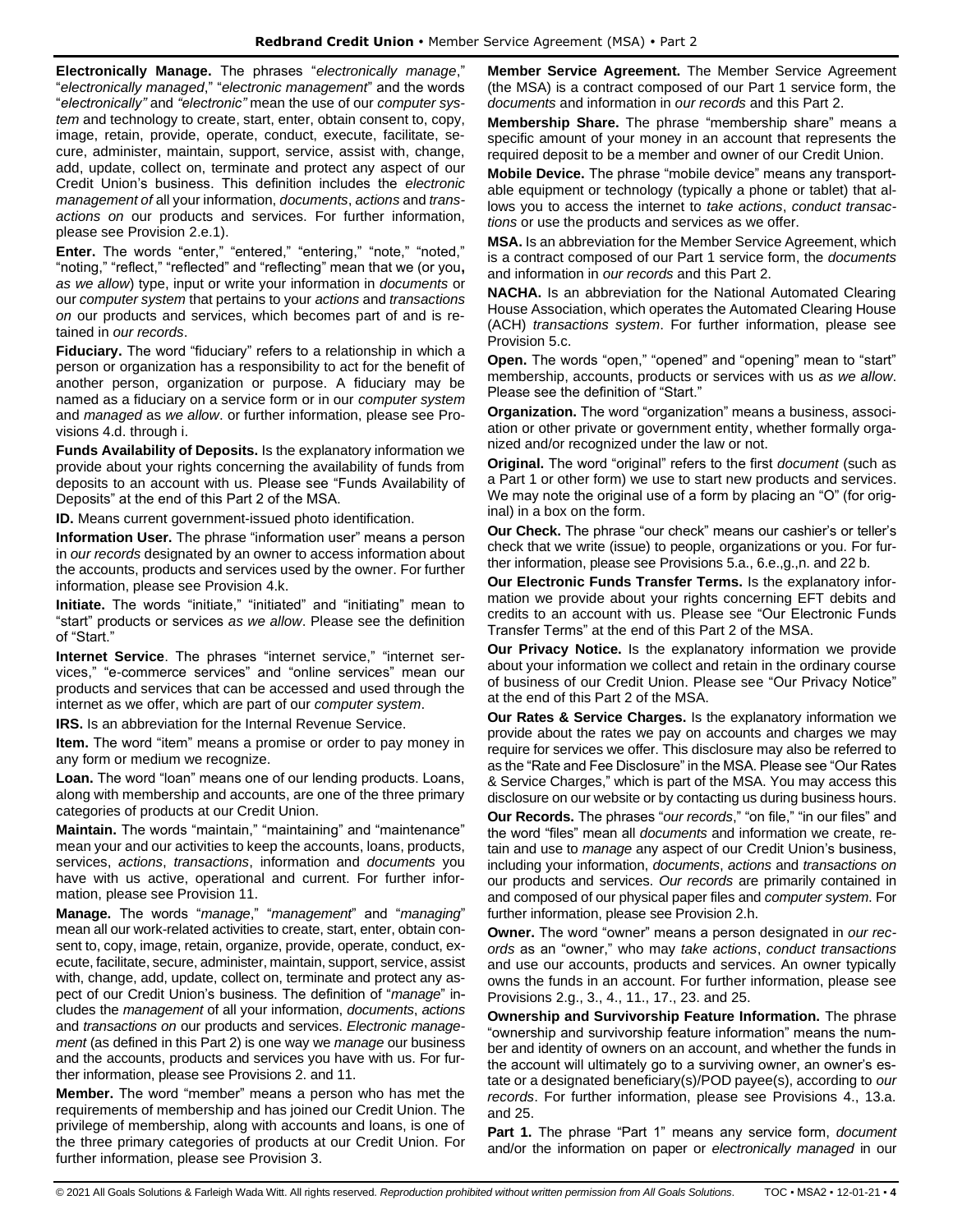*computer system*, used for any *action* or *transaction on* our products and services. For further information, please see Provision 2.d.

**Part 2.** The phrase "Part 2" means this *document*, which along with service forms, the information and *documents* in *our records* and other contracts, as applicable, comprises the Member Service Agreement (MSA). This Part 2 contains a majority of the *terms* of the MSA. For further information, please see Provision 2.

**Payable on Death Payee.** The phrase "payable on death (POD) payee" and the word "beneficiary" mean a person or organization designated to receive the funds on the death of the owner (or the last owner) on an account. For further information, please see Provisions 4.a., b. and 25.b.

**PDF.** The acronym "PDF" is an abbreviation for Portable Document Format file. It is a format we may use to *electronically manage* information and *documents* to address any aspect of our Credit Union's business, including your *actions* and *transactions on* our products and services. For further information, please see Provision 2.e.2).

**People and Person.** The words "people" and "person" mean human beings.

**Personal Identification Number.** The phrase "personal identification number (PIN)" means a confidential number you use to conduct *transactions* with EFT products and services (such as a debit card) to access an account with us. For further information, please see "Our Electronic Funds Transfer Terms" at the end of this Part 2 of the MSA.

**PIN.** Is an abbreviation for personal identification number (please) see the definition of "personal identification number" above). For further information, also please see "Our Electronic Funds Transfer Terms" at the end of this Part 2 of the MSA.

**POD payee.** Is an abbreviation for a Payable on Death payee.

**Products and Services.** The words "products" and "services" and the phrases "our products and services" and "the products and services" mean, but are not limited to, 1) our membership, savings and lending products, 2) our services we offer to access the products, and 3) our services we offer independent of the products. Accounts, loans and membership are the three primary categories of products at our Credit Union. For further information, please see Provision 2.k.

**Provision.** The word "Provision" means the twenty-seven (27) Provisions of this Part 2, which are listed in the left column of the Table of Contents. The Provisions of this Part 2 contain a majority of the *terms* of the MSA. For further information, please see Provision 1.c.

**Reported SSN or EIN Name.** The phrase "Reported SSN or EIN name" means the name that matches the SSN or EIN that dividends/interest are/is reported under on a service form or *as we allow*. For further information, please see Provisions 4.d. through i.

**Revised.** The words "revise," "revised" and "revising" mean to "change" an account, product, service or contract *as we allow*. Please see the definition of "Change."

**Section.** The word "Section" refers to the six to ten Sections of the Part 1 service forms. Each Section has a number that is located at the far-right side of each Section on the Part 1s. If a Section number is missing on Page 1 of a form it is because that Section appears on Page 2 of the form. If a Section number is missing on Page 2 of a form it is because that Section appears on Page 1 of that form.

**Service Charge.** The phrases "service charge" and the words "charge" and "fee" mean an amount of money we require you to pay to partially cover the expense of a service you use with us. When the words "service charge" or "charge" are used in the MSA, they will typically be addressed in "Our Rates & Service Charges." For further information, please see Provision 9.

**Service Form.** The phrases "service form" and "Part 1" and the word "form" mean a *document* or the information on paper or *electronically managed* in our *computer system*, used for any *action* or

*transaction on* our products and services. For further information, please see Provision 2.d.

**SSN.** Is an abbreviation for Social Security Number.

**Start.** The words "start," "starting," "open," "opened," "opening," "initiate" and "initiating" mean to *take action* to begin membership**,** accounts, loans, products or services *as we allow*. For further information, please see Provisions 2.i., 3. and 17.

**Successor Trustee.** The phrase "successor trustee" means a person named as a successor trustee of a trust who may act if the trustee(s) can no longer act on behalf of the trust. For further information, please see Provision 4.h.

**Technology.** The word "technology" means any hardware, software, equipment, instrumentation, system and solution (such as our *computer system*) that enables us to maintain and *manage* any aspect of our Credit Union's business, including your information, *documents*, *actions* and *transactions on* our products and services.

**Terminate.** The words "terminate" and "close" mean to *take action* to end and no longer use an account, product, service, contract or membership with us *as we allow*. We may note a termination by placing a "T" (for terminate) in a box on our form. For further information, please see Provisions 23. and 24.

**Terms**. The word "*terms*" means all the explanatory language of the MSA (which includes any service form, this Part 2 and the information and *documents* in *our records*), and any contract you have with us, as applicable. A majority of the *terms* of the MSA are found in this Part 2. The *terms* of the MSA, like all our contracts, are designed to serve the best interests of the members of our Credit Union.

**Through the Internet.** The phrase "through the internet" and the word "online" mean the use of the internet to *take actions*, *conduct transactions* or use our products and services (which will typically be with the internet services we offer).

**Transaction.** The word "*transaction*" and the phrases "*transaction on*," "*conduct a transaction*," "*conduct a transaction on*" and "*conduct transactions on*" mean 1) any act, instruction, order or request to increase or decrease the balance of, or impose a lien or security interest on, the funds in an account *by any method we allow*, and 2) any request for or use of a product, service or information *by any method we allow*. The word "*transaction*" in this Part 2 may apply to a "loan" or obligation addressed in the MSA and other contract, as applicable. The word "*transaction*" does not include any *action* to change, add or terminate an account, product or service. For further information, please see Provisions 2.i. and 5.

**Transactor.** The word "transactor" means a person designated in *our records* by an owner to *conduct transactions on* the accounts, products and services used by the owner. A transactor may be referred to as an "agent" in our data processing system, which is part of our *computer system*. For further information, please see Provision 4.j

**Trustee.** The word "trustee" means a fiduciary of a revocable or irrevocable trust, who, like an owner, may *take actions*, *conduct transactions* and use accounts, products and services on behalf of the trust. A trustee may be named as a trustee on a service form or in our *computer system* and *managed* as *we allow*. For further information, please see Provision 4.h.

**Use.** The word "use," as applied to you, means to *take action*, *conduct a transaction on* or in any way access or utilize our products and services. The word "use," as applied to us, means anything we employ to *manage* the business of our Credit Union, which includes *managing* your *actions* and *transactions on* our products and services.

**Your Check.** The phrase "your check" generally means a check you write to a payee drawn on an account with us. It also means a check drawn on another institution payable to you that you wish to deposit in an account with us or negotiate to us. For further information, please see Provisions 6., 7. and 15.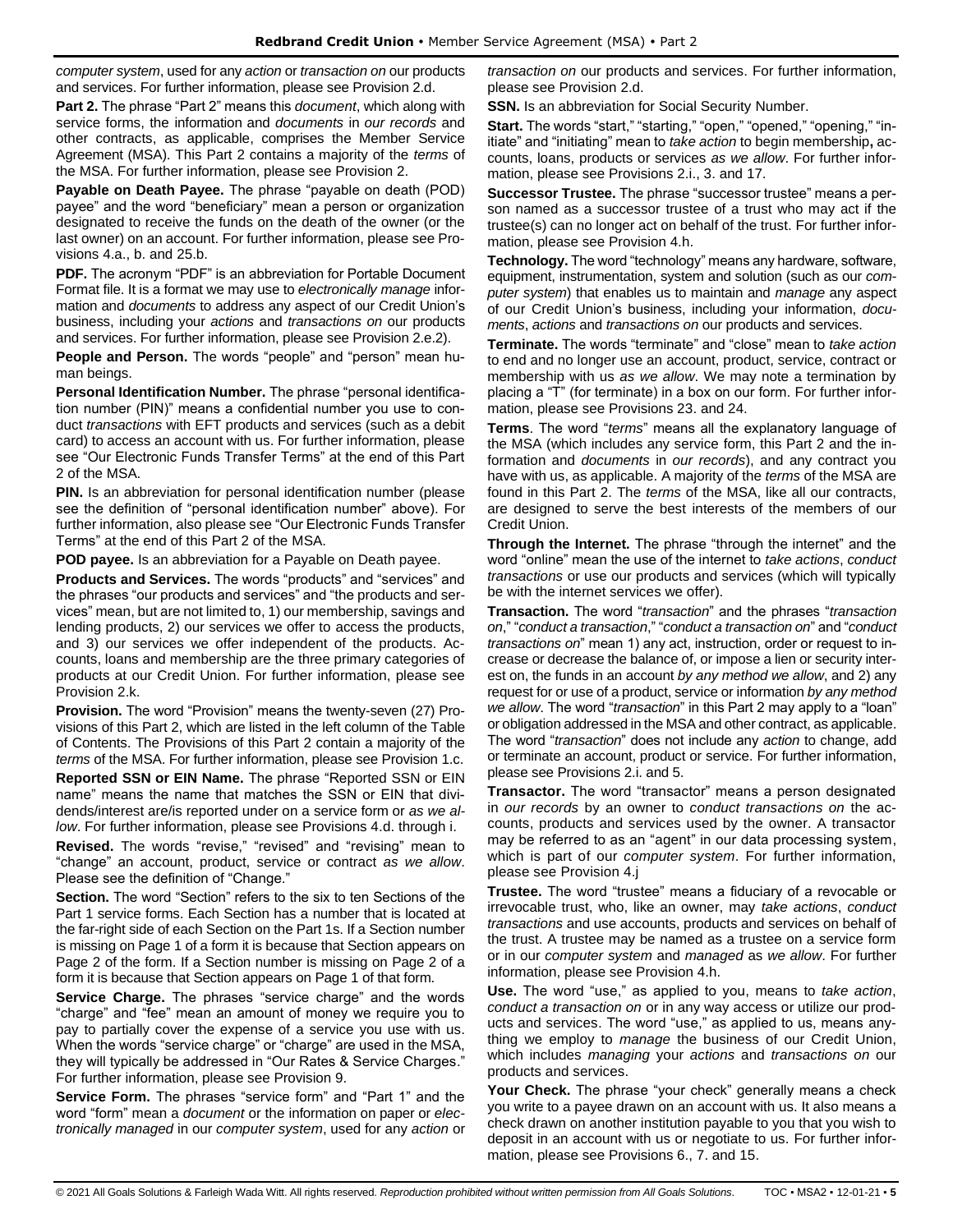Your Information. The phrases "your information," "related information," "the information," "any information" and "all information" mean the information you provide to us that we use to *manage* any aspect of your *actions* and *transactions on* our products and services, along with *documents* we retain in *our records*. The definition of "your information" includes all data, ID, pictures, photographs, images, film, voice and image recordings, fingerprints and other biometrics you share and we retain in *our records*. The definition does not include information you do not communicate or deliver to us, but we obtain elsewhere. For further information, please see Provisions 2.c. and 13.

**Your Number.** The phrase "your number" means any number we create and assign to an account, loan, product, service, membership or you, to *manage* any aspect of your information, *documents*, *actions* and *transactions on* our products and services. For further information, please see Provision 2.f.

#### **f. Right to Rely on the Member Service Agreement (MSA)**

When you join our Credit Union, attempt to *take action* or *conduct a transaction,* or ask us to act on any matter concerning the business of our Credit Union, you consent to the *terms* of the MSA. You acknowledge we offered you a paper copy of the Part 2 in-person, and emailed it to your address (if provided) in *our records*. If we assisted you by phone, mail or through the internet, your consent acknowledges the Part 2 was accessible to you, and we offered to mail you a paper copy of the Part 2 (please see Provision 3.g.).

You agree we may *electronically manage* (e.g., image or otherwise enter in our *computer system*) your information, *documents*, consent and all accounts, loans, products or services you have with us. This allows us to protect all information, *documents,* products and services, achieve significant savings and provide excellent service to our members. For these same reasons, you understand and agree once we have *electronically managed* any paper *document* along with your information*,* we may also destroy the paper *document* and the information, unless otherwise required by law. You agree that along with all paper *documents* and any information*,* all *electronically managed documents* and your information, in *our records* are binding on you and us. You understand while we own all information and *documents* in *our records* that pertain to membership, accounts, loans, products and services you have with us, you may request to review and obtain a paper or *electronic* copy of a *document* or the information in *our records* any time we are open for business or as we offer. You also understand you may *take action* to start, confirm, maintain, review, change, add or terminate membership, accounts, loans, products or services with us at any time *as we allow*.

You agree we may rely exclusively on the MSA, other contracts, as applicable, and *our records* (and any changes and additions we make to these contracts from time to time) to start, maintain and *manage* your *actions* and *transactions on* all the accounts, loans, products and services you have with us. Further, you understand any changes and additions you make to the accounts, loans, products or services you have with us will also be governed by the MSA, other contracts, as applicable, *our records* and any changes and additions we make to them from time to time.

**1) Your Actions and Transactions Entered in Our Records.** On your request and for your convenience, we may agree to assist you with any product, service, *action* and *transaction* by phone, mail, inperson or online. To accomplish your request, we may enter the information in a *document* or our *computer system* without having you sign a paper *document as we allow*. This means your consent and membership, accounts, loans, products, services, *actions* and *transactions* will be *managed* with the assistance of our employees or the use of our *computer system by any method we allow* and will be confirmed by your use of the account, loan, product or service. You understand and agree if we honor your request to assist you with any *action* or *transaction* by phone, mail, in-person or online without a signed *document*, we will maintain and *manage* the requested membership, accounts, loans, products, services, *actions* and *transactions* as reflected in *our records*.

You also agree the *action* or *transaction* is governed by the MSA and any other contracts, as applicable. For an account and its related services, this means you agree that the ownership and survivorship features of the account are governed by the ownership and survivorship features in *our records* (please see Provision 4.). You understand if we *manage* your request without having you sign a paper *document*, we do so to provide you with excellent service and for your convenience to expedite the product, service, *action*  or *transaction* you have requested. Should you have second thoughts and prefer we *manage* your request on paper or by another method *we allow*, please let us know at your earliest opportunity. On your notification, we will be happy to provide you with a *document* for your signature or authorization, or find an alternative method for you to *take actions* or *conduct transactions on* accounts, loans, products or services with us. Finally, you understand you may request to review, confirm, obtain, change, add or terminate any product, service, *action* or *transaction*, any time we are open for business or *by any method we allow*. You may also request a paper or *electronically managed* copy of your information or a *document* in *our records* from us any time during business hours or *as we allow*.

**2) Products and Services Addressed by the MSA.** In addition to our products and services addressed in the MSA, we may offer products and services not mentioned in the MSA that are covered by its *terms* and any other contract, as applicable. If a contract for another product or service does not address a matter covered by the MSA, the *terms* of the MSA may apply to the matter. For example, if a contract for a product or service does not address whether that contract can be imaged (which is one method we may *electronically manage*  a *document*) and that the image is binding on you and us, then we may *electronically manage* (image) and rely on that contract for the product or service as addressed in the *terms* of the MSA (please see Provisions 1.e. and f.). To provide members with excellent service and plan for future products and services, the MSA may address products and services currently not offered, which may be offered at a future date. Should you have any questions about the applicability of the MSA to a product or service, please contact us any time we are open for business.

#### **g. Obligation for Advice on Matters Involving You**

To protect our Credit Union's interests, we may seek legal or other professional advice to address any matter concerning you or the products and services you have with us. We may seek advice to assist you with any products and/or services you request (for example, to review and advise us on any documentation you present, such as trusts, powers of attorney, estate documents, court orders, agreements, business and organization formation or request affirmation documents, etc.). We may also seek advice in connection with a person's, organization's or your claims or disputes regarding you or your information, funds, *actions* and *transactions on* products and services (for example, to review and advise us on any subpoenas, summons, levies, garnishments, claims, court orders, etc., that we receive). If we obtain legal or other professional advice to address any matter concerning you or the products and services you have with us, you agree to pay all costs, including reasonable attorney fees, incurred for that assistance. You further agree we may deduct all costs for the assistance from the account(s) you have with us, and you will be obligated for any additional amount owed. You understand and agree since these costs are incurred because of you or the products and services you have with us, fairness dictates that you are responsible for these costs, rather than imposing the costs on the members of our Credit Union.

## **h. Prohibition on Photography, Filming and Recording**

To protect and assure the privacy of members', employees' and visitors' information, we prohibit photography, filming and recording of any type with any device or technology on our Credit Union's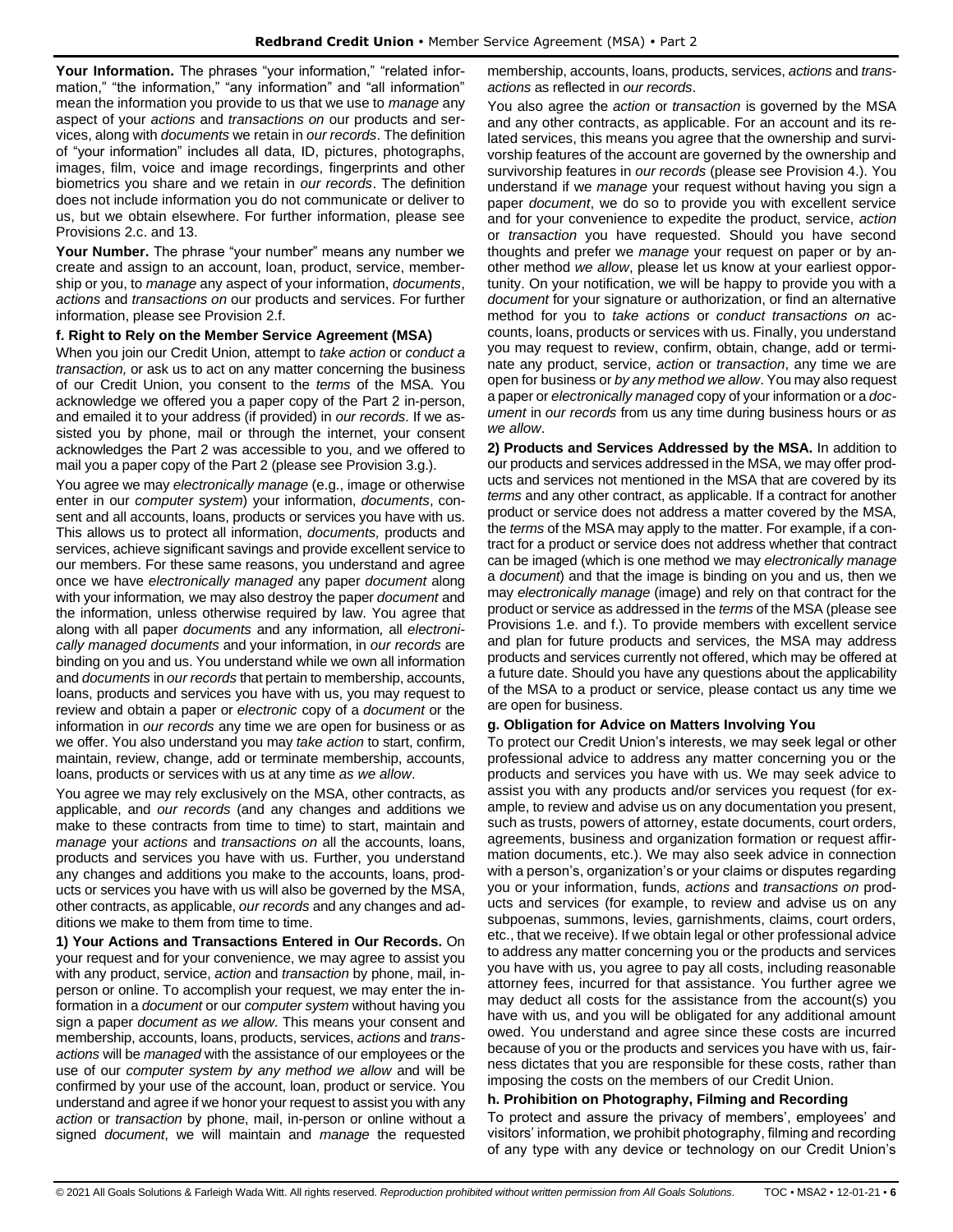premises without prior express/written consent from us. This prohibition extends to outdoor areas near any ATM, Kiosk, or any other facility or device that may display, broadcast or provide any information. Any violation of this prohibition may result in the termination of products and services with us, or the exercising of our rights under the MSA or the law.

## <span id="page-6-0"></span>**2. Product and Service Management Issues**

#### **a. Overview of this Provision**

This Provision addresses a number of important matters that affect how we *manage* our products and services. The Provision begins with an explanation of how you may start and consent to products and services. It then explains how we maintain and *manage* your information, *documents*, *actions* and *transactions on* our products and services, and retain them in *our records*. The Provision concludes by describing the methods you may use to *take actions* or *conduct transactions on* our products and services, along with an explanation of the products and services we may offer. These important *management* issues assist us in serving the best interests of our members.

**b. Consent to Membership, Products, Services and Contracts** You may consent to membership, a contract, an account, loan, product, service, *action* or *transaction by any method we allow*. You may also consent to another person *taking actions* or *conducting transactions on* the products and services you have with us, as addressed in the MSA. Your consent may be demonstrated by, but is not limited to: 1) a signature, thumbprint, fingerprint, stamp, mark, facsimile signature or email, 2) verbal confirmation in-person, by phone, voice command, recorded message or conversation, 3) signing or using a signature pad, tablet, computer, device or mobile device, 4) using a debit card, credit card, ATM card, code, password, PIN, ATM, kiosk or shared branch, 5) a notation by our employee in *our records* as *we allow*, 6) entering the information in *our records* as we offer, 7) the receipt or accessibility of a statement, 8) *electronic* and/or digital signature or agreeing to an internet service we offer, and 9) the maintenance or use of, or allowing another person to use, a product or service. Please see the definition of "consent" in Provision 1.e.

#### **c. Information Management for Products and Services**

The information you communicate or deliver to us is crucial for us to provide you with excellent service and maintain and *manage* all products and services. We may specifically use your information to *manage* your *actions and transactions on* our products and services you have with us. You understand your information may be *managed* on paper or *electronically*. In either case, you may request to review or access your information any time during business hours. Please see the definition of "your information" in Provision 1.e., and Provision 13.

#### **d. Document Management for Products and Services**

We use our *documents* to *manage* the business of our Credit Union in general, and your *actions and transactions on* the products and services you have with us in specific. Examples of our *documents* include any paper or *electronically managed* service form (Part 1), form, application, loan form, note, contract, this Part 2, record, file, letter, disclosure, schedule, periodic statement, statement, check, item, receipt, information return, notice, warning, advisory, explanatory material, newsletter or anything else we create or use to *manage* the business of our Credit Union. You understand and agree the *documents* we create and/or use to *manage* our products and services and retain in *our records,* are binding on you and us. You also understand you may request to review or access a *document*  any time during business hours. Please see the definition of "*documents*" in Provision 1.e.

**1) Documentation You Offer for Us to Perform Due Diligence.** You may offer or we may request documentation to perform due diligence or to verify your authority to *take action* or *conduct a transaction on* a product or service. Examples of documentation may include, but are not limited to, any paper or *electronically managed* letters, trusts, powers of attorney, wills, estate papers, business or organization formation or operational papers, licenses, claims, court orders, legal instruments or anything you deliver or share with us concerning you or your *actions* or *transactions on* products and services. You understand and agree when you provide documentation, which we may retain in *our records* for due diligence purposes, it is not binding on us unless otherwise required by law. Please see the definition of "documentation" in Provision 1.e.

#### **e. Our Computer System to Manage Credit Union Business**

Our *computer system* is vital to providing you with excellent service and maintaining and *managing* all the products and services with us. Our *computer system* may include, but is not limited to, our data processing system, our employees' computers, tablets and mobile devices, our phone system, website, internet services, kiosks, ATMs, networks, backup data storage systems, offsite data archival systems, all data, software and applications retained and utilized in the cloud, and any other software, equipment, instrumentation, solution or technology we use now or in the future. If offered, our *computer system* also includes any Credit Union "member use only" computers, tablets and mobile devices. The information and *documents managed* in our *computer system* are part of *our records*. Please see the definition of "*computer system*" in Provision 1.e.

**1) Electronic Management of Credit Union Business.** We may use our *computer system* to *electronically manage* any aspect of the business of our Credit Union, which includes all your information, *documents*, *actions and transactions on* our products and services. You understand you may request to review or have a copy of *electronically managed* information or *documents* in *our records* any time we are open for business. Please see the definition of "*electronic management*" in Provision 1.e.

**2) Information and Documents may be Accessible in PDF.** For your convenience, to assure accuracy and security, and to reduce costs for our members, we may *electronically manage* any information or *documents* as a Portable Document Format (PDF) file. PDFs may be accessible on our website, in the internet services we offer and as attachments to emails. To open, review, print, download, save and read a PDF *document*, you will need to download a PDF display application, such as Adobe Reader, to your computer, mobile device or other technology. As of the date of the MSA, Adobe Reader is accessible at no charge at Adobe.com. You understand you may also request to access any information or *documents* on paper during business hours. Please contact us and we will be happy to assist you. Please see the definition of "PDF" in Provision 1.e.

#### **f. Your Number for Membership, Products and Services**

Your number is extremely important to provide you with excellent service and maintain and *manage* all the products and services you have with us. We may create your number on paper and/or *electronically* with our *computer system*. We may refer to your number as an "account number," "member number" or "membership number" in communications or when referencing *our records*. The phrase "your number" may also refer to a "subaccount number," which is a secondary number we assign that is organized under your number ("your subaccount number"). We may use a subaccount number to manage your *actions and transactions on* our products and services. Should you have any questions about your number, please contact us at your earliest convenience. Please see the definition of "your number" in Provision 1.e.

## **g. Management of Accounts, Products, Services & Numbers**

You understand while you have the privilege to start, use and maintain an account we offer, we *manage* the privilege to have an account at our Credit Union. You also understand and agree for business, compliance and risk management purposes, we may change, suspend or terminate an account (and if applicable subaccounts), and reimburse the funds to you as needed. We may decline to restart an account (or subaccount) at our discretion. You further agree we *manage* the privilege to use our products and services and may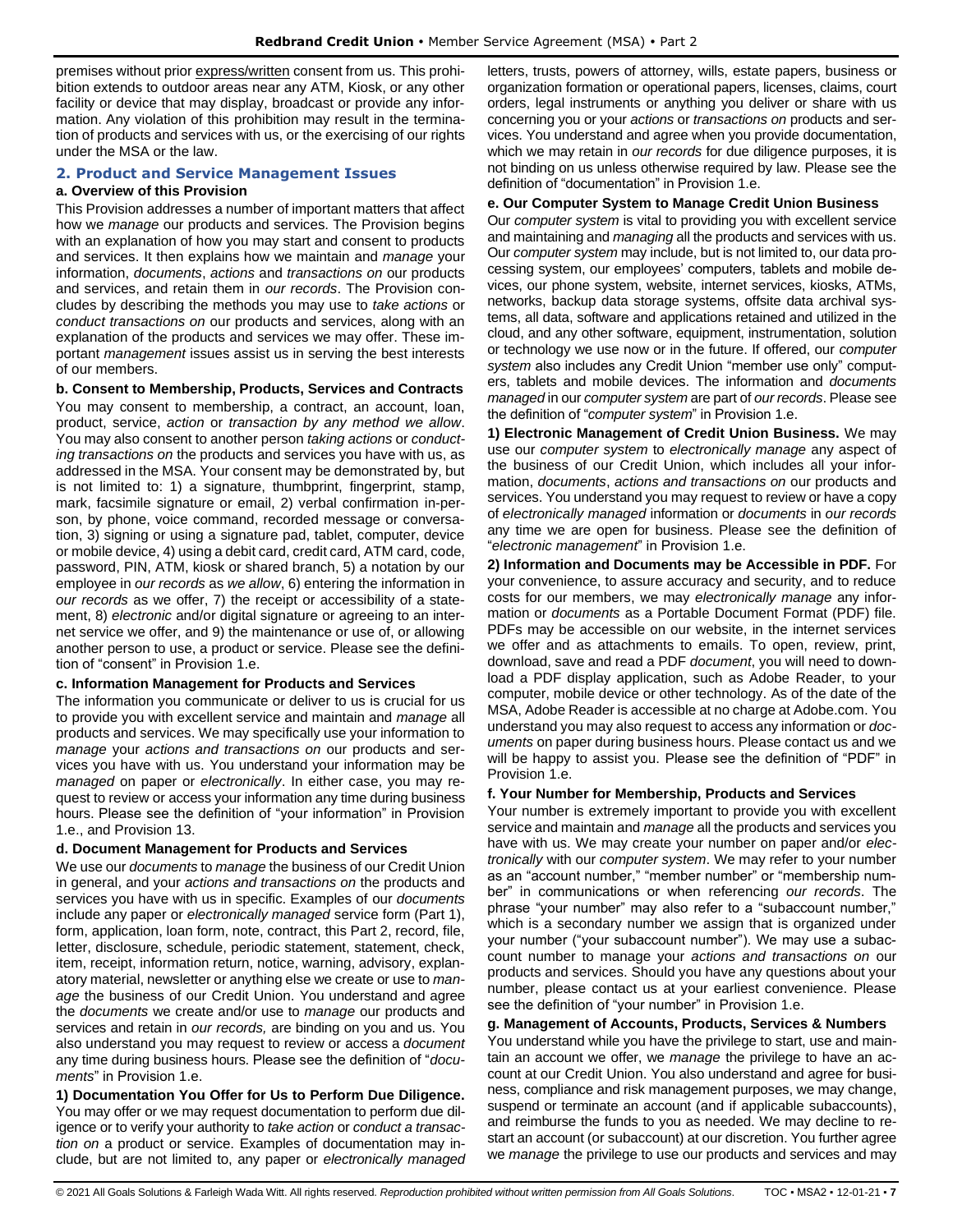change, suspend or terminate this privilege, as needed and at our discretion, as addressed in the MSA and other contracts, as applicable, unless otherwise required by law. Finally, you agree we *manage* your number(s) for business and compliance purposes, and may change or terminate your number(s) (or subaccount numbers) as needed and at our discretion.

#### **h. Our Records are Used for All Business Purposes**

We create and use *our records* to *manage* the business of our Credit Union in general, and your *actions and transactions on* the products and services you have with us in specific. *Our records* are composed of all information and *documents* retained 1) on paper in physical files, 2) *electronically* in our *computer system,* or 3) in any other solution or technology we use to *manage our records* (such as offsite data archival systems). To protect all information and *documents*, achieve cost-savings and for the convenience of our members, we may *electronically manage* most of *our records*. For these same reasons, ultimately all *our records* may be *electronically managed*, unless otherwise required by law. You may request to review or obtain your information or a *document* in *our records* any time we are open for business. Please see the definition of "*our records*" in Provision 1.e.

## **i. Methods to Take Actions and Conduct Transactions**

You may *take actions*, *conduct transactions on* and use our products and services *by any method we allow*. Specifically, the ways you may access, *take actions*, *conduct transactions on* and use our products and services may include, but are not limited to, 1) inperson, by phone, mail, facsimile, email, drive-through window, night deposit or drop box (or lock box), 2) through the use of a debit card, credit card, ATM card, code, password, PIN, check, signature pad or device, ATM, kiosk, shared branch or any product or service, and 3) through the internet with a computer, tablet, phone, device, mobile device or other technology. An *action* or *transaction* conducted *by any method we allow* is valid no matter what method *we allow* you to use. Please see the definitions of "*action*," "*by any method we allow*" and "conduct" in Provision 1.e.

## **j. The Title of Products and Services You Have with Us**

The products and services you have with us are generally titled on our *documents* and in our *computer system* so the name used on the product or service (typically your name) matches the SSN and EIN certified. This allows us to maintain and *manage* the product or service in *our records* for you and satisfy reporting requirements. Due to the maintenance, *management* and reporting requirements, the information and *documents* accessible to you may not contain the full or exact title you prefer. However, on your request, we often can include a description or legal title on a *document* or in *our records* that explains the purpose of and/or person(s) who may use a product or service.

#### **k. Our Exclusive and Beneficial Products and Services**

To be entitled to use and enjoy all our financial products and services, a person must first be eligible for the privilege of being a member of our Credit Union (our first product). As a member, you may request the exclusive products and services we offer that generally come under one of two categories: our savings products and services, and our lending products and services. Both are valued by our members for their rates and our excellent service. However, we may offer other beneficial financial products and services in addition to our traditional savings and lending solutions. Examples of products include membership, accounts and loans as we offer. Examples of services include teller assistance, phone assistance, *transactions* and safe deposit boxes, which typically require use of our premises, employees or *computer system* to provide the service to you. Please see the definition of "products and services" in Provision 1.e.

**1) The Products and Services We Offer.** *Please see "Our Products and Services" for a comprehensive summary of our beneficial products and services.*

**2) The Business Products and Services We Offer.** The business and organization products and services you have with us are governed by the Business Service Agreement (BSA). The BSA Part 2 can be accessed on our website or on request from us any time we are open for business.

## **l. The Length of this Part 2 of the MSA**

To assure excellent service, comprehensive information, and to proactively answer your questions about our products, services and Credit Union, we provide this Part 2. It is lengthy 1) because of the numerous legal, operational and practical matters that affect membership, accounts, loans, products and services, and 2) because it is important to explain why everything we do at our Credit Union is in the best interests of the members. Should you have questions about any matter addressed in the MSA, please contact us during business hours and we will be happy to assist you.

## <span id="page-7-0"></span>**3. Starting Membership, Products and Services**

All our members together own our Credit Union. The Provisions of the MSA are intended to serve the best interests of our members.

## **a. Requirements to Start Membership with Us**

To become a member of our Credit Union, you must be in our field of membership and meet all the requirements for eligibility. Please understand that membership is a privilege and not a right, and is granted to you by our Credit Union on the condition you observe all applicable laws, regulations, the MSA and all other contracts, obligations and responsibilities with us.

## **b. Your Identification, SSN or EIN and Backup Withholding**

To join our Credit Union, we may require your full current name, the physical address of your residence or business (and, if different, your mailing address), and your phone number, birthdate, employer and occupation. We may also require your current government-issued photo identification and a Social Security Number (SSN) or Employer Identification Number (EIN). We require all this information to both provide you with excellent service and to protect your valuable information and funds (and without it, we may not be able to start membership, products and services). For IRS reporting purposes, you may need to certify that the SSN or EIN matches the name and address provided, and indicate if you are subject to backup withholding. Your delivery, review and certification of this information may be required for membership, products or services. For your and our protection and to fulfill our due diligence responsibilities, you may need to obtain an EIN for an account, product or service relationship you wish to start that is not for your personal use. For your convenience and protection we may also request your mother's maiden name, your email address, other identification and information requirements and other undiscoverable confidential information (such as your most or least favorite subject in school, artist, fruit or vegetable, etc.) and require you to create a password in order to *take actions* or *conduct transactions on* our products and services (please see Provision 5.a.).

To provide you with excellent service, for your convenience and for your and our protection, you agree we may photograph you and retain a copy or image of your current government-issued photo identification (hereafter referred to as ID) to identify you for the products and services you have with us. We may request to see your current government-issued military photo identification, and though we will not image or copy it, we may enter the information in *our records*. We may also require other current government ID (such as your driver's license or passport) that can be copied or imaged along with entering the information from your military ID. At our discretion, we may only ask for your non-government ID (employer-created ID) and information to start products and services with us, though we may later require current government ID and information to start additional products and services. We may also permit people under the age of eighteen to be identified by family members or legal guardians in order to use our products and services. If our copy or image of your ID (or other identification) is expired, to continue to serve you, for your convenience and for your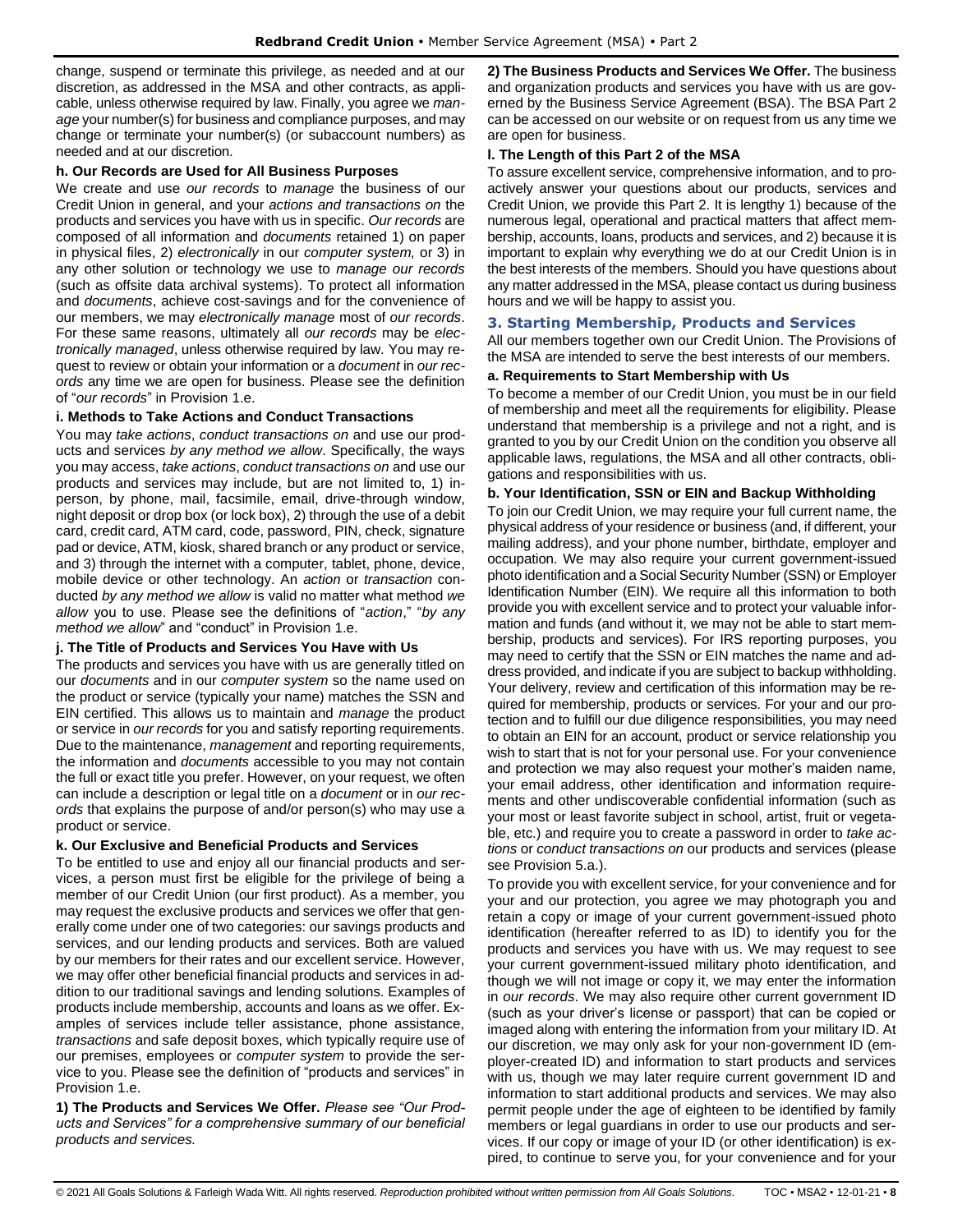and our protection, you agree we may request, review and retain a copy or image of your current ID. If the IRS notifies us of a discrepancy with the name, SSN, EIN or information in *our records*, you may be subject to backup withholding, requiring us to withhold and pay a portion of dividends, interest or other payments to the IRS.

When you join our Credit Union and start products and services, we may require you to sign or authorize a service form to assist us in *managing* the products and services you have with us. We may note the original use of the form by placing an "O" (for original) in a box on the form. Alternatively, on your request we may agree to start, obtain your consent to and *manage* membership, products and services with the assistance of our employees or the use of our *computer system* (please see Provision 1.f.1)). You agree for purposes of accuracy, we may subsequently verify and correct, complete or update your information in *our records*. You understand and agree that to provide you with excellent service and for your and our protection, we may photograph, film and retain all pictures, photographs, film, likenesses or images of any person (including you) who enters or uses our (or an associate's) premises, facility, location or service solution. Additionally, to provide excellent service, for training and quality assurance purposes and for your and our protection, you agree we may record and retain all conversations with you and anyone who contacts, calls and/or leaves us messages *by any method we allow*. You agree we may obtain, retain and use all ID, pictures, photographs, images, film, voice and image recordings, fingerprints and other biometrics of you with our *computer system* or other technology to identify you and *manage* any product, service, *action* or *transaction* addressed by the MSA or other contract, as applicable. Finally, you agree we may obtain, retain, maintain and *manage* all ID, photographs, images, film, voice and image recordings, fingerprints and other biometrics of you in *our records*.

## **c. Your Authorization for Us to Obtain Information**

You agree we may review your account, employment and credit history, which includes obtaining reports from third parties and credit reporting agencies, to confirm your eligibility for membership, accounts, loans, products and services we may offer. We obtain reports for two important reasons. The first is to provide you with excellent service by pre-qualifying you for products and services with us: that way we can make a product or service available to you as soon as possible. The second is for loss prevention purposes, which is required to fulfill our due diligence responsibilities to our members. Additionally, to provide you with excellent service, for your convenience and your and our protection, we may request additional information to assist you with any currency needs for the accounts, loans, products and services you may request.

## **d. Your Family Can be Members with Us Too!**

Since you are a member of our Credit Union, generally, your immediate family can become members too, and enjoy the privileges of our products and services. Please see our website or contact us during business hours to learn how your family members, friends and co-workers can join our Credit Union.

#### **e. Starting Membership, Products and Services Online**

We may offer an internet service that allows you to join our Credit Union and start products and services with us online. This internet service is governed by any contract you agree to online, the MSA, all other contracts, as applicable, and *our records*. Should you have any questions about this service, please contact us at your earliest convenience.

#### **f. Starting Membership, Products and Services by Mail**

On your request and for your convenience, we may at our sole discretion mail *documents* with your information to you to join our Credit Union and start products and services with us. We do not advise mailing your confidential information since it exposes you to numerous problems (ID theft, fraudulent *transactions*, etc.). We recommend you come to our Credit Union at your convenience (or use an internet service we offer) to start membership, products and services with us. In fairness to the members, if you request us to mail your information, you agree to take responsibility for all problems and losses that result from theft and/or unauthorized use of your information. Please contact us during business hours for information about starting membership by mail.

#### **g. Starting Membership, Products & Providing the Part 2**

When you join our Credit Union we will first review a number of important matters about membership, products, services and the MSA (please see Provision 3.h.). Thereafter we (or you) may complete a service form (which we may require to be notarized) and/or enter your information in *our records* according to your instructions to start the products and services you have requested. Once you have reviewed your information, you will consent to the *terms* of the MSA and to the use of our products and services. If we assist you in-person we will offer you a paper Part 2 of the MSA, and email it to your address (if provided) in *our records*. If we assist you by phone, mail or through the internet, we will make the Part 2 of the MSA accessible to you *by any method we allow*, or offer to mail you a paper Part 2 of the MSA. We will ask (or advise you to ask) if you have questions about any matter addressed in the MSA, and encourage you to contact us during business hours for help with any product or service. Finally, we will remind you that you can always access a current Part 2 of the MSA and disclosures on our website, and may contact us about the information or *documents* in *our records* any time we are open for business.

#### **h. Matters We Address when You become a Member**

When you join our Credit Union we: 1) verify your ID and eligibility for membership, 2) may obtain relevant account, employment and credit reports, as needed, 3) review important information about membership, products, services, privileges and responsibilities with you, 4) enter the information (including the ownership and survivorship features of any account, if applicable) in a form or our *computer system* and review that information with you, 5) offer you a paper Part 2 of the MSA (or offer to mail it to you), email you the Part 2 of the MSA (if we have an address on file), and make the Part 2 of the MSA accessible to you on our website or in an internet service we offer, 6) run all required verifications and reviews, and address all applicable compliance requirements, 7) review and have you consent to membership, products, services and the MSA, *as we allow*, 8) start the accounts, products and services requested by you, 9) ask you (or advise you to ask) if you have any questions and encourage you to contact us during business hours about any matter pertaining to our products and services, *and* 10) remind you that you may always access a current Part 2 of the MSA and disclosures on our website, and contact us about the information or *documents* in *our records* any time we are open for business.

## **i. Non-Member Owners on Accounts, Products and Services**

On your request, you may place one or more non-member owners on the accounts, products and services you have with us. An owner, trustee or fiduciary who would like to become a member of our Credit Union may need to apply and meet all the requirements of membership. We are happy to assist with this simple process during business hours (which may also be accomplished online, as we offer). If there is no member on (or represented on) an account, we may terminate and pay the balance of funds in the account (as of the date of termination) to any owner, trustee or fiduciary.

#### **j. Denial of the Privilege of Membership**

We may deny the privilege of membership to a person for any reason not prohibited by law, including but not limited to, 1) ineligibility for membership, 2) failure to provide required documentation, information or ID, 3) information from a third-party report, 4) any lost or stolen check, card or access device, 5) overuse of *actions* on our products or services, 6) a breach of or unauthorized access to a product or service, 7) business or compliance purposes, 8) to stop or prevent a loss, 9) potential lack of capacity or victim of undue influence, 10) failure to comply with any *term* of a contract, 11) failure to use products or services to justify membership, 12) inactive or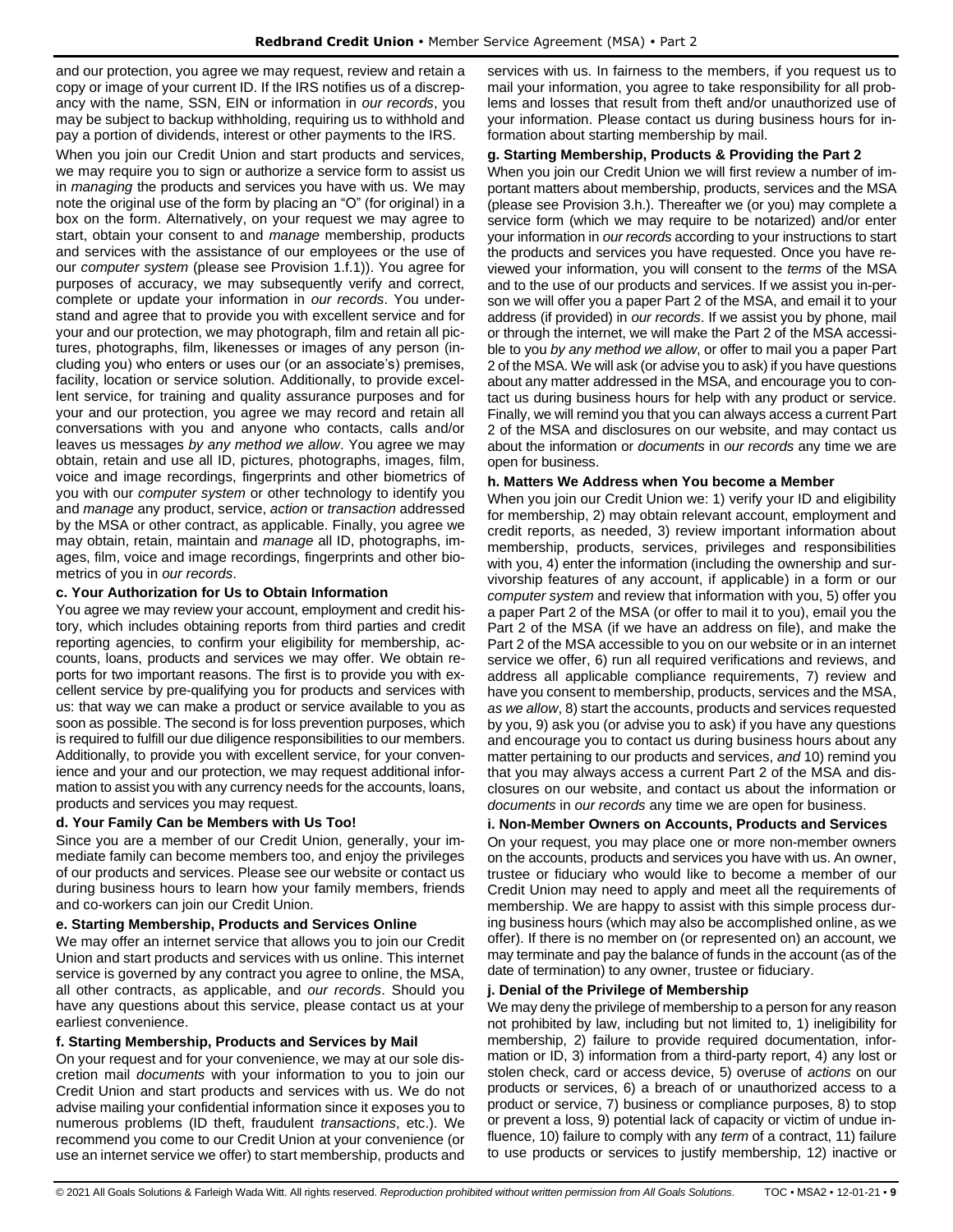abandoned products or services, 13) chronic dissatisfaction with us, 14) disparaging our reputation, 15) default on any obligation, 16) causing us a loss, 17) not voluntarily repaying a loss, 18) previous expulsion, 19) anything unethical or unlawful concerning you or your or our business, 20) any alteration, forgery or fraud concerning you or your or our business, 21) any falsification or misrepresentation concerning you or your or our business, 22) any alleged crime concerning you or your or our business, 23) abuse of or threats to anyone associated with us, or 24) any other reason we believe is appropriate to *manage* the business of our Credit Union.

#### **k. Also Please Review the Four Important Disclosures**

We recommend you also review "Our Electronic Funds Transfer Terms," "Funds Availability of Deposits," "Our Rates & Service Charges" and "Our Privacy Notice." These disclosures have specific application to this Provision as well as a number of other matters throughout the MSA. Most of these disclosures are found at the end of this Part 2, and are accessible to you separately from the Part 2 on our website or upon request from us.

## <span id="page-9-0"></span>**4. Account Ownership and Survivorship Features**

When you start an account, you acknowledge that we have explained and you have selected the ownership and survivorship features for that account as reflected in *our records*. You may start an account by yourself, referred to as a "one owner account," or with another person or persons, referred to as a "multiple owner account." You may also start an account as a trustee, custodian, representative payee, VA fiduciary, attorney-in-fact, estate representative, guardian, conservator or other fiduciary, as addressed in Provisions 4.d. through 4.i. You understand that it is your responsibility, and not our responsibility, to assure that the ownership and survivorship features of the account(s) you have with us coincide with your financial and estate planning needs. Because you are in control of the ownership and survivorship features of the account(s) with us, you irrevocably waive the right to dispose of the funds in the account(s) with us by will (please see Provision 4.l.)

**Important Note:** The ownership and survivorship features of each account you have with us are governed first by any service form created for that account, and second, if no form is used, by the ownership and survivorship features for the account entered into our *computer system* and *our records*. In the event there is a dispute or uncertainty about the ownership or survivorship features of any account, we may place a hold on the account and the funds in the account or deposit the funds with a court as explained in Provision 19.b.

#### **a. One Owner Accounts with Us**

A one owner account is a share, share draft or term (certificate) account started and used by you alone, where typically you maintain and own the funds in the account. As an owner you may *conduct transactions on* and *take actions* to start, confirm, maintain, review, change, add and terminate the account, products and services. On your death, the funds in the account will go to your estate and may be claimed by a representative of your estate or other claimant authorized by law. You understand that it is your responsibility (and not our responsibility) to inform a representative of your estate about any account with us. Alternatively, you may designate a person or organization as a beneficiary/Payable on Death payee (POD payee) on an account with us, as reflected in *our records*. If you designate a beneficiary/POD payee on an account, on your death the beneficiary/POD payee may claim the funds in the account upon presenting proof of death and ID.

If the sole beneficiary/POD payee on an account dies before you, on your death the funds in the account will go to the deceased beneficiary's/POD payee's estate. If this occurs, the funds may be claimed by a representative of the beneficiary's/POD payee's estate or other claimant authorized by law.

If the beneficiary/POD payee dies after you but before receiving funds in the account, the deceased beneficiary's/POD payee's estate may claim the funds in the account.

If you designate more than one beneficiary/POD payee on the account, on your death each beneficiary/POD payee may claim her or his (or its) equal share of the funds in the account by presenting proof of death of the owner and the beneficiary's/POD payee's ID. Each beneficiary's/POD payee's share of the funds in the account will be determined by dividing the amount of the funds in the account by the number of beneficiaries/POD payees designated on the account.

If a beneficiary/POD payee on an account with multiple beneficiaries/POD payees dies before you, on your death the deceased beneficiary's/POD payee's share of the funds in the account will go to her or his estate and not to any other beneficiary/POD payee on the account. If this occurs, the funds may be claimed by a representative of the beneficiary's/POD payee's estate or other claimant authorized by law.

If a beneficiary/POD payee dies after you but before receiving the deceased beneficiary's/POD payee's share of the funds in the account, the deceased beneficiary's/POD payee's estate may claim the deceased beneficiary's/POD payee's share of the funds in the account.

You understand that it is your responsibility (and not our responsibility) to inform a person or organization that she, he or it is a beneficiary/POD payee on any account with us. If a beneficiary/POD payee on an account dies before you, it is also your responsibility to notify us and change the account if you desire to do so. Please be aware your beneficiary/POD payee designations in our records do not apply to any retirement account, which has separate beneficiary designations.

As an owner you may maintain and *take actions* and *conduct transactions on* the account, products and services *as we allow*. You may also add an additional owner (or owners) to a one owner account. However, once you add an additional owner (or owners) to an account, that account becomes a multiple owner account (please see Provision 4.b.). Finally, for any obligation owed to us, our rights take priority over all other claims to the funds in an account unless otherwise required by law (please see Provisions 18. and 22.).

#### **b. Multiple Owner Accounts with Us**

A multiple owner account is a share, share draft or term (certificate) account started, maintained and used by two or more owners who together own the funds in the account. Multiple owners have equal rights to *take actions* and *conduct transactions on* the account, products or services. These rights allow each owner alone to start, confirm, maintain, review, change, add, terminate and *conduct transactions on* the multiple owner accounts, products or services on behalf of all owners for any purpose. This includes an owner withdrawing funds, terminating and adding new accounts, products or services on behalf of all other owners. While any owner may *take actions* and *conduct transactions* alone, we may require all owners to consent in writing to the addition or removal of any owner to or from the account. Each owner owns the funds in a multiple owner account with right of survivorship. This means that when one owner dies, her or his interest in the account and the funds in the account are owned by the surviving owner or owners on the account. On the death of the final owner on the account, the funds in the account belong to that owner's estate and may be claimed by the representative of that owner's estate or other claimant authorized by law. You understand that it is your responsibility (and not our responsibility) to inform a representative of your estate about any account with us. If an owner on the account dies before you, it is also your responsibility to notify us and change the account. Alternatively, you may designate a person or organization as a beneficiary/Payable on Death payee (POD payee) on a multiple owner account as reflected in *our records*. On the final owner's death, the beneficiary/POD payee may claim the funds in the account on presenting proof of death of all owners and the beneficiary's/POD payee's ID.

If the beneficiary/POD payee on the multiple owner account dies before the last owner is deceased, on the last owner's death the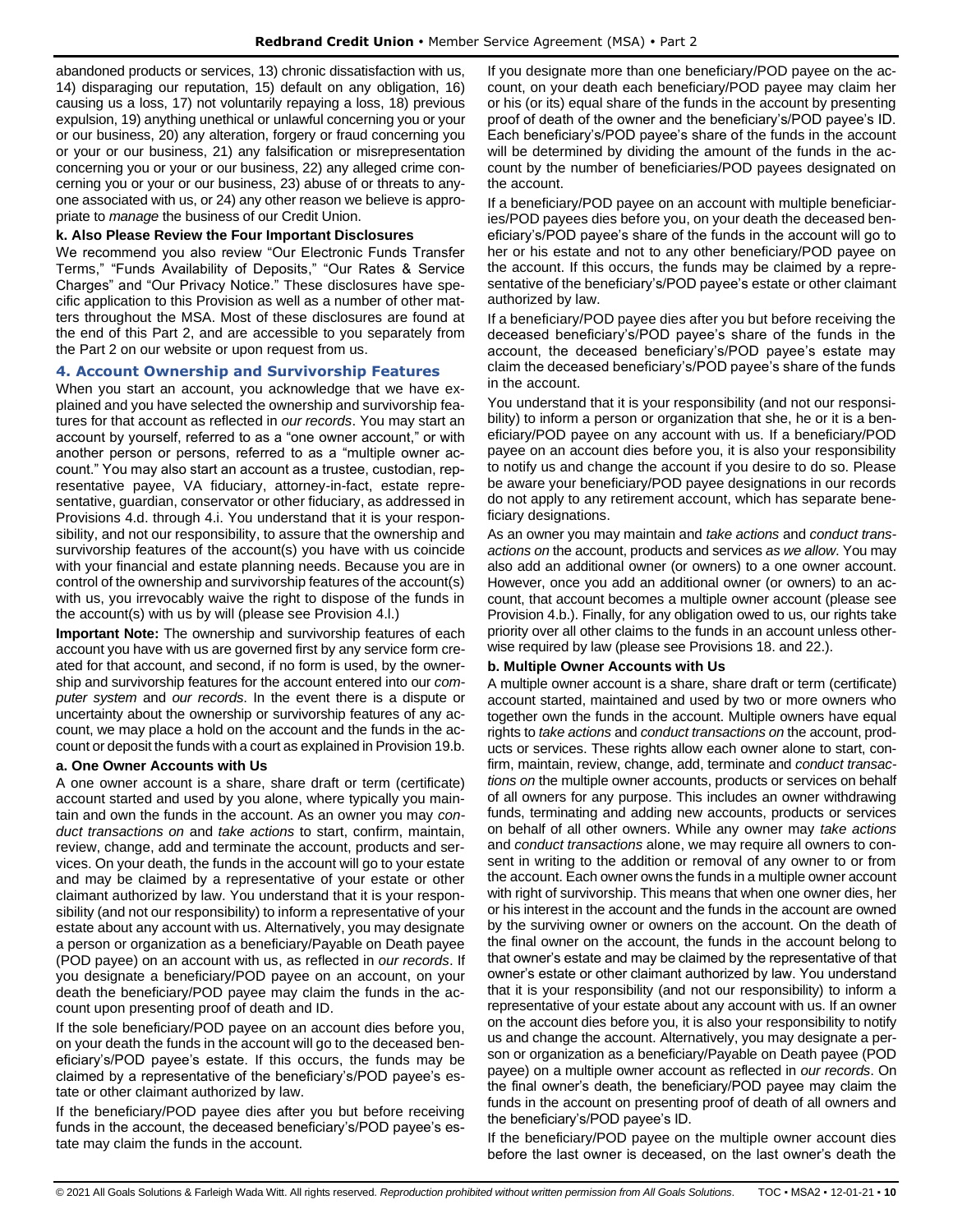funds in the account will go to the deceased beneficiary's/POD payee's estate. If this occurs, the funds may be claimed by a representative of the beneficiary's/POD payee's estate or other claimant authorized by law.

If the beneficiary/POD payee dies after the last owner on the multiple owner account dies but before receiving funds in the account, the deceased beneficiary's/POD payee's estate may claim the funds in the account.

If you as multiple owners designate more than one beneficiary/POD payee on the account (i.e., a multiple owner account with multiple beneficiaries/POD payees), on the death of the final owner on the account each beneficiary/POD payee may claim her or his (or its) equal share of the funds in the account by presenting proof of death of all the owners and the beneficiary's/POD payee's ID. Each beneficiary's/POD payee's share of the funds in the account will be determined by dividing the amount of the funds in the account by the number of beneficiaries/POD payees designated on the account.

If a beneficiary/POD payee on the account with multiple beneficiaries/POD payees dies before the last owner is deceased, on the last owner's death the deceased beneficiary's/POD payee's share of the funds in the account will go to her or his estate and not to any other beneficiary/POD payee on the account. If this occurs, the funds may be claimed by a representative of the beneficiary's/POD payee's estate or other claimant authorized by law.

If a beneficiary/POD payee dies after the last owner on the account is deceased but before receiving the deceased beneficiary's/POD payee's share of the funds in the account, the deceased beneficiary's/POD payee's estate may claim the deceased beneficiary's/POD payee's share of the funds in the account.

You understand that it is your responsibility (and not our responsibility) to inform a person or organization that he, she or it is a beneficiary/POD payee on any account with us. If a beneficiary/POD payee on an account dies before you, it is also your responsibility to notify us and change the account if you desire to do so. Please be aware your beneficiary/POD payee designations do not apply to any retirement account, which has separate beneficiary designations.

You understand and agree that any owner may sign the signature of any other owner on the account and guarantees the signature or authorization of any or all other owners for all *actions* and *transactions on* the account, products or services. You also agree we may permit an owner to deposit checks payable to any other owner in the account, with or without the endorsement of the other owner. Furthermore, by maintaining the multiple owner account, you consent to any *actions* or *transactions on* accounts, products and services by any other owner. All owners agree we have no duty to notify the owners of any *actions* or *transactions* by an owner acting alone. If you request us to designate a person as an owner by entering the owner's information in *our records* without signing or authorizing a form, you agree this person is an owner. You further agree this person may subsequently sign or authorize a form as an owner. All owners, alone and together, are responsible for any service charges, costs, losses or liabilities incurred for any *action* or *transaction on* an account, product or service, regardless of which owner conducted or benefited from the *action* or *transaction*. If any owner owes us money for any reason, we may enforce our rights against all funds in any account on which that person is an owner, regardless of which owner deposited the funds in the account. You agree that a security interest granted by one owner, trustee or fiduciary of an account will continue to secure that owner's, trust's or fiduciary's obligation to us even after that person dies. Finally, for any obligation owed to us, our rights take priority over all other claims to the funds in an account unless otherwise required by law (please see Provisions 18. and 20.).

**1) Restricting Access to an Account, Product and Service**. On your request, we may allow you to start a multiple owner account with another person (such as an infant, child, teenager or even an adult), and specify that only you as an owner may *take actions* and *conduct transactions on* the account and related products or services. If *we allow* such a restriction on the accounts, products and services (which may only be reflected in *our records*), you agree the restriction is for your purposes only. This means it is your sole responsibility (and not our responsibility) to supervise your affairs with the person that you place on the account as an owner and monitor all *actions* and *transactions on* the account and related products or services. You further agree that we may honor any *actions* and *transactions on* the accounts, products and services by this person as an owner should this person not follow the restriction. You understand we have only allowed you to place this restriction on the accounts, products and services because you 1) are in the best position to address your affairs with the person you designated as an owner, and 2) have agreed to take responsibility for any loss that occurs if this person violates your restriction on the accounts, products and services.

## **c. Accounts for or with People under 18 Years of Age**

A person under eighteen (18) years of age may be an owner and start, use and maintain accounts, products and services with us *as we allow*. The owner may *take actions* and *conduct transactions on*  the accounts, products and services, and agrees to the *terms* of the MSA. We may require an owner under eighteen years of age to have another owner on the accounts, products or services who is at least eighteen years of age or older. All owners on a multiple owner account agree to be responsible to us, alone and together, for any *actions* and *transactions on* the accounts, products and services (please see Provision 4.b.).

#### **d. Accounts by Custodians under the UTTMA**

You may start, use and maintain an account and related products and services to hold the funds of a minor (a person less than twentyone (21) years of age) under a state's Uniform Transfers to Minors Act. The account is a one custodian account used by you alone (unless multiple custodians are allowed by state law). You as the custodian are the owner on the account, in which you hold the funds for the exclusive benefit of the minor. Though dividends/interest are reported under the minor's name and SSN, you are the only person who may *take actions* and *conduct transactions on* the account, products and services. If you wish to designate a successor custodian on the account, you may ask us to include that person's name in *our records*. The successor custodian may claim the funds in the account in the event of your death or inability to serve upon delivering proof satisfactory to us of her or his authority to act as a custodian. When the minor reaches twenty-one (21) years of age, it is your responsibility (and not our responsibility) to pay the funds in the account to the minor. You, as custodian, will still be the only owner on the account.

#### **e. Accounts by Representative Payees for SS Beneficiaries**

You may start, use and maintain an account and related products and services as a "representative payee" for a "Social Security beneficiary." We may require you to provide ID and documentation confirming your authority to act as a representative payee before starting the account. We may keep a copy of the documentation designating you as a representative payee for initial due diligence purposes. However, you agree that once you start and consent to the account, products and services, we may thereafter rely exclusively on the MSA.

You as a representative payee are the owner on the account in which you hold the funds for the sole benefit of the Social Security beneficiary. Though dividends/interest are reported under the beneficiary's name and SSN, you are the only person who may *take actions* and *conduct transactions on* the account, products and services. If we receive notice of a replacement representative payee (which we may require in writing) and decide to rely on the notice, you agree we may change the account for the replacement representative payee according to the notice, as reflected in *our records*. Alternatively, if we decide to rely on the notice, you agree we may terminate the account and issue a check to the representative payee in the name of the Social Security beneficiary. Finally, you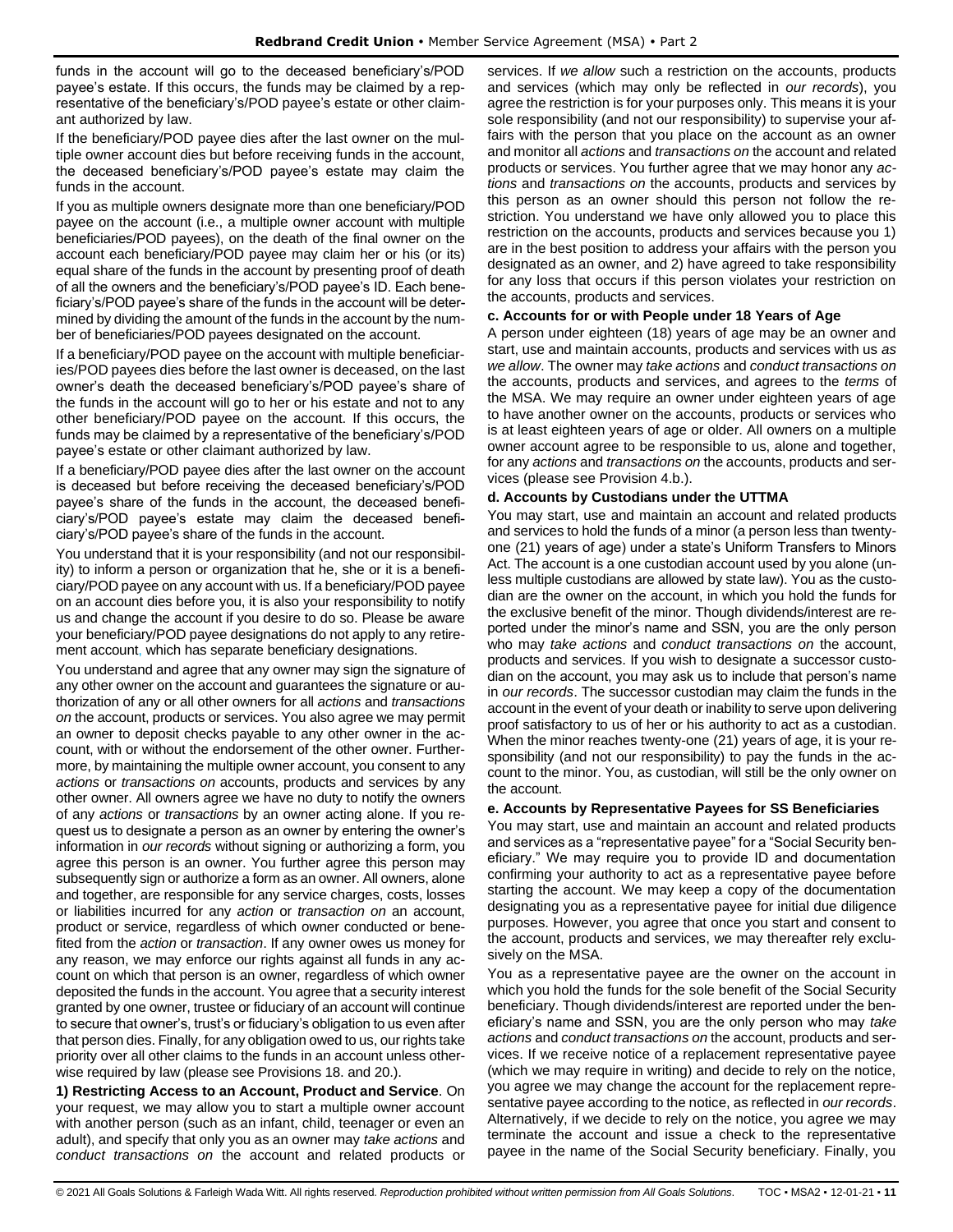agree to be responsible for legal advice we require to assist with or that results from any matter concerning the accounts, products or services for a representative payee (please see Provision 1.g.).

#### **f. Accounts by VA Fiduciaries for VA Beneficiaries**

You may start, use and maintain an account and related products and services as a Veteran's Administration fiduciary (VA fiduciary) for a Veteran's Administration beneficiary (VA beneficiary). We may require you to provide ID and documentation confirming your authority to act as a VA fiduciary before starting the account. We may keep a copy of the documentation designating you as a VA fiduciary for initial due diligence purposes. However, you agree that once you start and consent to the account, products and services, we may thereafter rely exclusively on the MSA.

You as a VA fiduciary are the owner on the account in which you hold the funds for the sole benefit of the VA beneficiary. While dividends/interest are reported under the VA beneficiary's name and SSN, you are the only person who may *take actions* and *conduct transactions on* the account, products and services. If we receive notice of a replacement VA fiduciary (which we may require in writing) and decide to rely on the notice, you agree we may change the account for the replacement VA fiduciary according to the notice, as reflected in *our records*. Alternatively, if we decide to rely on the notice, you agree we may terminate the account and issue a check to the VA fiduciary in the name of the VA beneficiary. Finally, you agree to be responsible for legal advice we require to assist with or that results from any matter concerning the accounts, products or services for a VA fiduciary (please see Provision 1.g.).

## **g. Powers of Attorney & Accounts, Products and Services**

If you give a person power of attorney to act as your attorney-infact, we may require that person to prove her or his ID and the validity and applicability of the power of attorney, before allowing the attorney-in-fact (hereafter referred to as the AIF) to *take actions* or *conduct transactions on* the accounts, products or services you have with us. You agree that we may *manage* the relationship with your AIF by placing her or him (or them) on the accounts, products and services you have with us as an AIF with a service form or in *our records.* We may also *manage* the relationship with your AIF *by any method we allow* in a manner we deem appropriate.

Your AIF and you agree that your AIF and you (and not us) are solely responsible for monitoring and fulfilling the duties and responsibilities of the power of attorney. We may keep a copy of the power of attorney documentation for initial due diligence purposes. However, you agree that once your AIF or you start and consent to the MSA, we may thereafter refer to and rely exclusively on the MSA. By using any product or service both your AIF and you agree to indemnify, defend, and hold us harmless from any loss, damage, claim or liability that occurs as a result of our reliance on the power of attorney. Your AIF and you further agree we may require your AIF to sign or authorize a *document* reconfirming this obligation. Because your AIF legally acts for you, we may require your AIF to sign or authorize a form as an AIF or authorize the AIF relationship by entering the information in *our records***.** This gives your AIF the right to act on your behalf with respect to the accounts, products and services you have with us. You understand that your AIF's authority to *take actions* and *conduct transactions* for you will continue until we receive notice of your death or that you terminated your AIF's authority, and we have a reasonable opportunity to act on that notice. Therefore, once we elect to honor your power of attorney, it is your AIF's and/or your responsibility to notify us if you terminate the AIF's authority to *take actions* and *conduct transactions on* the accounts, products or services, and your AIF's responsibility to notify us of your death.

If we receive notice that you have died or terminated your AIF's authority to *take actions* and *conduct transactions* (which we may require in writing), you agree we may terminate your AIF's authority on the accounts, products and services, and may continue to rely on *our records* thereafter. If we allow your AIF to *take actions* or *conduct transactions* as an AIF, the ownership and survivorship features of the accounts you have with us will not apply to your AIF personally (since she or he is, or they are, legally acting on behalf of you). If your AIF or you request us to allow your AIF to *take actions* or *conduct transactions* by entering the information in *our records* or *as we allow* without signing or authorizing a form or indemnification and hold harmless agreement, your AIF consents to the MSA and may *take actions* or *conduct transactions on* the accounts, products or services. Additionally, you agree that your AIF may subsequently sign or authorize a form or indemnification and hold harmless agreement, as we require.

You understand that your AIF may remove her or himself from the accounts, products and services you have with us, and that we have no duty to notify you of that removal. If an AIF decides to remove her or himself from the accounts, products and services, we may require her or him to notify us in writing or sign or authorize a form. An AIF's removal from the accounts, products and services, does not relieve the AIF from any responsibilities, obligations or liabilities for *actions* taken and *transactions* conducted as an AIF. Finally, you agree to be responsible for legal advice we require to assist with, or that results from, any matter concerning your power of attorney (please see Provision 1.g.). Alternatively, we may refuse to recognize the authority of a person with a power of attorney, if we determine that we cannot reasonably rely on the power of attorney, unless otherwise required by law.

#### **h. Accounts that Hold the Funds of a Trust**

You may start, use and maintain accounts, products and services to hold the funds of a trust. If you do so, you may be named as a trustee on a service form or in *our records*. You agree it is your responsibility as a trustee (and not our responsibility) to administer the accounts, products, services and funds according to the terms of the trust. You further agree that we are only providing you with accounts, products and services and are not assisting you with or advising you about the trust. For IRS reporting purposes, the name that appears first on a form or that is entered in *our records* generally must match the SSN or EIN that you certify on behalf of the trust. However, on your request, we may be able to write the full name of the trust on a form or in *our records* to explain the purpose and/or the ownership of an account, loan, product or service.

If you are the only trustee on an account, you have the same rights and responsibilities as an owner to *take actions* and *conduct transactions on* the account, products and services (please see Provision 4.a.). If two or more trustees are on an account, you have the same rights and responsibilities as an owner on a multiple owner account to *take actions* and *conduct transactions on* the account, products and services (please see Provision 4.b.). For all trustees' convenience, each trustee on a multiple trustee account agrees that any trustee acting alone may *take actions* and *conduct transactions on* accounts, products and services for all trustees on the accounts, products and services. By maintaining the multiple trustee account, you consent to any later *actions* or *transactions on* accounts, products and services by any other trustee. While any trustee may take actions and *conduct transactions* alone, we may require all trustees to agree to any additions or removals of any other trustee to or from the accounts, products and services. All trustees agree we have no duty to notify the trustees of any *actions* or *transactions* by a trustee acting alone. If you request us to designate a person as a trustee by entering the trustee's information in *our records* or *as we allow* without signing or authorizing a form, you agree this person is a trustee. You further agree this person may subsequently sign or authorize a form as a trustee. If you wish to name a successor trustee we can note that information in *our records* as well. A successor trustee may *take actions* and *conduct transactions* upon delivering proof satisfactory to us of her or his succession and authority to act as the current trustee of the trust. Until such proof is delivered and verified by us, a successor trustee has no rights to the account or to the funds held in the account.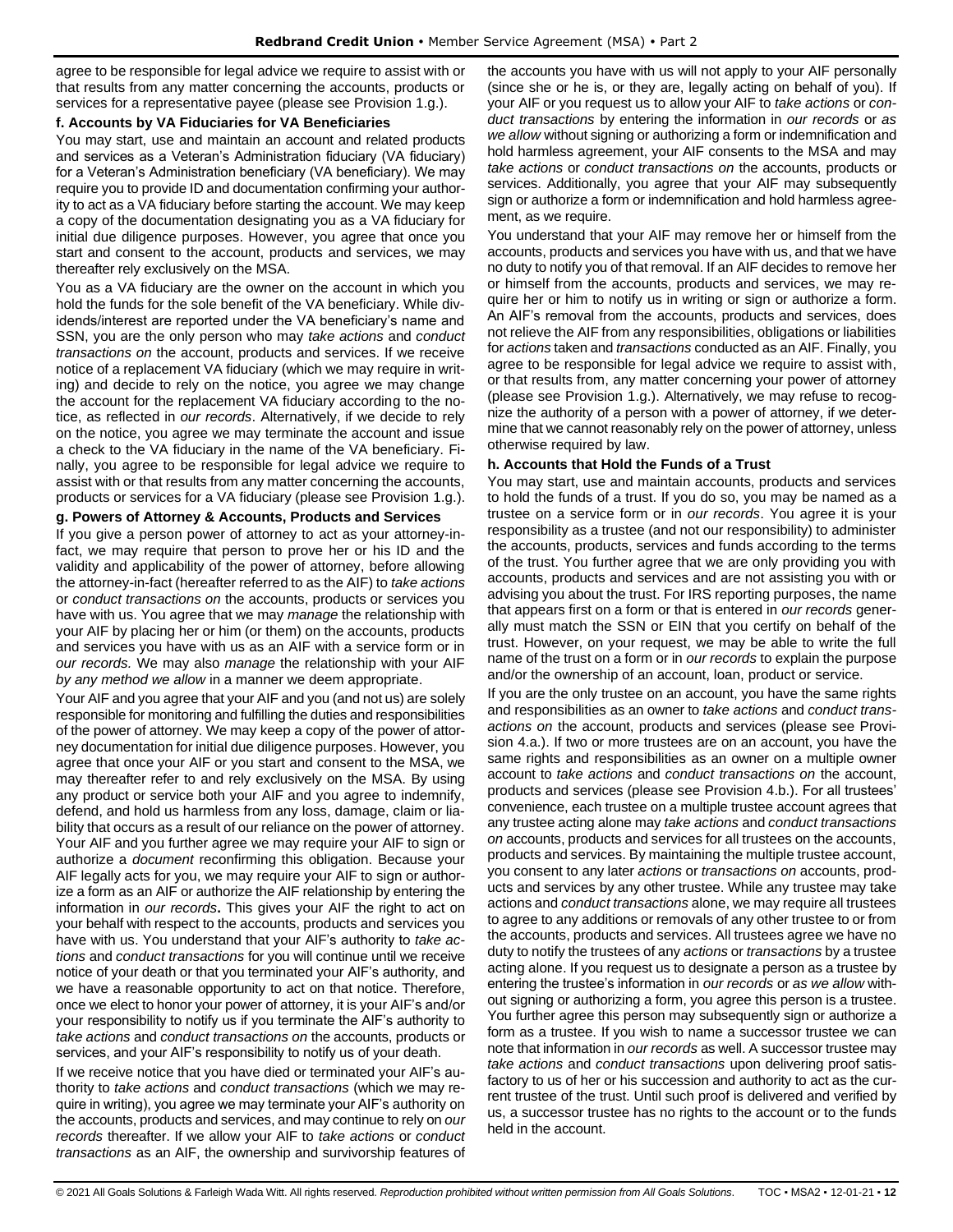We may keep a copy of the trust documentation for initial due diligence purposes. However, you agree that once you start and consent to the account, products, services and the MSA, we may thereafter refer to and rely exclusively on the MSA. By starting an account, loan, product or service for the trust, all persons or organizations associated in any way with the trust (i.e., all grantors, trustees, successor trustees, and beneficiaries), agree to indemnify, defend us against and hold us harmless from any loss, damage, claim or liability that results from any *actions* or *transactions on* the accounts, loans, products or services for the trust. You understand we may require any person or organization associated with the trust to sign or authorize an indemnification and hold harmless agreement along with her, his or its consent to the MSA. We may require you to prove your authority to negotiate a check payable to a trust before taking it for deposit, and may require you to deposit the check into an account for the trust. Finally, you agree to be responsible for legal advice we require to assist with or that results from any matter concerning the trust (please see Provision 1.g.).

#### **i. Accounts for Fiduciary Purposes**

You may start, use and maintain accounts, products and services to hold the funds of an estate, memorial, guardianship, conservatorship, fund or other fiduciary, legal or court ordered purpose with us (referred to in this Provision as the "fiduciary purpose"). You may be named as a fiduciary on the accounts, products and services on a service form or in *our records*. You agree that it is your responsibility as the fiduciary (and not our responsibility) to administer the accounts, products and services and funds for the fiduciary purpose. You further agree that we are only providing you with accounts, products and services for and are not assisting you with or advising you about the fiduciary purpose. For IRS reporting purposes, the name that appears first on a form or that is entered in *our records* generally must match the SSN or EIN that you certify on behalf of the fiduciary purpose. However, on your request, we may be able to write the full name of the fiduciary purpose on a form or in *our records* to explain the purpose and/or the ownership of an account, loan, product or service. To start the accounts, products and services, we may require and review a copy of the documentation addressing the fiduciary purpose, and your ID and authority to act as a fiduciary for that purpose. You agree that you, as the fiduciary on the accounts, products and services, are fully responsible for fulfilling the duties and responsibilities of the fiduciary purpose. We may keep a copy of the documentation designating you as a fiduciary for initial due diligence purposes. However, you agree that once you start and consent to the account, products, services and the MSA, we may thereafter refer to and rely exclusively on the MSA. If you are the only fiduciary on an account, you have the same rights and responsibilities as an owner to *take actions* and *conduct transactions on* the account, products and services (please see Provision 4.a.). If two or more fiduciaries are on an account, you have the same rights and responsibilities as an owner on a multiple owner account to *take actions* and *conduct transactions on* the account, products and services (please see Provision 4.b.).Your authority to conduct business with us as the fiduciary will remain in full force until we receive lawful notice otherwise. You, as the fiduciary, must notify us of any change to the fiduciary purpose that affects the accounts, loans, products and services. You warrant that all your *actions* and *transactions on* an account, loan, product or service will be for the sole benefit of the person or purpose for which you are acting. You agree we may rely on these representations and have no duty to examine subsequent authorizing documentation for compliance or inquire as to the powers and duties of you or any fiduciary. We also have no notice of any violation of fiduciary duties by you or any other fiduciary unless we observe the actual wrongdoing.

You acknowledge that we will not be liable for any losses due to your failure to notify us of unauthorized acts by a fiduciary or changes to the relationship between a fiduciary and the person or purpose for whom the fiduciary acts. By starting an account, product or service you and any fiduciary agree to indemnify, defend us against and hold us harmless from any loss, damage, claim or liability that results from 1) any *actions* or *transactions on* the accounts, loans, products or services, and 2) the unauthorized acts of a fiduciary on which we rely prior to any actual notice of any change in the fiduciary's authority. We may require any person associated with the fiduciary purpose to sign or authorize an indemnification and hold harmless agreement along with his, her or its consent to the MSA. Finally, you agree to be responsible for legal advice we require to assist with or that results from any matter concerning the fiduciary purpose (please see Provision 1.g.).

#### **j. Transactors & Accounts, Products and Services**

You as an owner may designate a person (or persons) to be a transactor on the accounts, products and services you have with us. A transactor is authorized by you to *conduct transactions on* (i.e., deposit and withdraw funds, and obtain information about) the accounts, products and services on your behalf. We will require your transactor to provide her or his ID and information and to consent to the MSA. A transactor only has the right to *conduct transactions on* the accounts, products and services, and has no ownership or survivorship rights to the funds in the accounts, or other rights to the accounts, products and services. Further, a transactor cannot *take action* to start, change, add or terminate an account, product or service, except to remove her or himself from the accounts, products and services as explained in this Provision. You also agree a transactor may conduct any *transaction* by cash, check, EFT, wire, etc., *by any method we allow* on your behalf, acting alone, with or without the knowledge, signature, endorsement or authorization of any other owner or transactor on the account(s), product(s) or service(s). If you request us to designate a person as a transactor by entering the transactor's information in *our records* or *as we allow*  without signing or authorizing a form, you agree this person is a transactor. You further agree this person may subsequently sign or authorize a form as a transactor.

Once you have designated a transactor, it is your sole responsibility (and not our responsibility) to monitor the transactor's *transactions on* the accounts, products and services. You agree we have no duty or responsibility to monitor, inquire about or notify you of the use and purpose of any *transaction* conducted by your transactor, or assure that any *transaction* is for your benefit. You also agree you take full responsibility for any transactor, and for all *transactions on* the accounts, products and services by your transactor. The transactor's authority to *conduct transactions* will continue until we receive notice (which we may require in writing) that you have terminated the transactor's authority or of your death, and we have a reasonable opportunity to act on that notice. Any owner may remove a transactor from the accounts, products and services, which we may require to be confirmed in writing. We may also suspend any further *actions* and *transactions* on the account until you sign or authorize an updated form (or remove the transactor *as we allow*) or terminate the accounts, products and services. A transactor may remove her or himself from the accounts, products and services you have with us, and we have no duty to notify an owner of the removal. If a transactor decides to remove her or himself, we may require her or him to notify us in writing and/or sign or authorize a form (or be removed *as we allow*). A transactor's removal from the accounts, products and services, does not relieve the transactor from any responsibilities, obligations or liabilities for *transactions* conducted as a transactor under the MSA. In the event of your death on a one owner account, or the death of the final surviving owner on a multiple owner account, any funds in the account will be disbursed as explained in the MSA.

## **k. Information Users & Accounts, Products and Services**

You as an owner may designate a person or persons to be an information user on the accounts, products and services you have with us. An information user is authorized by you to request and access all information about the accounts, loans, products and services with us on your behalf *by any method we allow*. Your information user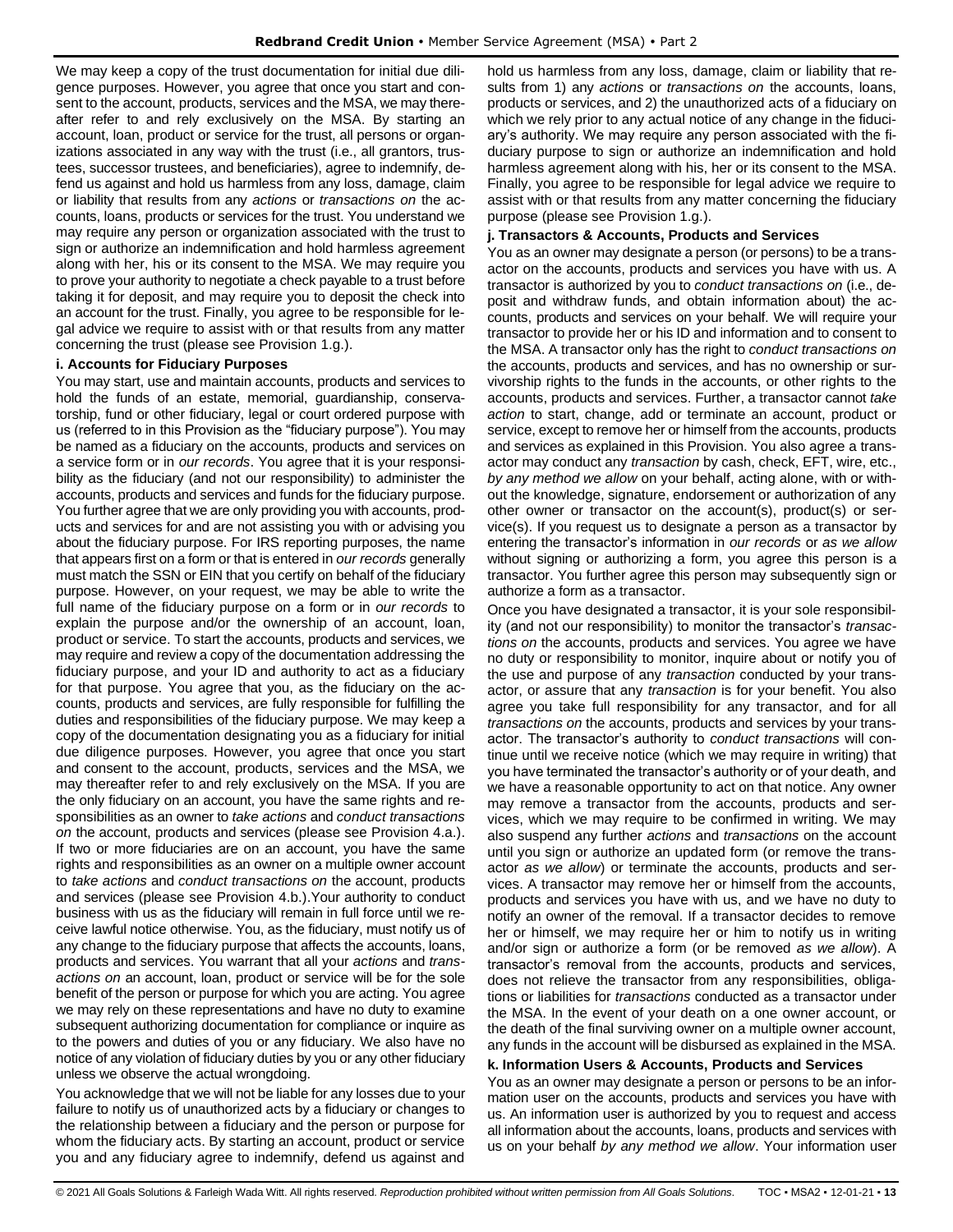and you (and not us) are responsible for how your information user utilizes your information. We will require your information user to provide her or his ID and information and to consent to the MSA. An information user only has the right to access all information about the accounts, loans, products and services you have with us, and has no ownership or survivorship rights to the funds in the accounts, or other rights to the accounts, products and services. Further, other than accessing information, an information user cannot *take actions* or *conduct transactions on* accounts, loans, products or services, except to remove her or himself as an information user as explained in this Provision. If you request us to designate a person as an information user by entering the information user's information in *our records* or *as we allow* without signing or authorizing a form, you agree this person is an information user. You further agree this person may subsequently sign or authorize a form as an information user.

You agree we have no duty or responsibility to monitor, inquire about or notify you of the information user's access to or use of the information about the accounts, loans, products and services, or assure that the access or use of that information is for your benefit. You agree you take full responsibility for any information user on accounts, products or services with us, and for anything your information user does with your information. The information user's authority will continue until we receive notice (which we may require in writing) you have terminated the information user's authority or of your death, and we have a reasonable opportunity to act on that notice. Any owner may remove an information user from the accounts, loans, products and services, which we may require to be confirmed in writing. We may also suspend any further *actions* and *transactions* on the account until you sign or authorize an updated form (or remove the information user *as we allow*) or terminate the accounts, products and services. An information user may remove her or himself from the accounts, loans, products and services you have with us, and we have no duty to notify an owner of the removal. If an information user decides to remove her or himself, we may require her or him to notify us in writing. We may also suspend any further *actions* and *transactions* on the account until you sign or authorize an updated form (or remove the information user *as we allow*) or terminate the accounts, products and services. An information user's removal from the accounts, loans, products and services, does not relieve the information user from any responsibilities, obligations or liabilities undertaken or incurred as an information user under the MSA.

## **l. Waiver of Testamentary Account Distributions**

You understand and agree that it is your sole responsibility (and not our responsibility) to assure that the ownership and survivorship features of the accounts, products and services you have with us, as designated by you in *our records*, accurately reflect your personal, domestic, financial, business and estate planning needs. Matters you may want to consider include, but are not limited to, those created, changed or terminated by marriage, children, grandchildren, adoption, separation, divorce, remarriage, disability, retirement, death or as a result of any agency, power-of-attorney, guardianship, conservatorship, trusts, wills, businesses, corporations, partnership agreements, contracts, indebtedness, etc.

If permitted by applicable state law, you irrevocably waive your rights to make testamentary dispositions from any account, and do so with the understanding that the ownership and survivorship features of an account (such as "multiple ownership of an account with right of survivorship" and "beneficiary/POD payee" designations) control and supersede any inconsistent testamentary disposition. It is your responsibility to assure that the ownership and survivorship features of the accounts, products and services you have with us accurately reflect and take into consideration your personal, domestic, financial, business and estate planning needs. In addition, you can take action to start, confirm, maintain, review, change, add or terminate an account, product or service at any time as we allow. Therefore, you irrevocably waive your right to make a testamentary disposition of any account at our Credit Union, both now and in the future. You agree that since you are in complete control of the ownership and survivorship features of the accounts with us, and can take action to start, change, add or terminate the accounts at any time as we allow, on your death we may rely exclusively on the MSA and *our records* concerning all matters that affect the accounts, products and services you have with us.

#### **m. See "Our Rates & Service Charges"**

We recommend you also review "Our Rates & Service Charges," which has specific application to this Provision as well as a number of other matters throughout the MSA.

## <span id="page-13-0"></span>**5. Product & Service Access, Transactions & Actions a. Authorization of Transactions and Actions**

Your signature on a form, *document* or *as we allow* (when required) is important for identifying you and allowing you to start, consent to, *take actions* and *conduct transactions on* our accounts, loans, products and services. On your request, we may agree to obtain your consent to *take actions* and *conduct transactions* on products and services with the assistance of our employees or the use of our *computer system* (please see Provision 1.f.1)). You understand and agree that all ID, photographs, images, film, voice and image recordings, fingerprints and other biometrics obtained when you take any *action* or conduct any *transaction* are *managed* by us as explained in Provision 3.b. To provide you with excellent service and for your and our protection we may require your physical signature or reconfirm your signature in-person or before a notary public prior to any *action* or *transaction on* an account, loan, product or service. We may also require your ID, a second form of ID and other (or updated) information (such as your physical address, SSN, birthdate, password, mother's maiden name, thumbprint or fingerprint, date and type of last *transaction*, other historical factual and confidential information, etc.) before you may *take action* or *conduct a transaction on* an account, loan, product or service.

You may deposit and withdraw funds by cash, check, EFT, wire or by any other method *we allow*. You may also authorize the payment of checks, other *transactions* or *actions by any method we allow*. You agree we may pay checks and honor *actions* or *transactions on*  an account, loan, product or service that contain your signature or authorization, even if you later claim the method of consent or the *action* or *transaction* was not authorized. On your request, we may allow you to include a legend on or notation in *our records* and on checks requiring two or more signatures or authorizations on your checks, *actions*, *transactions* or any other matter pertaining to the accounts, loans, products or services you have with us. You understand this legend or notation requiring two or more signatures or authorizations may only be entered in *our records* or as *we allow*. You agree any such legend or requirement is for your convenience only, and it is your sole responsibility (and not our responsibility) to supervise your internal control affairs with all persons you authorize. You also agree we may pay a check, or honor any *action*, *transaction* or other matter pertaining to the accounts, loans, products or services with us, with only one signature or authorization by any person you authorize. You understand we have only allowed you to add a legend or requirement for two or more signatures or authorizations because you 1) are in the best position to address your own internal control affairs with the persons authorized, and 2) have agreed to take responsibility for and recover any loss that occurs from a violation of your requirement.

If we contact you about an *action* or *transaction on* an account, loan, product or service that you confirm is authorized (which our employee may note in *our records* or *as we allow*), you agree we may rely on your confirmation. If you share your information, password, code or PIN (or any other method of authorization *we allow*) with any person or organization, you agree you authorize *actions* or *transactions on* the account, loan, product or service conducted by this person or organization. You further understand that until you notify us and revoke your authorization, all *actions* or *transactions on* the account, loan, product or service conducted by this person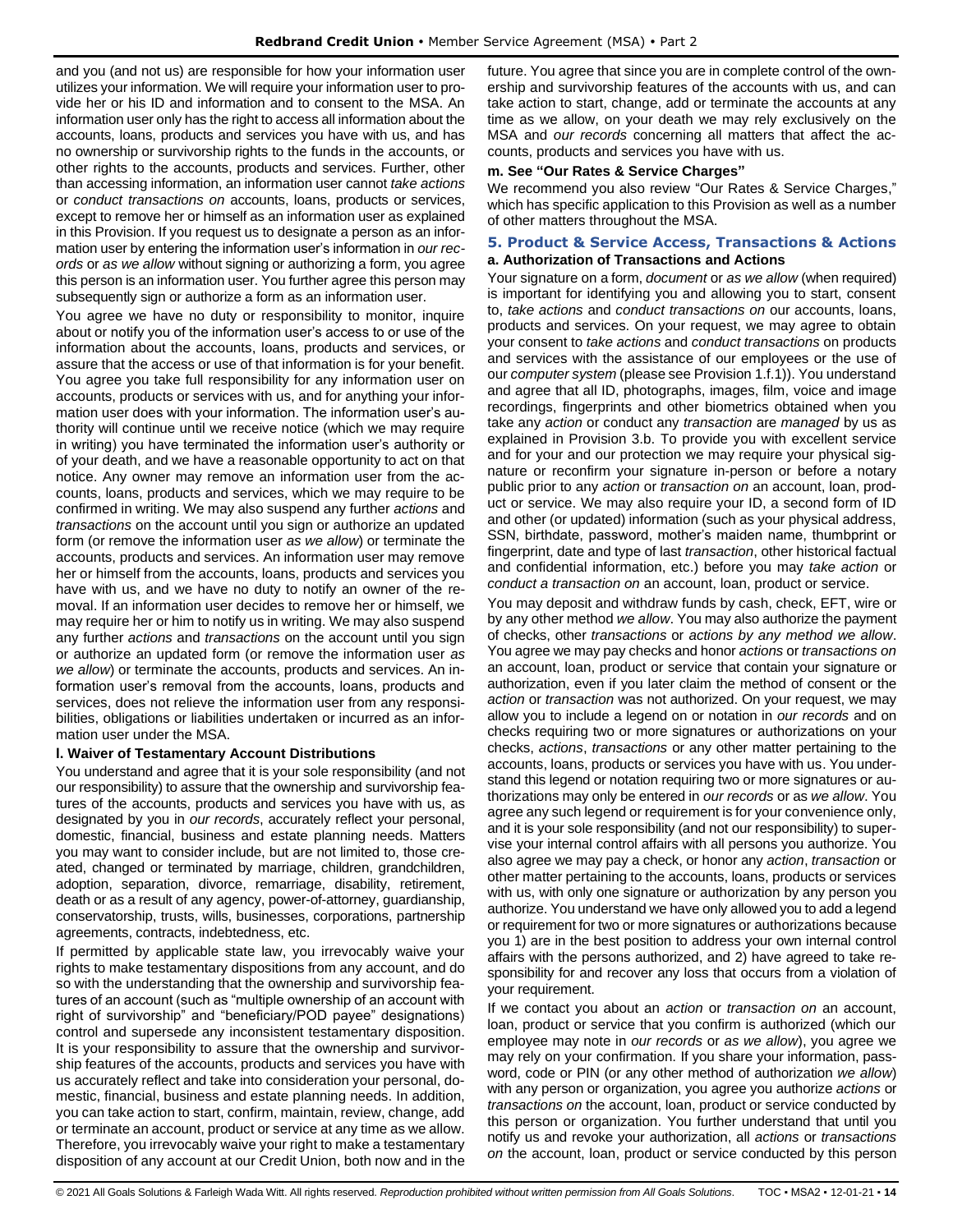or organization are authorized and genuine, even if they are not conducted for your benefit or according to your instructions. If you request and we agree to provide you with cash for any *action* or *transaction*, you understand once you are in possession of the cash, you (and not us) are completely responsible for its care and safekeeping from any loss, theft, damage or destruction. Should you have any concerns about the loss or theft of cash, please let us know and we may be able to provide you with one of our checks (for which there may be a service charge). Additionally, for your and our protection and security purposes, you agree we may pay any person (including you) requesting a withdrawal in cash with a limited amount of cash, our check, an EFT or wire. You understand and agree these cash withdrawal options are appropriate since a person can obtain cash by depositing the check at her or his own financial institution, and we can schedule the delivery of cash for you on your request, for which there may be a service charge.

#### **b. Transaction and Action Options & Required Forms**

When you *take action* or conduct a *transaction on* accounts, loans, products or services, we may require you to use a specific form or *document* to conduct or complete the *action* or *transaction*. If you do not use that form or *document*, for your and our protection we may refuse to honor, perform or complete the *action* or *transaction*. Whether an *action* or *transaction* is honored, completed or not, you are responsible for any loss or liability we incur as a result of your failure to use a required form or *document* or follow the *terms* of the MSA.

#### **c. Account Transfers by Wire or ACH**

We may offer wire transfers or ACH transfers that allow you to send or receive debits or credits to an account with us. We may require all wire transfers to be authorized in writing. When you initiate a wire or ACH transfer you may identify either the recipient or any financial institution by name and account or identifying number. We (and other institutions) may rely on the account or other identifying number you give us as the proper identification number, even if it identifies a different person or institution. You understand we may confirm the information on all wire requests before sending the wire. Once we have sent an outgoing wire, the transfer is final and cannot be stopped, so please make sure all the information about the wire is correct and that you want the wire sent according to that information. If you provide incomplete or inaccurate written or verbal transfer instructions to us, we will not be responsible for any resulting wire transfer losses, delays or failed *transactions*. You understand international wire transfers may not be completed for several weeks, or at all.

Wire transfers are governed by Federal Reserve Regulation J if the transfer is cleared through the Federal Reserve. ACH *transactions* are governed by the rules of the National Automated Clearing House Association (NACHA). You acknowledge that our processing of international *transactions* may be delayed if necessary to complete screening required by federal law. You must ensure that all international entries you initiate are designated with the appropriate international entry code, as required by NACHA rules. All entries will be credited to or debited from the account you have with us in U.S. dollars. Currency conversion will be at rates determined by, or available to, us or the Automated Clearing House. You bear all currency conversion risk as well as all gains or losses associated with currency conversion for international entries. All wires and ACH transfers must comply with applicable U.S. law. If you use these services and receive funds by wire or ACH transfer, you agree to confirm the transfers by reviewing your periodic statement (or online service we offer), since we are not obligated to notify you when funds are received. While we may conditionally and provisionally credit the account you have with us with an ACH transfer, if we are not finally and ultimately paid for the transfer, we may reverse the credit to the account and the sender will be deemed not to have paid you. If we cannot reverse the credit or you do not have sufficient funds in an account, you agree to reimburse us for the amount of the reversed transfer.

#### **d. Limitations on Account Transactions**

**1) Account Withdrawal Limitations.** You understand we have no obligation to honor a request to withdraw funds if you do not have 1) sufficient available funds in an account or 2) one of our overdraft services (please see "available balance" in Provision 6.i.). If a check or other transfer or payment order is presented against insufficient available funds in an account, we will require a service charge. If there are sufficient available funds to pay some but not all checks or items drawn or presented against the account, we may pay or allow withdrawals for those checks, transfer or payment orders for which there are sufficient funds in any order we choose, according to applicable law and the *terms* of the MSA. There are a number of circumstances where you may not be able to withdraw funds from an account, including but not limited to: 1) our methods are inoperative due to emergencies or problems, 2) the product or service has been terminated, 3) we are unable to contact you, 4) failure to provide required documentation, information or ID, 5) failure to use a required method or *document*, 6) exceeding a limit or an amount set by us, 7) failure to meet a minimum balance for thirty (30) days, 8) deposited check funds are not available, 9) funds are collateral for an obligation, 10) any lost or stolen check, card or access device, 11) a breach of or unauthorized access to a product or service, 12) business or compliance purposes, 13) to stop or prevent a loss, 14) potential lack of capacity or victim of undue influence, 15) failure to comply with any *term* of a contract, 16) funds held or offset per a security interest or lien, 17) account and/or funds held for a dispute or uncertainty, 18) unpaid check(s) or EFT(s) for insufficient funds or stop payment orders, 19) deposited item(s) charged back for nonpayment or a claim, 20) a garnishment, levy or similar legal claim or notice, 21) default on any obligation, or 22) our belief that an *action* or *transaction* may be fraudulent. To comply with the law and to protect you and the members of our Credit Union, you understand we may require written notice of your intent to withdraw funds from an account you have with us at least seven (7) calendar days and up to sixty (60) calendar days before the time you would like to make the withdrawal. Finally, you understand in the event any account is overdrawn, any loan is past due, or you are otherwise in default under any contract with us, we may suspend your ability to conduct *actions or transactions* to any or all accounts, products, services, until you have resolved the matter with us.

**2) Account Transfer Limitations.** You may make unlimited withdrawals from the checking account(s) you have with us by any method *we allow*. In addition, you may make unlimited withdrawals or transfers from all other accounts in-person, by ATM, by mail request or by calling us for one of our checks. However, we may limit the number of certain types of withdrawals from some types of accounts as identified in "Our Rates & Service Charges."

**3) Account Transaction Volume Limitations.** We may limit the number of items deposited and the frequency of deposits and other *transactions* you can make each day to the account(s) you have with us. The date we use to determine the number of *transactions* is the date a *transaction* is posted to (actually credited to or debited from) an account, rather than the date you conducted the *transaction*. Should the *transactions on* an account with us exceed the limitations we establish, we may limit your *transaction* activity, require a service charge or terminate the account. You understand if *we allow* or honor a *transaction* that exceeds these restrictions (a nonconforming *transaction*), we are not required to allow or honor any future *transaction* that exceeds these restrictions.

**4) Limits on ATM Transactions.** For your and our protection, we may limit the number and dollar amount of cash withdrawals at ATMs. We may also limit the number and amount of deposits by cash and check at ATMs. Our current limitations on ATM cash withdrawals are stated in "Our Electronic Funds Transfer Terms" at the end of this Part 2 of the MSA. Should you need to make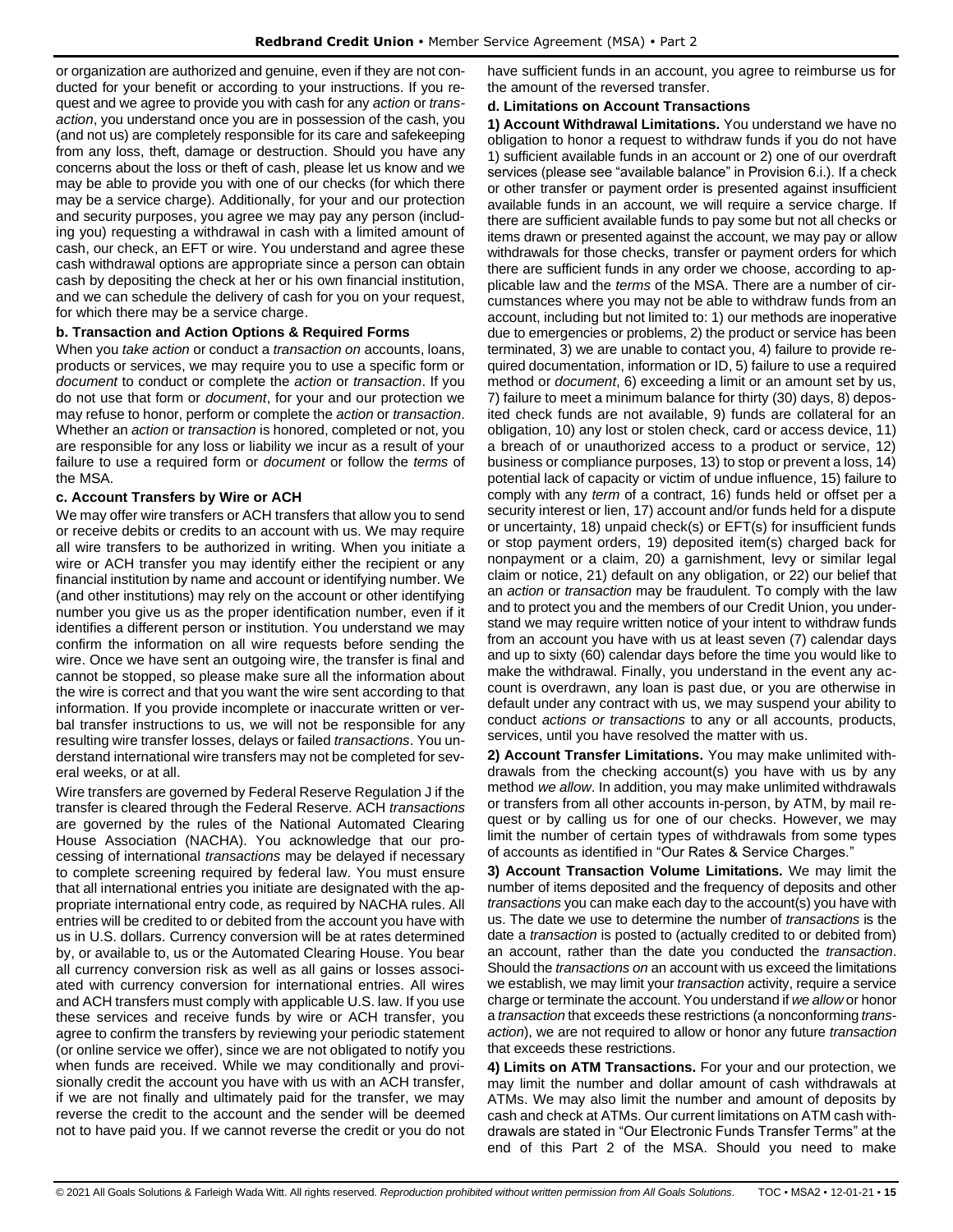withdrawals and deposits that exceed our ATM limits, you may come to our branch any time we are open for business.

## **e. Accounts May Not be Transferred to Others**

The accounts you have with us are non-negotiable, non-assignable and non-transferable to another person or organization. This means you may not endorse, negotiate, transfer, secure or pledge any account and the funds in that account to a person or organization other than us for any reason. Unless a person's name appears on a service form or is in *our records*, she or he may be denied access to all accounts, products and services and all funds and information pertaining to the accounts, products and services unless otherwise required by law.

## **f. When a Transaction or Action May be Refused**

Generally to conduct an *action* or *transaction* on an account, product or service with us, you must be an owner, trustee or fiduciary on the account, product or service. For your and our protection, you understand we may refuse an *action* or *transaction on* an account, loan, product or service for any reason not prohibited by law, including but not limited to, 1) our methods are inoperative due to emergencies or problems, 2) we are unable to contact you, 3) failure to provide required documentation, information or ID, 4) failure to use a required method or *document*, 5) exceeding a limit or an amount set by us, 6) failure to meet a minimum balance for thirty (30) days, 7) inactive or abandoned products or services, 8) deposited check funds are not available, 9) funds are collateral for an obligation, 10) any lost or stolen check, card or access device, 11) a breach of or unauthorized access to a product or service, 12) business or compliance purposes, 13) to stop or prevent a loss, 14) potential lack of capacity or victim of undue influence, 15) the product or service has been terminated, 16) failure to comply with any *term* of a contract, 17) funds held or offset per a security interest or lien, 18) account and/or funds held for a dispute or uncertainty, 19) unpaid check(s) or EFT(s) for insufficient funds or stop payment orders, 20) deposited item(s) charged back for nonpayment or a claim, 21) a garnishment, levy or similar legal claim or notice, 22) default on any obligation, 23) limited to a share account and voting by mail, 24) ineligible for membership, 25) membership terminated, 26) notification of death, 27) anything unethical or unlawful concerning you or your or our business, 28) our belief that an *action* or *transaction* may be fraudulent, 29) any alteration, forgery or fraud concerning you or your or our business, 30) any falsification or misrepresentation concerning you or your or our business, 31) any alleged crime concerning you or your or our business, 32) abuse of or threats to anyone associated with us, or 33) any other reason we believe is appropriate to *manage* the business of our Credit Union.

## **g. Transactions and Actions Online**

We may offer an internet service that allows you to *take actions* or *conduct transactions on* products or services with us online. For your convenience, and in order to remind you to go online to start the service, we may note your request for this internet service on a form or enter it in *our records*. This internet service may be governed by a contract you agree to online, the MSA, all other contracts, as applicable, and *our records*. Should you have any questions about this service, please contact us at your earliest convenience.

## <span id="page-15-0"></span>**6. Your Use of a Share Draft Account with Us**

## **a. Completing Your Checks and Check Register**

When you write a check drawn on a share draft account with us, you must write your payee's name, complete the numerical and written amount lines on the check and sign your name. Always begin by writing the payee's name and the amounts at the start of the far-left side of these lines to avoid leaving any spaces; this will reduce the risk of your check being altered. It is also important to draw a line after the payee's name and after the written amount to protect yourself against alterations. Please make sure all information you write on your check is legible. Finally, make sure the numerical and written amounts of your check match, since the written amount is likely the amount we may pay from the account. If the amounts do not match, you agree we may pay either amount or return the check unpaid, at our sole discretion.

Once completed, you should write the check number, amount, date, payee's name and purpose in your check register or payment records, and deduct the amount of the check from the account balance. This helps you to keep track of the current balances of an account, which in turn helps you avoid insufficient funds or overdraft service charges (please see Provisions 6.i. through l.). It also allows you to detect and report checks with alterations and forged drawer's signatures (please see Provision 15.b.). Please use dark permanent ink (preferably black ink) to complete and sign your checks. You agree you are responsible for any losses incurred for your checks if you do not use a dark permanent ink when writing your checks. You should also keep your checks in a secure location and separate from your ID so they are not stolen from you. If the account is a multiple owner, trustee or fiduciary account, each owner, trustee, fiduciary or transactor may sign (or authorize), issue and endorse checks in the other owner's, trustee's or fiduciary's name. If you require more than one signature on a check drawn on an account with us, you agree we may pay that check regardless of the number of signatures on it if the check is issued by a person authorized to *conduct transactions on* the account (please see Provision 5.a.). You understand when you write a check you are ordering us to pay the check, and that payment is proper even if you did not completely fill out or sign your check.

#### **b. Please Use the Check Forms We Provide**

For your protection, when starting a share draft account you agree to use the checks we make available that we refer to as, "your checks." Your checks are actually forms (check forms) provided to you by our approved associate. It is important that you use our associate-provided checks because 1) the security features help protect against fraud losses, and 2) the forms help us confirm that a check is your check when presented for payment. Using any other check form may indicate fraud, and you agree we may refuse to pay it if we believe our refusal may prevent a loss, and is not dishonor or wrongful. Alternatively, if you use and we pay a check not provided by our associate that results in any loss or service charges, you agree to be responsible for any loss and service charges incurred. The reason you are responsible for any loss and service charges is because in order to obtain check forms from another organization or person, you must provide your information to unknown people, any of whom may create a fraudulent check drawn on the account. Accordingly, we use an associate's check forms to help avoid losses, and require owners, trustees and fiduciaries to take responsibility for all losses and service charges for not using these forms.

#### **c. Dates on Your Checks**

We may pay a check you write regardless of its date or language limiting payment to a certain time (for example, "stale dated" checks or checks bearing a "void after" date legend). However, we are not obligated to pay a check before its date or more than six (6) months after its date. Attempts to limit payment of a check by date or language are ineffective because 1) checks presented as EFTs or other transfers may not include the date, 2) our processing technology may not allow for the examination of a date, and 3) a person in possession of your unpaid check may take legal action against you for the amount and costs. If you do not want an outstanding check paid, you may place a stop payment order on the check (please see Provision 6.d.). Similarly, if you date a check for payment in the future (often referred to as a "postdated check notice") and notify us, we may agree not to pay a check before its date. Please be aware this postdated check notice will only be effective if it allows us a reasonable amount of time to act on and not pay the check. Additionally, for the notice to be effective we will need your name, your number, the check's number and date, amount and the payee's name. You understand that failure to fulfill any of these requirements may result in payment of the check. If you fulfill these requirements,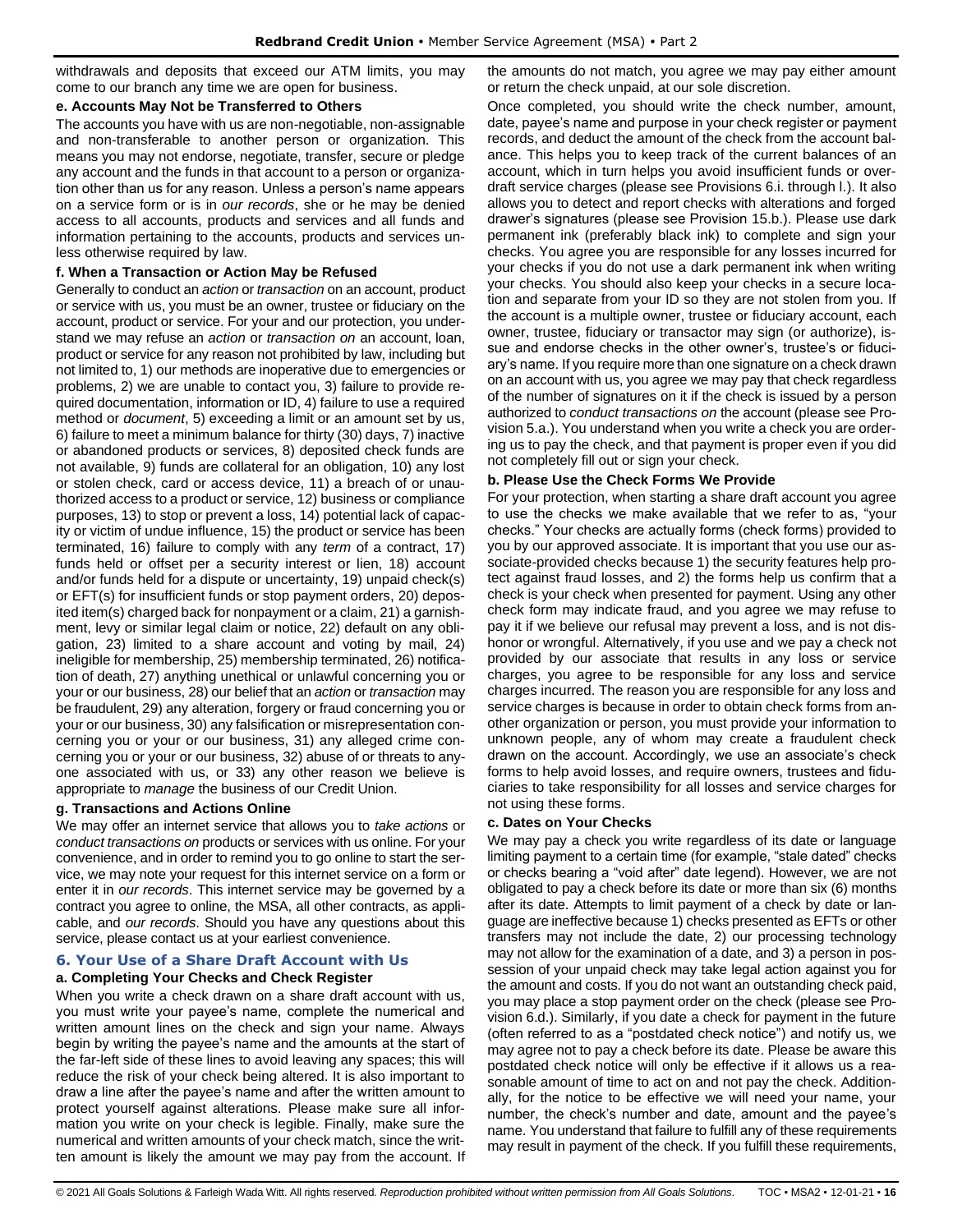we will return the check as postdated and require a service charge to cover some of our employee's time. Should you request us to cancel a postdated check notice and pay the check, we may also require a service charge to cover some of our employee's time. For your convenience, we may agree to a verbal postdated check notice that will expire after fourteen (14) calendar days unless you confirm that notice in writing. Once confirmed in writing, the notice will be effective for six (6) months, and can be renewed for an additional six (6) months for a service charge. You understand we have no duty to notify you when your notice will or has expired.

#### **d. Stop Payment Orders on Your Checks and ACHs**

You may request us to stop payment on any check drawn on or ACH debit scheduled from a checking account you have with us by a stop payment order *as we allow***,** which we may require to be confirmed in writing. Your request (order) to stop payment will be effective only if we have a reasonable amount of time to act before the check is presented or the ACH entry is transmitted to us. For the request (order) to stop payment to be effective we will need your name, your number, check number, the date of the check or ACH entry, the name of the payee and the amount of the check or ACH entry. You understand that failure to comply with any of these requirements may result in payment of the check or ACH entry. If you fulfill these requirements, we will return the check or ACH entry and require a service charge to cover some of our employee's time. Should you request us to cancel a stop payment order and pay the check or ACH entry, we may also require a service charge to cover some of our employee's time. For your convenience, we may agree to a verbal stop payment order that will expire after fourteen (14) calendar days unless you confirm that order in writing or *as we allow*. A stop payment order on a check placed or confirmed in writing will be effective for six (6) months and can be renewed for an additional six (6) months for a service charge. A stop payment order on an ACH entry will continue until the entry is returned or until you cancel the stop payment order (which may require the payment of a service charge). We have no duty to notify you when your stop payment order will or has expired.

You understand that although you may stop the payment of your check, generally the person or organization in possession of the check may recover the full amount of the check from you (which may include interest and costs). In addition, if you owe money to the payee of the check or ACH entry, stopping payment on the check or ACH entry means you will not have paid the money to that person. In the unlikely event we pay a check or ACH despite a timely, accurate and complete stop payment order, we may be obligated to credit the account you have with us. We also may not be obligated to credit the account and you will need to address the matter with the payee. If we issue a credit to the account, you agree to sign or authorize a statement explaining the dispute with your payee, and assist us in taking legal action against any and all persons or organizations to recover our loss. You understand if you repeatedly place stop payment orders on your checks drawn against insufficient funds, we may consider that account abuse and may terminate the account.

## **e. No Stop Payment On Our Cashier's or Teller's Checks**

If we provide you with one of our checks that is payable to you or that you have requested us to make payable to another person or organization, it is your sole responsibility to make sure you want the person or organization to be paid with the check before you deliver the check to that person or organization. You understand that if you give our check to a person or organization, and afterwards become displeased with the person, organization or *transaction* and do not want the check paid, *we will not be able to stop payment on our check.* If you have any doubt about the person, organization or *transaction*, do not give the check to that person or organization, since we will not be able to stop the payment of the check. Should you change your mind and decide not to use one of our checks, you may return the actual physical check to us and request a refund for the amount of the check.

#### **f. Conversion of Checks to Electronic Fund Transfers**

In some circumstances, a person, merchant or other organization can convert your check and check information into an EFT and debit the account you have with us. The conversion of your check to an EFT is covered by "Our Electronic Funds Transfer Terms," which is part of the MSA (and is found at the end of this Part 2). You agree we may honor the EFT and debit the account just as if the original check was presented for payment. Should a person or organization convert your check to an EFT, you will have to contact that person or organization if you wish to access a copy of your check. You understand that if we return your check to an organization unpaid for insufficient funds or stop payment, the organization may try to represent the check as an EFT. The EFT that represents the dishonored check will be treated as a re-presented check.

#### **g. Presentment of Your and Our Checks**

For your and our protection, compliance purposes and to cover costs for our members, we may require any person presenting your or our check to comply with our due diligence requirements before we pay the check. These requirements may include, but are not limited to, the presenter supplying us with her or his ID, SSN, birthdate, physical address and authority to present (negotiate) the check. We may also require the person to sign a statement of receipt, place her or his thumbprint or fingerprint on the check and pay a service charge. If a check is payable to two or more persons (whether payable sequentially or together), we may require all payees or endorsers to sign the check in-person at our Credit Union (or *as we allow*) to assure all endorsements are valid. You agree that if a person presenting a check declines to carry out any of these requirements, we may refuse to pay the check, and that our refusal is not dishonor or wrongful since this person has not complied with our presentment requirements. (A presenter always has the option to deposit and receive funds for the check at the presenter's own financial institution). For your and our protection, checks presented after our 2 p.m. cut-off hour may be treated as if presented on the next business day we are open. You agree to be responsible for legal advice we require regarding any matter concerning a check drawn on an account you have with us (please see Provision 1.g.). Also, for your and our protection and security, we may pay a person presenting your check with our check or an EFT, and we may decline to pay this person with cash. You understand and agree that payment with our check is not wrongful since this person can obtain cash by depositing the check at her or his own financial institution. Additionally, for your and our protection and security purposes you agree we may pay any person (including you) presenting our check with a limited amount of cash, our check or an EFT, and may decline to pay the check entirely with cash. You understand and agree these payment options are appropriate since a person presenting our check can obtain cash by depositing the check at her or his own financial institution, and we can schedule the delivery of cash to you on your request, for which there may be a service charge.

## **h. Our Use of Automated Collection and Payment Processes**

We use electronic check deposit, transmission, presentment, payment and return technology to *manage* the greatest number of checks in the most cost-effective manner for the benefit of the members of our Credit Union. These automated processes rely on and can only recognize information in the Magnetic Ink Character Recognition (MICR) line at the bottom of the check, which contains your number, amount of the check and check number. To achieve these cost efficiencies for our members, you agree when we pay or take a check for deposit and collection we may disregard all information on the check (including notes and legends) other than 1) the identity of the institution the check is drawn on, and 2) the information encoded in the MICR line (whether consistent with other information on the check or not). You also agree when we pay a check without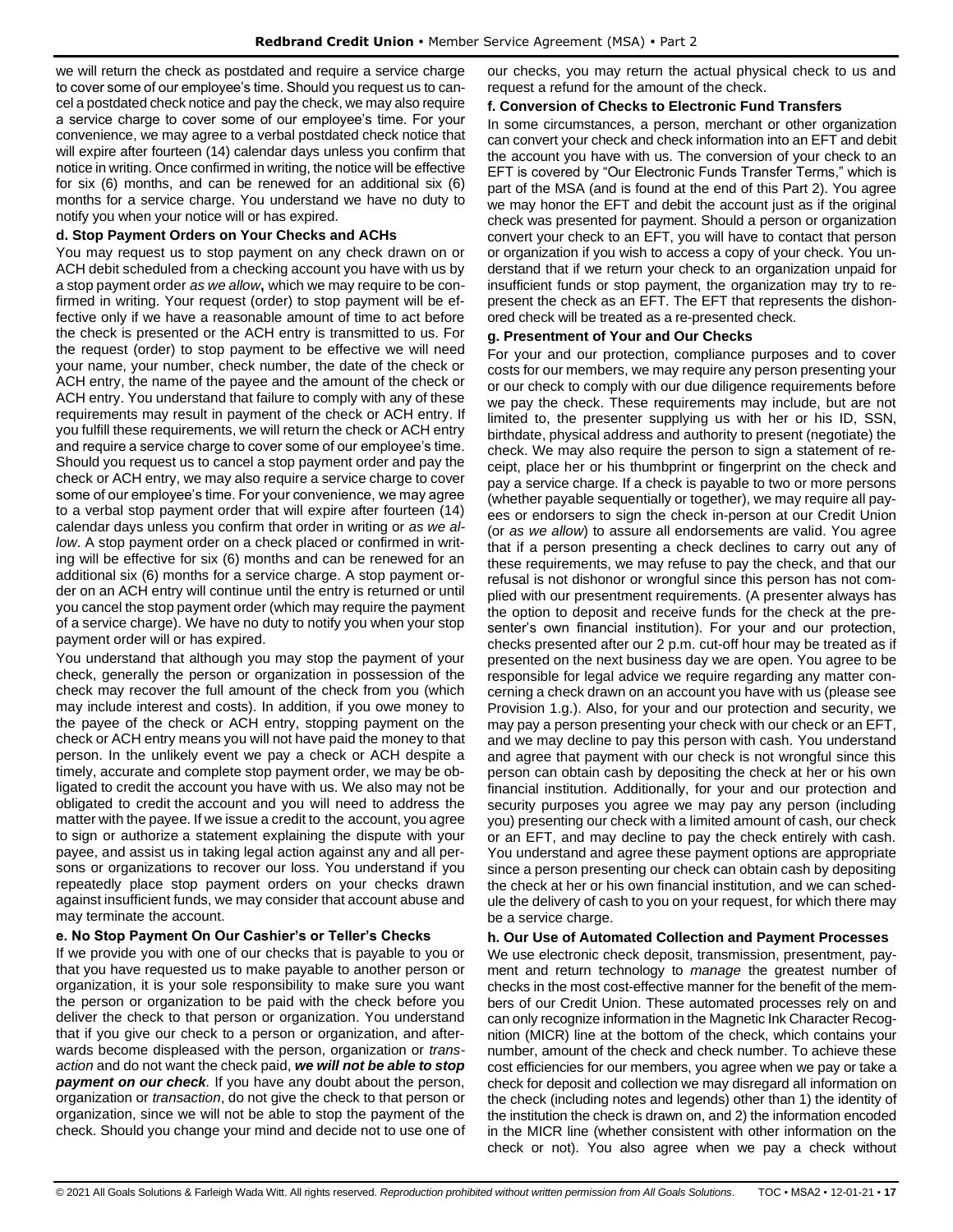physically or visually examining it, it does not mean we failed to exercise ordinary care in paying the check.

#### **i. Determination of Available Balance to Pay Items**

Checks and other *transactions on* a share draft account with us are paid based on your available balance, and not the actual balance. Your actual balance is the actual amount of funds in the account (based on credits and debits posted to the account at that time). Your available balance is generally equal to the actual balance, less the amount of any holds placed on recent deposits, holds placed for other reasons, and holds for pending *transactions* (such as debit card purchases) we have authorized but have not yet posted to the account. If an item presented for payment against the account exceeds the available balance, we will treat it as presented against insufficient funds even if the actual balance exceeds the amount of the item (please see Provision 6.k.).

## **j. The Order in which Checks and Other Items are Paid**

In general, we pay checks and other *transactions* in the order they are presented to us, regardless of when you issued or authorized them. Insufficient funds balances on accounts may result from 1) checks paid, 2) holds on funds of deposited checks, 3) ACH debits such as online bill payment *transactions*, 4) payments authorized by an owner or other withdrawal requests, 5) items deposited by an owner and returned unpaid by the paying institution, and 6) imposition of requested or required service charges. Checks and ACH debits may be presented to us in batches or data files, and are paid when we process the data file. Checks in the same data file are processed in low to high amount order. Checks presented for payment at our branch are processed at the time of payment. Debit card *transactions* are processed when transmitted to us, which may occur immediately or up to several days later. You understand that the merchant or its processor (and not us) determines when the *transaction* will be transmitted to us. When a merchant obtains authorization for a debit card *transaction*, we place a temporary hold against the funds in the account for the amount of the authorized *transaction*. In some cases, such as restaurants, gas stations, or car rental *transactions*, there may be a hold for an initially authorized amount, but the *transaction* is submitted at a different amount. You should be certain there are sufficient funds in your available balance at all times to pay checks or *transactions*, or they will be handled according to the overdraft and insufficient funds *terms* of the MSA, or paid under one of our check overdraft services if applicable. This Provision reflects our practices in effect at the time the MSA was prepared. You agree we may change these practices at any time without prior notice to you to address data processing constraints, changes in law, regulation, clearing house rules or to *manage* the business of our Credit Union.

## **k. Insufficient Funds to Pay Checks and Other Items**

If the available balance of funds in a share draft account are not sufficient to pay a check or other item presented on the account, we may return it for insufficient funds, and require a service charge for the dishonored check or item (as explained in Provision 9.). You understand we have no duty to notify you if there are insufficient funds to pay your check or other items drawn on an account: *this is a matter you must pay attention to and are responsible for*. If we pay a check or transfer that exceeds the available balance in an account, you agree to immediately repay us the amount of the paid check or transfer and any charge for that service, unless otherwise addressed by the MSA or other contract with you. If we pay a check or transfer that exceeds your available balance, it does not mean we will pay a check or transfer that overdraws an account in the future. If we charge an account you have with us for any obligation you owe, you understand the balance thereafter may be insufficient to pay a check or item drawn on the account, and we will rightfully refuse to pay the check or item for insufficient funds. If we return an item for insufficient funds, the payee (or the payee's institution) may re-present it. Each presentment against insufficient funds will result in a separate fee. Finally, if we are repeatedly presented with checks or items drawn on an account for insufficient funds, we may consider that account abuse and may terminate the account.

#### **l. Payment of Checks & Items that Overdraw an Account**

**1) Account Overdraft Protection Service.** To assist you when you want or need your checks and EFTs or other items paid, if you qualify for and agree to, and we agree to provide, we may provide you with overdraft payment services. If you qualify for and we agree to provide these services, we will pay your checks or EFTs drawn against insufficient funds by transferring funds from another account to a share draft account with us, and require a service charge. Transfers from account(s) to a share draft account are covered by the MSA and "Our Electronic Funds Transfer Terms" disclosure. This service is not available for transactions using your debit card at ATM machines, for signature based purchases at the point of sale, nor for Bill Pay transactions. You agree we may apply funds deposited to account(s) with us to your outstanding overdrafts and service charges, regardless of the source of the deposit, including directly deposited government entitlements or benefits such as Social Security deposits.

**2) Occasional Overdraft Protection Service (OOPS).** If you have a share draft account and are in good standing, you may use the privilege of our overdraft service which allows you to overdraft an account up to a set limit of \$500.00. To be in good standing requires that you have a share draft account for at least six (6) months, have \$500.00 in deposits in the past 31 days, have no loans more than 1 month delinquent, have a valid address, have the required minimum balance in your primary share account, be eighteen (18) years of age or older, and to have not caused us a loss. If you qualify, we may pay your overdrafts up to a total of \$500.00 and require a service charge. This service is not available for transactions using your debit card at ATM machines, for signature based purchases at the point of sale, nor for Bill Pay transactions. If you use this service, we will notify you of the amount paid and service charge for each *transaction*, and you will have thirty (30) calendar days to reimburse us for paid checks, EFTs and service charges. For more information on this service, please contact us at 309-697-1447.

## **m. Your Lost or Stolen Checks: Notify Us Immediately!**

If your checkbook, a box of checks or a check is lost or stolen, please contact us immediately at 309-697-1447. The sooner you contact us, the less liability you have for unauthorized checks drawn on the account, and the sooner we can provide new checks, a new account and new number as required. When you notify us that your checks are lost or stolen, we may require you to sign or authorize a notice (*as we allow*) so we can rightfully refuse to pay the check(s) if presented for payment. You further agree that for your and our protection we may terminate an existing account and provide you with a new account (and potentially a new number to replace your number) to avoid a loss to you or us. In fairness to our members, there may be a service charge for all termination and replacement costs when you lose your checks. However, there will not be a service charge when your checks are stolen. If you give, mail or send your check to your payee (such as a creditor) who informs you that your check is purportedly lost or stolen, please contact us immediately at 309-697- 1447. When you notify us that your check to a payee is lost or stolen, for your and our protection you agree to sign or authorize a notice (*as we allow*) so we can rightfully refuse to pay the check if presented for payment.

## **n. Lost or Stolen Cashier's or Teller's Checks**

If one of our cashier's or teller's checks in your possession is lost, stolen or destroyed, you (and your payee if applicable) agree to sign or authorize a notice (*as we allow*) so we may rightfully refuse to pay the check if presented for payment. We may require you (or your payee if applicable) to post a bond, furnish us with collateral or a security interest in collateral, or wait ninety-one (91) calendar days from the date of the check, to receive a replacement check or refund. If you do not receive one of our checks that was sent or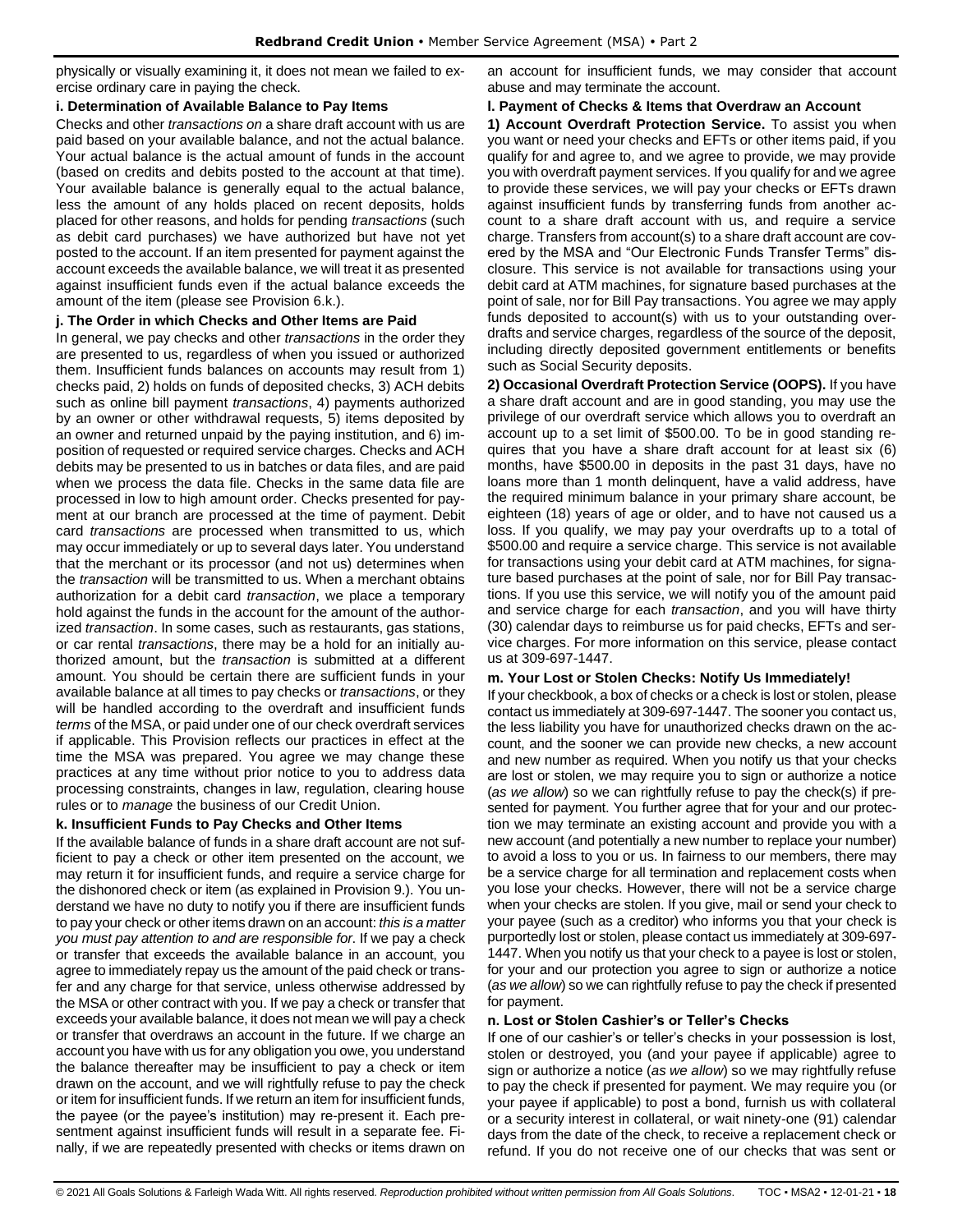mailed to you, you agree to sign or authorize a notice (*as we allow*) so we may rightfully refuse to pay the check if presented for payment. At our discretion, we may require you to post a bond or furnish us with collateral or a security interest in collateral, prior to obtaining a replacement check or refund for our check that you did not receive.

**1) Delivery of Our Checks to You.** When you request one of our cashier's or teller's checks and are unable to take possession of the check in-person, we may send the check to you by a secure delivery service. This service may include but is but not limited to using Federal Express or United Parcel Service, which require your signature and proof of receipt. We use this secure method to deliver our checks for your and our protection to assure only you receive the check, and to spare you from having to post a bond and/or furnish collateral. Since this service is for your convenience and protection, you may be responsible for the cost of this method of check delivery. If you authorize us to deliver the check to you by regular U.S. mail, you agree to all time delays and to repay all costs and losses if the check is lost or stolen.

#### **o. Your Checks & Family Members, Friends and Employees**

If you report your check has been forged or altered, we will investigate the potential crime. If we determine your family member, friend or employee committed or assisted with the crime, we will investigate your use of ordinary care in the matter. If we determine you failed to use ordinary care (i.e., were negligent) in handling or managing the check (or your ID), you agree to take responsibility for recovering any loss for the check. You understand you, like each member of our Credit Union, are in the best position to both prevent and address the crime with your family member, friend or employee, rather than imposing the cost on the members of our Credit Union.

#### **p. Right to Refuse Payment for Potential Risks**

For your and our protection, we may refuse to pay any check or item we believe has a potential payment or fraud problem. Payment problems include, but are not limited to, insufficient funds, stop payment, closed account, illegible checks or checks or items written in a language other than English. Fraud problems include, but are not limited to, alterations and forgeries. You understand our non-payment or non-action under these circumstances is beneficial to you because it protects your funds and reduces the risk of loss and is therefore not wrongful. Alternatively, if we believe there is a fraud problem with your check and the presenter is the perpetrator of the fraud, you agree that for your and our protection we may retain the check to determine if it is fraudulent. You understand that our retention of the check protects you and us from incurring a loss on the account. You also agree that retaining the check is not wrongful because it may substantiate the commission of a crime, and its retention eliminates potential additional crimes. Following appropriate due diligence, if we determine the check is not fraudulent, we will either pay the check or offer to return it to the presenter. Finally, if we believe there is a fraud problem with your check and the presenter is not the perpetrator of the fraud, you agree that for your and our protection we may note the type of fraud on the face of the check before returning it to the presenter to alert branches and other institutions of the potential fraud problems with the check. Our action or inaction in these circumstances is purely at our discretion. You agree we are not required to take or refrain from taking any particular action on any of these matters.

## <span id="page-18-0"></span>**7. Your Deposits to an Account with Us**

*Please see our "Summary of Our Service for Your Checks Offered for Deposit" for an overview of our check deposit services.*

#### **a. How You May Deposit Funds**

You may make deposits to an account with us *by any method we allow*, including in-person, mail, phone, online, ATMs, night depository, wire transfer and EFT. You may deposit funds in the form of cash (U.S. dollars), check, wire transfer and EFTs as we offer.

#### **b. Our Rights on Your Deposit**

When we agree to take your deposits we are providing you a service by saving you the time and expense of having to go to the paying institution to receive your funds. In providing this service, we will credit the amount of the deposit to the account you have with us. However, depending on the type of deposit, we may hold some or all of the funds from the deposit. We may also refuse or return a deposit if we believe it is necessary to prevent you and us from incurring a loss. If we elect to hold the funds from your deposit the time period for the hold will depend on 1) the type of deposit (cash, check, wire, etc.), 2) the amount, 3) the account it goes into, 4) the source of funds, 5) our ability to verify persons, organizations and institutions issuing, negotiating and making payment, and 6) any other facts we consider important. In addition to this Provision, we encourage you to review "Funds Availability of Deposits," which is part of the MSA and found at the end of this Part 2. You understand if we make funds available to you from a check you deposit (in cash or otherwise) we are only *providing you with credit,* and are not *cashing, promising or guaranteeing payment of the check you deposited*.

Please be aware any check you deposit that is drawn on another financial institution can come back to us for a number of reasons. For reference, we group these reasons into two categories: nonpayment reasons (such as, but not limited to, insufficient funds, stop payment, closed account) and fraud reasons (such as, but not limited to, alterations or forgeries). It may take as many as nine days (seven business days and two weekend days), and in some instances more, for your deposited check to be returned by the paying institution for a nonpayment reason. If there is a fraud problem with the check, the paying institution may make a claim against us (even after the check has been paid) and demand repayment for the amount of the check for several years after you deposit the check (the number of years varies by state). If your deposited check is returned unpaid or we are required to repay the amount of the check for any reason, you are responsible for the amount of the check and all related service charges and costs. Accordingly, when we take your checks drawn on other institutions for deposit, to attempt to prevent losses for you and us, you agree we may hold the funds from the deposited check for a period of time. Also please see "Funds Availability of Deposits" at the end of this Part 2.

If we have reasonable cause to doubt collectability of a check you offer for deposit (typically for a nonpayment or fraud reason), we may hold the funds from the check. If we hold the funds in a share draft account, we will provide you with a notice of the status of your deposit and when the funds will be available. If we believe there may be a problem with a check, we may choose to not take the check for deposit unless you agree that we may place an extended hold on the funds of the check offered for deposit. The extended hold is for your and our protection to determine if the check will be paid or is not subject to a fraud claim. In such cases, if you do not want us to place an extended hold on the funds, please tell us before we have processed the check for payment and we will return the check to you so you may obtain payment elsewhere.

In some instances, we may require the check to be deposited into a share account that has transactional limitations, with the funds held for an extended number of days. We may provide you with a notice of the status of your deposit and when the funds will be available. We may choose to not allow you to deposit the check unless you consent to an extended hold on the funds of the check. The extended hold is for your and our protection because it gives us time to attempt to determine if the check will be paid and is not subject to a fraud claim. If you do not want us to deposit the check to a share account and place an extended hold on the funds, please tell us before we have processed the check for payment and we will return the check to you so you may obtain payment elsewhere.

On your request and consent, we may also send a check you offer for deposit for special collection. Special collection means that we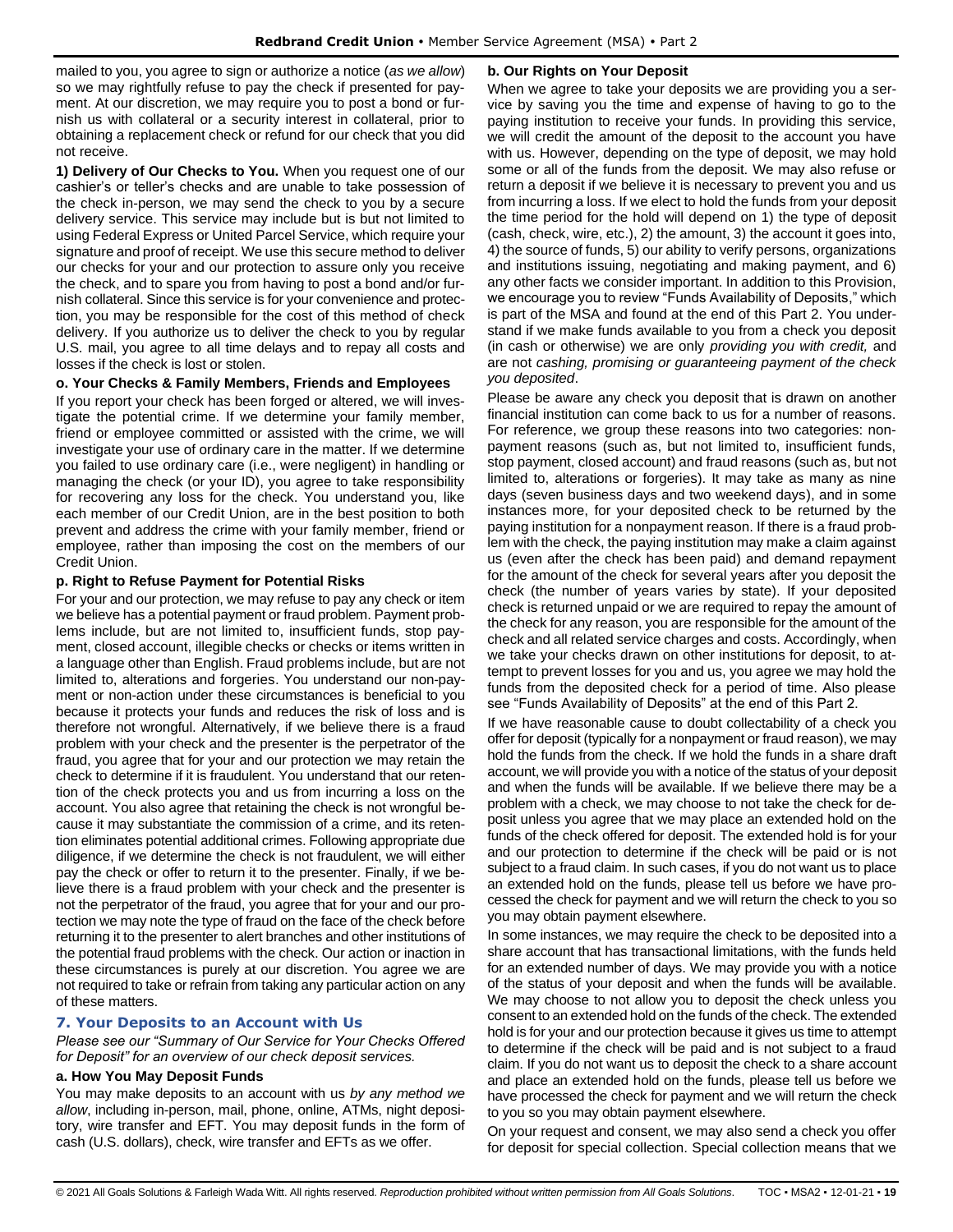will not deposit the check in an account, but rather send the check directly to the paying institution for payment (for which there may be a service charge). You understand if we send the check for special collection, no funds will be deposited to an account you have with us until the paying institution agrees to pay the check. If we send the check for special collection it may take an extended (indeterminate) amount of time for the check to be finally paid. If you do not want us to send a check you offer for deposit for special collection, please tell us and we will return the check to you so you may obtain payment elsewhere.

Please be aware that we have no way to guarantee that any check you offer for deposit that is not drawn on our Credit Union will not be sent back to us for a nonpayment, fraud or other reason that requires us to repay the amount of the check. This is true even if we place a hold on funds from the check or send it for special collection. You understand if the check comes back to us and we are required to repay it, you are responsible for the amount of the check, and all related service charges and costs. You also agree that before you deposit a check, you will tell us about any circumstances or information you are aware of that could indicate the check may not be paid, or may be fraudulent or issued in connection with an illegitimate, unlawful or fictitious transaction or enterprise. You understand, regardless of the facts, circumstances and information you disclose about the check, you are still completely responsible for the amount of the check and all service charges and costs if it is dishonored, returned or a claim is made. Further, you understand that for your and our protection, prior to or after your deposit, should we believe there is a problem with the check you have offered for deposit, we may refuse to take the check and may return it to you so you may obtain payment elsewhere. Alternatively, if you request us to take a check for deposit and we believe there is a fraud problem with the check, for your and our protection you agree we may retain the check to determine if the check is fraudulent, and if so, the identity of the perpetrator of the fraud. You understand that our retention of the check protects you and us from incurring a loss on the check. You agree that in such cases, our retention of the check is not wrongful because the check may substantiate the commission of a crime, and our retention of the check avoids additional potential crimes. Following appropriate due diligence, if we determine the check is not fraudulent, we may take the check for deposit or return the check to you. Finally, if we believe there is a problem with a check and elect to return the check to you, you agree we may note the problem on the face of the check to alert branches and institutions of any potential fraud or nonpayment problem. You understand that if you do not want us to retain or make a notation on a check with a potential problem, you should not offer the check to us, because once the check is offered for deposit it has potentially involved us in a criminal or nonpayment and collection matter.

## **c. How to Endorse a Check You Wish to Deposit**

When you wish to deposit a check payable to you in an account with us, please turn the check over and locate the designated place for your endorsement on the back of the check at one end (which may have pre-printed lines). We recommend you write the words "For Deposit Only," sign your name beneath those words, and write your number beneath your signature in the endorsement space. If there is no designated endorsement space (or lines) on the back of the check, please write "For Deposit Only," sign your name and write your number in the blank area no more than one and one-half (1½) inches from the top edge of the check. For all mobile check deposits, you must endorse the original paper check with your signature and write: "FOR REDBRAND CREDIT UNION MOBILE DEPOSIT ONLY" in the endorsement area. Please make sure the endorsement language, signature(s) and number go on the back of the check at the top edge, and are no more than one and one-half (1½) inches from the top edge of the check. Endorsing the check in any other way may risk the account not being credited for the amount of the check.

You agree we may ignore any other language or markings on the check, and you will be responsible for any loss that results from endorsements, language or markings inside or outside of your designated endorsement space. Also please use dark permanent ink (preferably black ink) for all endorsements, since you are responsible for any losses incurred for not meeting this requirement. Finally, you should use our deposit slips and envelopes when making your deposit. You understand you may not deposit 1) a substitute check without our consent, or 2) a substitute check or similar item you have created or for which no institution has made the substitute check warranties and indemnity. If you do so, you agree to indemnify us for all losses we incur in connection with the substitute check or item.

For all mobile check deposits, you must endorse the original paper check with your name and write: "FOR REDBRAND CREDIT UNION MOBILE DEPOSIT ONLY" in the endorsement area. If you fail to provide this endorsement, we may refuse the deposit and return it to you. You agree to indemnify the Credit Union from any liability or loss to the Credit Union arising from the payment of the original paper check without such required endorsement.

#### **d. How to Write Your Check for Deposit with Us**

If you want to write a check drawn on an account you have at another financial institution, and deposit it into an account with us (in order to receive money back for the deposited check), please complete the check as follows. Make the check payable to yourself as the payee, and then complete and sign the check. Turn the check over and write "For Deposit Only" on the top of the back of the check, sign your name below this language along with your number and offer the check to us for deposit. While your check will be treated as any other check offered for deposit that is drawn on another institution, should you have an immediate need for cash or credit, please let us know. We have a number of ways we may be able to assist you.

#### **e. Authority to Negotiate Checks and Endorsements**

We may take checks for deposit into any accounts you have with us, and recommend you endorse all checks you deposit. If we take a check for deposit without your endorsement, you agree that your liability for the check is the same as if you had endorsed it. If the account is a multiple owner, trustee or fiduciary account, each owner, trustee or fiduciary may endorse and deposit checks for one another. For identification and tracking purposes we may place your number on any check you offer for deposit. If you do not want your number on a check, please tell us and we may return the check to you to obtain payment elsewhere. For your and our protection, we may confirm the endorsement on any check you offer for deposit, and require you to carry out specific endorsement requirements for business, insurance or government checks.

If you wish to deposit any check payable to two or more persons (whether negotiable sequentially or together), we may require the check to be endorsed (or re-endorsed) in-person at our Credit Union by everyone required to endorse the check. However, we may choose to take such a check for deposit regardless of the number of endorsements on it (or whether those endorsements were made inperson at our Credit Union) if the check is deposited by you or a person you have authorized according to the MSA. For checks not made payable to you as the payee (or endorsee), we may require proof 1) of your authority to endorse a check on behalf of another person or organization, and 2) that any endorsement on a check prior to your endorsement is authentic and authorized. These measures are necessary so we can provide you with our check deposit services and for your and our protection. You agree to be responsible for legal advice we require regarding any matter concerning a check you offer for deposit (please see Provision 1.g.). Finally, if you send us a check for deposit (payable to you or us) and do not specifically tell us in writing what is to be done with the check (i.e., you do not explain the exact purpose or reason you are sending the check to us, such as for a loan payment), we may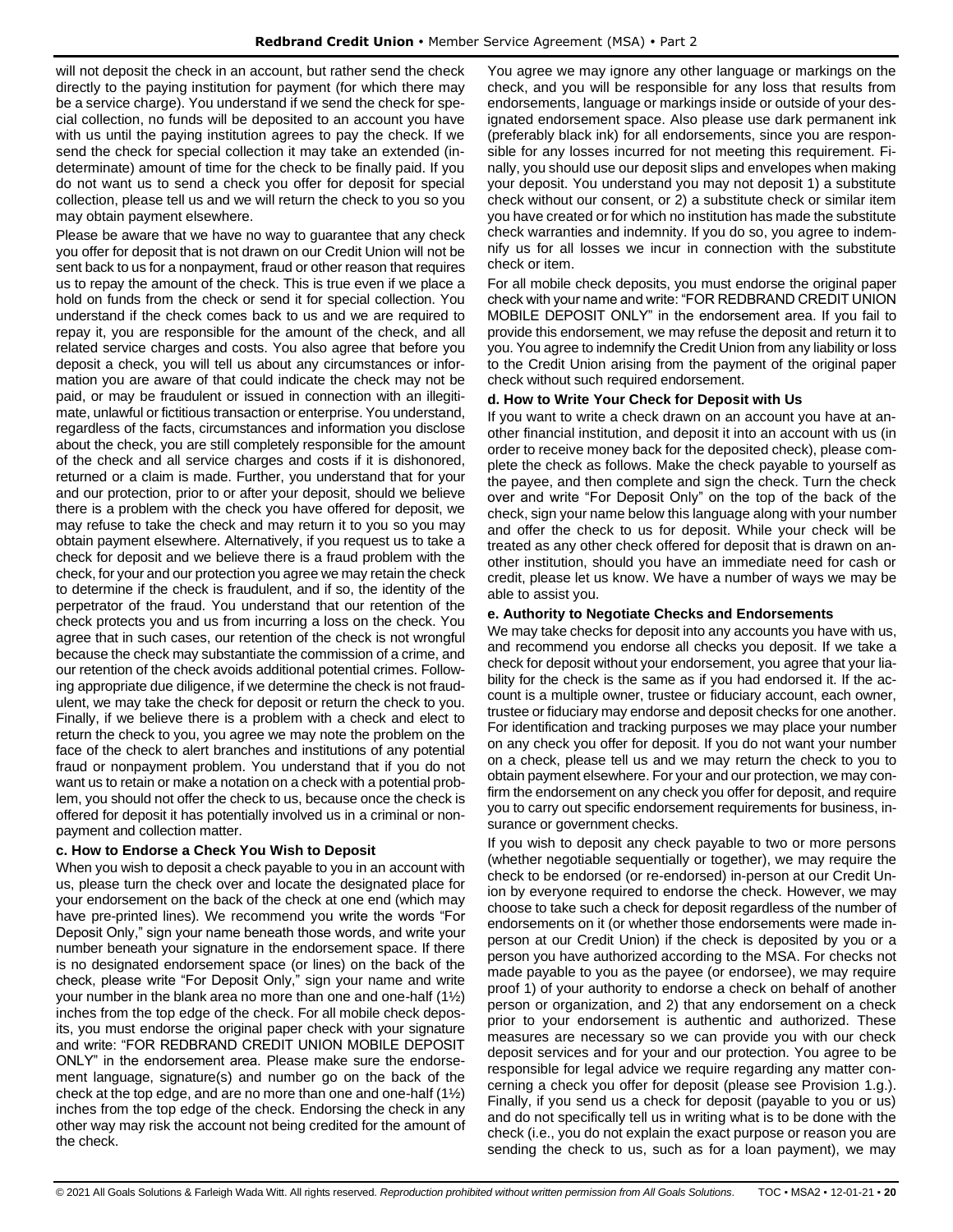deposit the check to either a share draft or share account you have with us.

## **f. Your Options for Direct Deposit Services**

We offer direct deposit services that allow you to preauthorize deposits to accounts with us (such as payroll, Social Security, retirement or other government deposits) or preauthorize transfers from accounts with us (such as regularly-scheduled payments to creditors). You must initiate direct deposits by a method acceptable to the initiator of the deposit (such as your employer or the federal or state government). You understand we may refuse and return any or all funds transfers for any lawful reason. Should we be required to reimburse the federal or state government or other initiator of a transfer for any payment directly deposited into an account you have with us, you agree we may deduct the reimbursed amount from the account, and may recover any amount you owe according to the *terms* of the MSA unless otherwise required by law. If you file for bankruptcy and do not cancel a direct deposit authorization to an account, you agree we should continue to apply your direct deposits according to the instructions previously given to us.

## **g. Deposits Made at a Night Depository**

If you make deposits at a night depository, you agree to use any special container, bag or envelope we may require. You understand we access night depositories only once on each business day we are open. Containers, bags or envelopes placed into the night depository before we access it are processed that business day, whereas those placed after we access it are processed the next business day. Night depositories are opened and items placed in the depository are removed and logged in the presence of two (2) of our employees or associates. The contents of each container, bag and envelope is counted, and we issue a credit to the account on the deposit ticket accompanying the deposit for the amount, as indicated by our count.

You agree we are a bailee of items placed in the night depository (i.e., we are simply in possession of the container, bag and envelope) until we have opened the containers, bags and envelopes, verified the contents, and credited the contents to an account you have with us or returned the container, bag or envelope and contents to you. You acknowledge that our count of any deposit placed into the night depository is the final determination of the contents of a container, bag or envelope placed in the depository. We will use reasonable efforts to notify you of any difference between the amount of a deposit we counted and that shown on a deposit ticket, though we will not be liable for any delay or failure of this notification. No deposit is considered to have been made until we have removed it and processed it as explained in this Provision, and a credit has been issued to the account you have with us. You agree you will be responsible for any damage to the night depository or delay in crediting deposits if you use a container or bag other than those we supply or you do not follow our instructions on the use of envelopes. You understand and agree the procedures explained in the MSA are commercially reasonable, and if we follow these procedures, we are not negligent in handling items placed into the night depository.

## **h. Taking Checks from You for Deposit is a Service**

You understand that in handling checks, drafts, items, images or money you wish to deposit, we are providing you a valuable service. Not only are we saving you the time and expense of having to take checks or items to the institution they are drawn on and present them in-person for payment, we are also safeguarding and paying dividends/interest on your money. While we are pleased to provide you with this service when collecting the payment of your deposited checks or items, we act only as your agent, and assume no responsibility for the checks or items beyond using ordinary care as a depositary institution. We are also not responsible for any deposit sent by mail or made at an unstaffed facility (for example, an ATM not at a branch) until we actually receive the deposited item or money. We are not liable for the negligence or default of any correspondent institution or for loss in transit, and each correspondent will only be liable for its own negligence. You agree we may send any check offered for deposit for special collection, as explained in Provision 7.b. You further agree we have the right to charge an account you have with us for any check taken for deposit should it become lost in the collection process.

## **i. When Your Deposits Will be Credited to an Account**

Deposits to an account with us will generally be credited on the business day of the deposit. Deposits made after our cut off hour or on a Sunday or holiday, will be credited to the account on the next business day we are open (please see the "Funds Availability of Deposits" disclosure at the end of this Part 2). Deposits made at unstaffed facilities (for example, an ATM that is not at a branch) will be credited to an account on the day funds are removed and processed by us. Deposits of coin or currency will not be finally credited until we have counted the deposit and confirmed the amount. If we are aware of a discrepancy between the amount on a deposit slip and the cash or checks we count, we will provide you with a notice of the discrepancy by mail or other method accessible to you. In rare instances, an actual discrepancy may not be detected. In such cases, the amount credited will be the final amount of your deposit unless you or we discover the discrepancy and are able to correct it without loss to our Credit Union. Credit to an account you have with us for funds deposited is conditional (provisional) until we are actually paid for the deposited items (i.e., when we receive final payment). We do not process checks drawn on institutions outside the U.S. Upon the discovery of deposit of an item drawn on an institution outside the U.S., proceeds will be withdrawn from the account.

## **j. When We Do Not Take a Check for Deposit**

For your and our protection, we may decline to take a check from you for deposit if we believe the check has a potential nonpayment, fraud or other problem. Nonpayment problems include, but are not limited to, insufficient funds, stop payment, closed account, illegibility or checks or items written in a language other than English. Fraud problems include, but are not limited to, potential alterations and forgeries. We may also decline a check that we have agreed is ineligible for deposit under this or any contract you have with us (typically for the type or amount of the check when deposited online or at an ATM). You understand that when we decline to take a check from you for deposit, we are providing you with an important service by sparing you from being obligated to us for the amount of the check and all related service charges and costs if the check is dishonored and returned or a claim is made.

## **k. Erroneous or Fraudulent Deposits to an Account**

If a deposit, payment or other credit (whether by check, cash, EFT, wire or otherwise) is made in error or by fraud to an account you have with us, we may debit the account for the amount of the erroneous or fraudulent deposit, payment or credit. We may do so without notice to you, regardless of when the original deposit, payment or credit took place. If you withdraw any or all of the funds erroneously or fraudulently deposited, paid or credited to an account or you, you agree you will reimburse us for the amount of the erroneous or fraudulent *transaction*, plus all dividends/interest paid on the erroneous or fraudulent amount, along with all service charges and costs.

## **l. Your Responsibility for Unpaid Deposits and Claims**

All deposits or other credits to an account (including checks, items, EFTs, ACH transfers, wire transfers, etc.) are subject to being paid (they are "provisional"). This means if we do not receive final payment on any deposit or credit, we will charge an account you have with us for the amount of the unpaid check or item and a return service charge. Further, if we incur a service charge or any cost to collect a check or item deposited by you, we may charge that service charge or cost to the account you have with us. If the amount in the account is not sufficient to cover the unpaid check or item, and all related service charges and costs, you are responsible for the difference.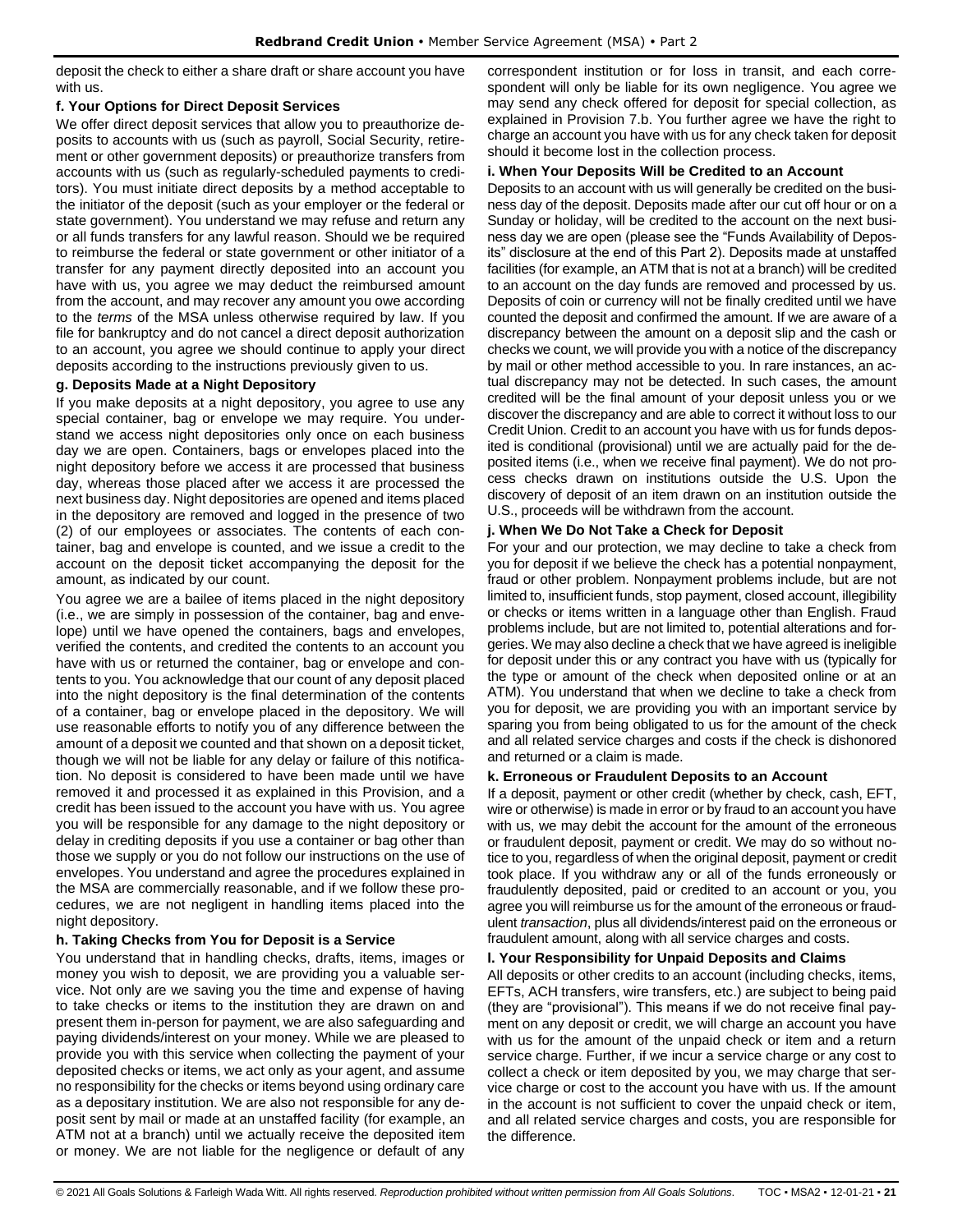After we have received final payment, we refer to these deposits as collected items. If any check or other item deposited to an account is returned to us for any reason, we have the right to charge the account you have with us for the amount of the check or item, plus any service charge incurred. We may charge an account regardless of whether the amount of the check or item was available for your use or not. If any check or other item credited to an account you have is returned to us for any reason, you waive your right to any notice of non-payment or dishonor for the check or item. For your benefit and ours, you agree we may pursue payment of a dishonored check or other item at any time, including giving the financial institution the check or item is drawn on extra time beyond any midnight deadline limits.

Furthermore, if anyone makes a claim against us based on a check or other item credited to an account you have with us, we may charge the account for the amount of the check or item and all service charges and costs even if you have already received final credit and withdrawn the funds. Such claims may include, but are not limited to, forged or missing endorsements, alterations or conversion. If the amount in the account is not sufficient to cover the claim on the check or item, and all service charges and costs, you are responsible for the difference. Finally, even if we provide you with *immediate availability of funds* for your deposited check or other item, you are responsible for the amount of the check or item and all related service charges and costs if we do not receive final payment or whenever a claim is made.

## **m. Your Deposit Returned as a Substitute Check**

Any check drawn on another financial institution that you deposit in an account you have with us can come back to us for a nonpayment, fraud or other reason. When a check you deposited is sent back by another financial institution, under federal law that institution may send the check back to us as a "substitute check." A "substitute check" is a paper image of the front and back of the original check that satisfies certain legal requirements. The front of a substitute check states: "This is a legal copy of your check. You can use it the same way you would use the original check." If the check you deposited is sent back to us as a substitute check, we will debit the account you have with us for the amount of the check and all service charges and costs owed to us. If the account with us is not overdrawn, we will return the substitute check to you along with a notice that explains your rights when you receive a substitute check. Should you have any questions about checks being returned as substitute checks, please contact us during business hours and we will be happy to assist you.

## **n. Depositing Checks Through a Mobile or Online Service**

We may offer an internet service that allows you to deposit checks to an account you have with us online. For your convenience, and in order to remind you to go online to start the service, we may note your request for this service on a form or enter it in *our records*. This internet service is governed by the contract you agree to online, the MSA, all other contracts, as applicable, and *our records* (please see Provision 7.c. for endorsement requirements for checks deposited by image). Should you have questions about this service, please contact us at your earliest convenience.

## <span id="page-21-0"></span>**8. Your Dividends (or Interest) and Our Rates**

The dividends/interest earned on account(s), the dividend/interest rates, balance requirements, annual percentage yields, compounding, crediting and *terms* are provided to you in "Our Rates & Service Charges" of the MSA. Some of this information is also in your periodic statement. To serve the best interests of the members of our Credit Union, we may change or add account dividend/interest rates and annual percentage yields from time to time as explained in that disclosure and this Part 2. You understand you may request and confirm the rate on any account or your information in *our records* (particularly for a term account), or request a copy of the disclosure, by contacting us during business hours. You may also review and confirm the rates on accounts on your periodic statement or through the use of internet services we offer. Further, you can access "Our Rates & Service Charges" of the MSA (along with this Part 2 and all our disclosures) on our website.

You may also confirm the rate on a loan by contacting us any time we are open for business.

#### <span id="page-21-1"></span>**9. Our Services, Related Service Charges & Costs**

We require the payment of service charges and the reimbursement of costs in two circumstances: 1) for products and services that we provide, or services you incur, or 2) as a result of another person's, organization's or your requests or claims for funds or information concerning you or the products and services you have with us. (Please see the definition of "Service Charge" in Provision 1.e.) The amount of each service charge is provided or accessible to you in "Our Rates & Service Charges," and may be noted in your periodic statement. In general, there will be a service charge to cover some of our employees' time and other costs of *managing* a product or service, *action* or *transaction*, or addressing any request or claim for information or funds. We require service charges so that each member is responsible for the cost of each product, service, *action*, *transaction*, request or claim applicable to that member, rather than imposing that cost on the members of our Credit Union. To serve the best interests of the members, you understand and agree we may change or add product and service charges from time to time. We will notify you of changes and additions as explained in the MSA or as required by law. We would be pleased to show you a number of ways to reduce service charges by maintaining sufficient funds to pay checks and EFTs, timely payments on obligations or through the use of the internet services we offer. For help with these cost-savings recommendations, please contact us any time we are open for business.

You may also confirm the amount and reason for a service charge related to a loan by contacting us any time we are open for business.

## <span id="page-21-2"></span>**10. Funds Held in Accounts with Us are Insured**

We are committed to protecting our members' savings and deposits held with us. In addition to the strength provided by our capital, members' funds are insured at a minimum of \$250,000 for each member by the National Credit Union Share Insurance Fund (NCUSIF). Our employees are available to discuss your account insurance needs, and often can inform you about how to organize the accounts you have with us to maximize the available NCUSIF coverage. If you are interested in learning more about maximizing the account insurance coverage for your funds, please contact us at your earliest convenience.

## <span id="page-21-3"></span>**11. Maintenance of Products and Services with Us**

Because you are a valued member, we strive to provide you with excellent service when assisting you with the accounts, loans, products and services we maintain and *manage* for you. To assure you are aware of the advantages of membership and new product and service opportunities that may benefit you, you agree we may contact you by any method you have consented to as explained in the MSA. We maintain and *manage* the accounts, loans, products and services you have with us (and your *actions* and *transactions* on the same) to assure they are active, operational and beneficial to you, and to provide you with the best financial service possible. You, in turn, maintain products and services by using or retaining them with us. By maintaining the products and services you have with us and allowing us to maintain and *manage* them for you, you confirm your ongoing consent to the MSA, your other contracts, as applicable, and any changes and additions we make to them from time to time. Should you have any questions about the maintenance and *management* of our products and services, please contact us during business hours and we will be happy to assist you.

#### **a. Safeguard all Information and Documents**

You may request to review and access a copy of your information and *documents* in *our records* for products and services any time we are open for business. Please be aware that a copy of your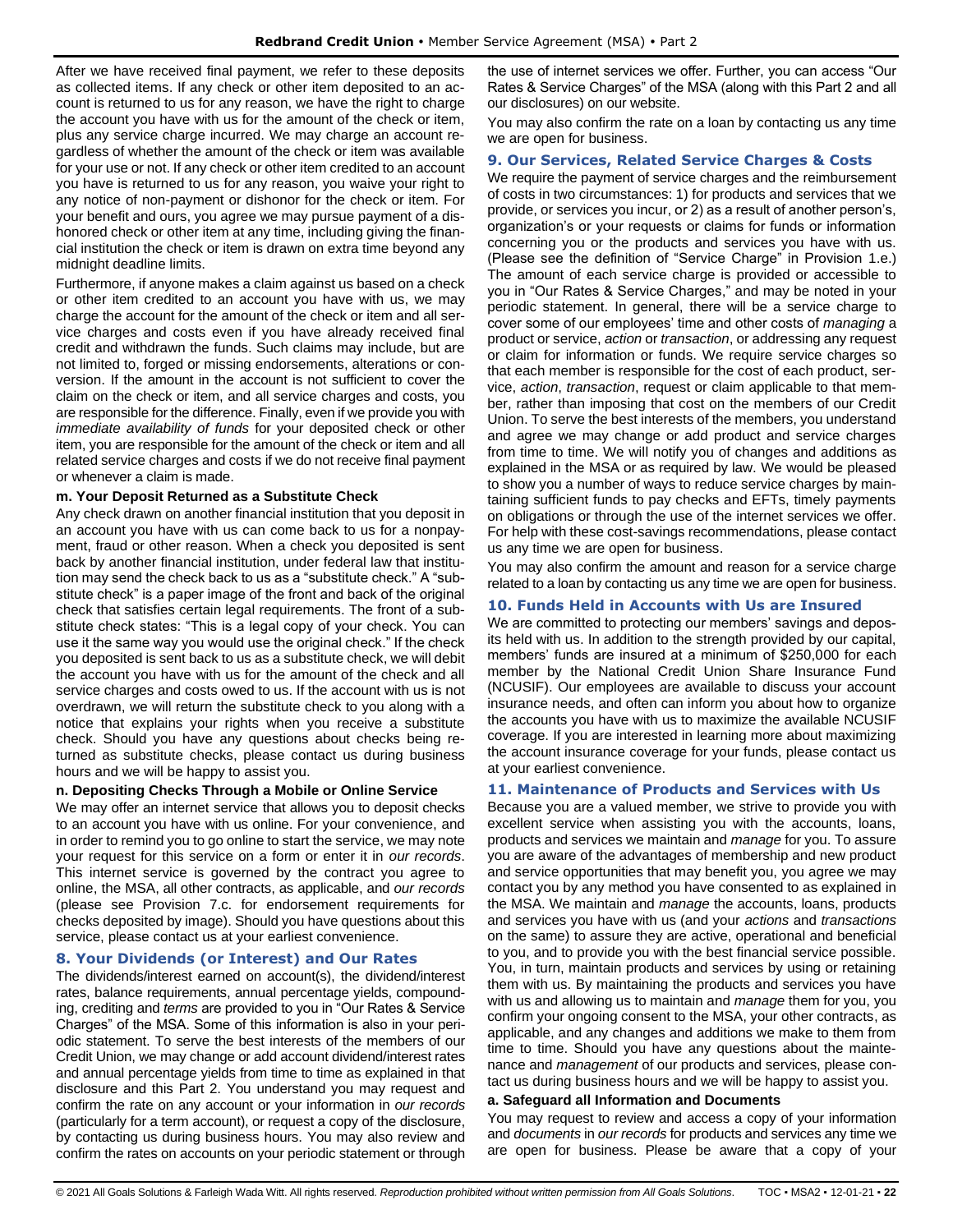information or *documents* may contain all your personal financial information, along with passwords, codes, PINs and other data to access the products and services with us. If you request a copy of your information or a *document*, you agree it is your responsibility to keep all information and *documents* confidential, in a secure location, and assure that no one else can access them. If any of your information, *documents*, checks or cards are lost or stolen, please contact us immediately to minimize your liability (please see Provisions 12. and 15.). In fairness to the members, if a copy of your information or a *document* you requested or your passwords, codes, PINs or other data, is/are lost or stolen, we will investigate your use of ordinary care in the matter. If we determine you failed to use ordinary care (i.e., were negligent) in handling or safeguarding a copy of your information or a *document* or any access information, and your negligence contributes to a loss from *actions* or *transactions* (other than a loss addressed by the Electronic Fund Transfer Act), you may be responsible for all losses, costs and service charges that we incur as a result of the loss or theft.

#### **b. Reviewing Products and Services with Us Online**

We may offer an internet service that allows you to review and maintain the products and services you have with us online. For your convenience, and in order to remind you to go online to start the service, we may note your request for this internet service on a form or enter it in *our records*. You understand this service may be governed by the contract you agree to online, the MSA, all other contracts, as applicable, and *our records*. Should you have any questions about these services, please contact us at your earliest convenience.

#### **c. Lack of Capacity and Undue Influence**

If we believe you do not have the capacity to *take actions* or *conduct transactions*, or a person is exerting undue influence over you, we may act to prevent losses for you and us (though are not obligated to do so). Such measures include, but are not limited to, 1) declining to follow instructions, 2) suspending all methods to access the accounts and any loan or line of credit (or any other product or service) with us, 3) placing a hold on the funds in the accounts (as explained in Provision 19.b.) with us, 4) performing due diligence to determine if you have the capacity to *take actions* or *conduct transactions* or are a victim of undue influence over your affairs with us, and 5) notifying the appropriate authorities. Though we may undertake any of these activities, you agree we are not required to do so. You further agree we may continue the hold on the funds and decline all requests and the continue suspension of all methods to access the products and services you have with us, until we 1) determine that you can personally handle your own business and affairs and/or are not the victim of undue influence, or 2) receive lawful notice instructing us otherwise.

## **d. Computer System and Internet Service Disruptions**

While we do our best to minimize disruptions to our internet services, website, phone system and any other component of our *computer system*, disruptions may occur on a planned and unplanned basis. We strive to restrict such disruptions to non-business hours, but are not always able to do so. In the event of planned disruptions (for upgrades and repairs), we may provide advanced notice and assist you when contacted during business hours. In the event of unplanned disruptions (caused by natural disasters or other emergencies or problems), we have taken every precaution to protect your information and funds, and will be working to restore our internet services, website or *computer system* to normal operations as soon as possible. We apologize in advance for any inconvenience a disruption causes you, and greatly appreciate your patience and understanding. Should you need assistance during a disruption, please contact us during business hours and we will do our best to assist you.

## **e. Proactive Steps for Data Security Incidents**

While we take every precaution to protect the information in our *computer system*, in the event of a data security breach we (or our associate) may notify you about the specific matter and information involved, along with any instructions for you to minimize or eliminate potential problems. Please be assured we have taken every proactive measure to safeguard the information and funds you have with us. Should you have any questions about a data security incident, please contact us at your earliest convenience and we will be happy to assist you.

#### **f. Please Help Us with Recommendations or Complaints!**

*We apologize in advance* for any inconvenience or dissatisfaction we may cause you, and thank you for giving us the opportunity to address any recommendation or complaint. Excellent member service and your complete satisfaction with our accounts, loans, products and services is extremely important to us. Therefore, *we take all complaints very seriously*, and *greatly appreciate any recommendations to improve our service*. Please contact us during business hours and we will do our best to address your suggestion or problem immediately.

We thank you in advance for your time and valuable input, and will do our utmost to address all suggestions or concerns expediently and in a manner that serves the best interests of the members and you.

#### **g. Suspension of an Action or Transaction**

For your and our protection and/or to *manage* our business, you understand we may suspend (hold and delay) an *action* or *transaction on* an account, loan, product or service for any reason not prohibited by law, including but not limited to, 1) our methods are inoperative due to emergencies or problems, 2) the product or service has been terminated, 3) we are unable to contact you, 4) failure to provide required documentation, information or ID, 5) failure to use a required method or *document*, 6) exceeding a limit or an amount set by us, 7) failure to meet a minimum balance for thirty (30) days, 8) inactive or abandoned products or services, 9) deposited check funds are not available, 10) funds are collateral for an obligation, 11) overuse of *actions* on our products or services, 12) any lost or stolen check, card or access device, 13) a breach of or unauthorized access to a product or service, 14) business or compliance purposes, 15) to stop or prevent a loss, 16) potential lack of capacity or victim of undue influence, 17) failure to comply with any *term* of a contract, 18) funds held or offset per a security interest or lien, 19) account and/or funds held for a dispute or uncertainty, 20) unpaid check(s) or EFT(s) for insufficient funds or stop payment orders, 21) deposited item(s) charged back for nonpayment or a claim, 22) a garnishment, levy or similar legal claim or notice, 23) default on any obligation, 24) limited to a share account and voting by mail, 25) ineligible for membership, 26) membership terminated, 27) notification of death, 28) the owner for IRS reporting is removed or deceased, 29) causing us a loss, 30) not voluntarily repaying a loss, 31) anything unethical or unlawful concerning you or your or our business, 32) our belief that an *action* or *transaction* may be fraudulent, 33) any alteration, forgery or fraud concerning you or your or our business, 34) any falsification or misrepresentation concerning you or your or our business, 35) any alleged crime concerning you or your or our business, 36) abuse of or threats to anyone associated with us, or 37) any other reason we believe is appropriate to *manage* the business of our Credit Union.

## <span id="page-22-0"></span>**12. Lost, Stolen or Breached Products & Services**

If a check (or checks), ATM card, PIN, our check, any of your information or *documents* (that we have provided or made accessible to you), is/are lost or stolen, or there is unauthorized access to any account or service, please call us immediately at 309-697-1447. If a debit card, PIN, any of your information or *documents* (that we have provided or made accessible to you), is/are lost or stolen, or there is unauthorized access to any account or service, please call us immediately toll free at 800-472-3272. The sooner you contact us, the less liability you will have for unauthorized *actions* or *transactions*, and the sooner we can provide new accounts, products, services, checks, cards, PINs, internet services and numbers. Also, if a credit card is lost or stolen, please call us immediately toll free at 800-215- 6280. In fairness to the members, we may require a service charge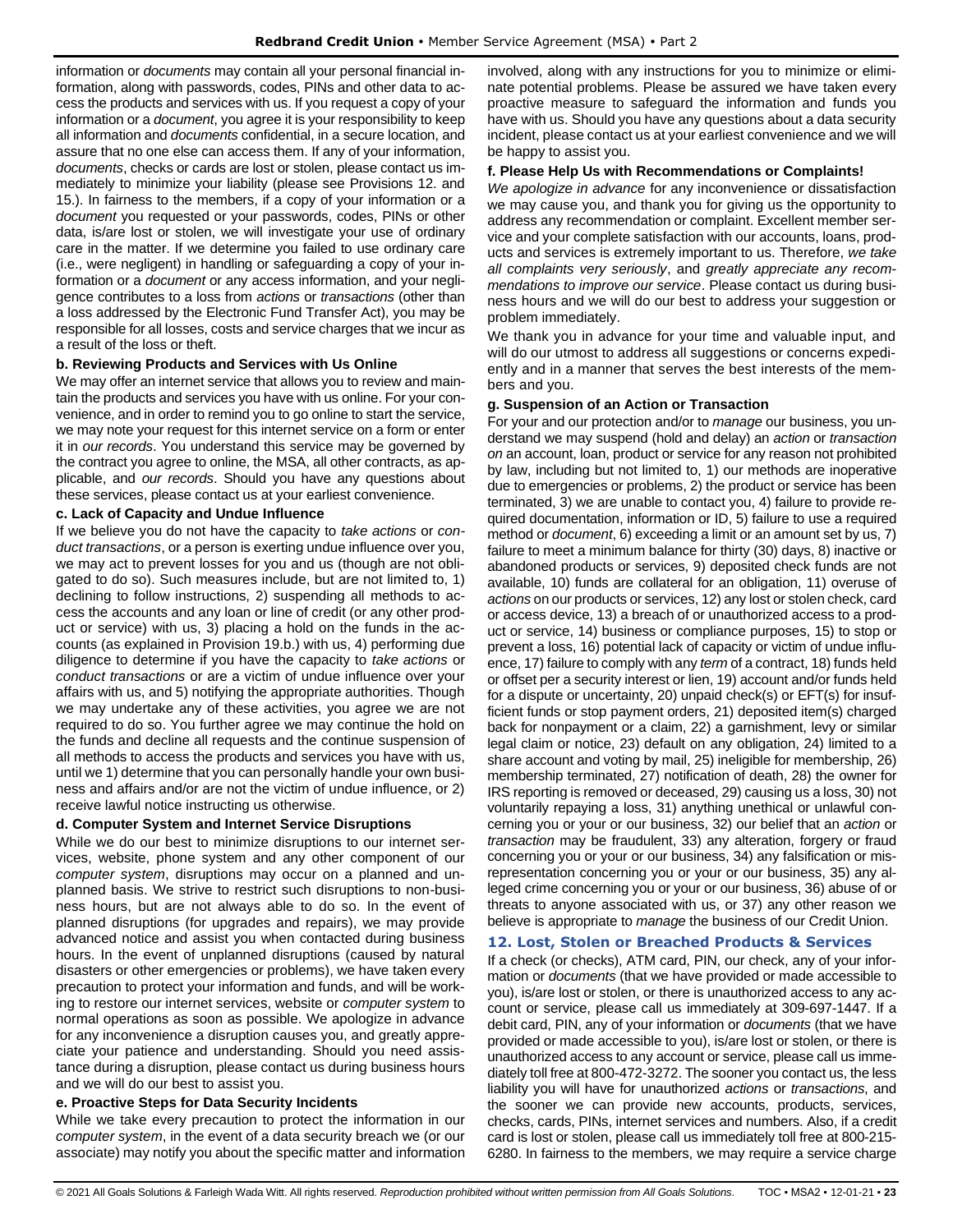for terminating and starting new accounts, products, services and numbers (and replacing checks or cards) when you lose a check (or checks), ATM or debit card. However, we will not require a service charge when checks, ATM or debit card are stolen. We may also require a service charge for terminating and starting a new internet service and related accounts, products and services. Additionally, in fairness to the members, if you notify us of unauthorized access, *actions* or *transactions on* an account that is/are not addressed by the Electronic Fund Transfer Act or other law, we will investigate your use of ordinary care in the matter. If we determine you failed to use ordinary care (i.e., were negligent) in handling or safeguarding the methods of access to the account, you agree to take responsibility for all losses, costs and service charges that you or we incur. If we incur a loss or a crime or potential crime is committed concerning the products or services you have with us, you agree to cooperate with us and any person and organization with a business or law enforcement interest in the loss, crime or potential crime to assist in the enforcement of rights or the prosecution of the crime. To protect you and the members of our Credit Union, if we incur a loss or a crime or potential crime is committed against you or us pertaining to the products or services you have with us, on our request you agree to file a police report and assist with the prosecution of anyone associated with the crime or potential crime. Additionally, if we incur a loss or a crime or potential crime is committed against us or an associate pertaining to the products or services you have with us, we may file a police report. While we will always comply with all required applicable law in addressing a loss, purported loss, crime or potential crime (such as the Truth in Lending Act and Electronic Fund Transfer Act), you understand and agree that your failure to fulfill the obligations of this Provision in specific, and the MSA in general, may result in the termination of products, services and membership with us after we have complied with all applicable law.

## <span id="page-23-0"></span>**13. Membership, Product and Service Information**

You understand you and any owner, trustee, fiduciary, transactor, information user or other person you authorize may access information about the accounts, loans, products and services you have with us. You also understand any person you authorize may be able to see, access and release all information about all the accounts, loans, products or services you have with us, even if they have no ownership interest in, or access to, such accounts, loans, products or services. You understand if this person is an owner, trustee or fiduciary**,** you may request to remove this person (according to the MSA) or otherwise change or terminate the account, loan, product and service any time we are open for business and as *we allow*. If this person is a transactor or information user you may remove this person at any time. For these reasons, you agree that all *actions* and *transactions on* accounts, loans, products and services with us by this person are authorized, even if they are not conducted for your benefit or according to your instructions.

If you do not want another person to be able to see, access, use and release all information about the accounts, loans, products or services you have with us (or potentially *take actions* or *conduct transactions on* the accounts, loans, products or services), please let us know and we will explain your options to remove this person or change or terminate the accounts, loans, products or services. We may also be able to offer new or additional accounts, loans, products or services that only you may access (which may require the payment of a service charge).

We may require a service charge for research to cover any employee time and other costs involved in addressing your request, or another person's or organization's lawful claim, for information concerning the accounts, loans, products or services you have with us. To save you time, money and avoid or reduce research service charges, we encourage you to ask us about and use the internet services we offer that enable you to access your information.

We will not release your information to any person or organization without your consent unless the person or organization provides us

with a valid subpoena, summons, search warrant, court order or other required documentation, or the disclosure of your information is otherwise permissible under applicable law or as specified in "Our Privacy Notice." We may require a service charge from you for our time spent researching the information. Again, we require this charge so that each member is responsible for the time and expense we incur for any research caused by a third party's (non-Credit Union) demand for member information, rather than imposing those costs on the members of our Credit Union. You also agree that we may require a service charge for research when addressing any claim you make concerning an *action* or *transaction on* accounts, products or services that is determined to be authorized. We require this service charge so that each member is responsible for the time and expense we incur addressing an authorized *action* or *transaction* involving that specific member, rather than imposing those costs on the members of our Credit Union. You agree to be responsible for legal advice we require to assist with or that results from any matter concerning a claim for information involving you (please see Provision 1.g.). Finally, you agree if you are ever obligated to repay us for any service charges, costs, losses or liability in connection with any product or service you have or had with us, we may share your information with any associate (including but not limited to credit reporting services, collection agencies or attorneys) assisting us with the collection of your obligation, whether or not you are still a member of our Credit Union.

#### **a. Our Records Govern Account Features**

Depending on the accounts selected, we may provide or make accessible to you a number of *documents* (i.e., periodic statements, information returns, maturity notices, etc.) that contain account information. You may also be able to access information about the account(s) you have with us through an internet service we offer. You understand that for confidentiality purposes and data processing constraints, *documents* and internet services may not include all the information about the accounts, and do not control the ownership and survivorship features of the accounts you have with us. You agree only the most recent service form we use (and if applicable previous forms) and/or *our records*, control the number of owners (transactors and information users, if any), trustees or fiduciaries on accounts, and the ownership and survivorship features of the accounts. To confirm the specific ownership and survivorship features of an account with us, please contact us or request a copy of your information or a *document* in *our records* any time we are open for business.

## **b. Also see "Our Privacy Notice"**

We recommend you also review "Our Privacy Notice," which has specific application to this Provision as well as a number of other matters throughout the MSA.

## <span id="page-23-1"></span>**14. Notice by Us to You and Notice by You to Us**

To benefit our members, we may change and add to the *terms* of the MSA, which is accessible to you anytime on request and on our website. We will also notify you of any changes or additions to *terms*, rates and service charges that affect our accounts, products and services as required by law. Written notice we provide to you is effective when sent to you at the address or contact information in *our records* or made accessible through an internet service we offer. You understand we may rely on the information you provide to us in *our records*, for all *actions* and *transactions on* the accounts, loans, products or services you have with us. It is your responsibility to notify us of any changes to this information, and if we accept them, those changes are part of the MSA. You agree we may communicate with and contact you at all addresses, phone numbers and email addresses you provide in *our records*. You further agree we may contact you by any of these methods to assure you are aware of the privileges and advantages of new product and service opportunities that may benefit you. If we are unable to locate or contact you, we may suspend (or terminate) products and services and/or require a service charge for our attempt to locate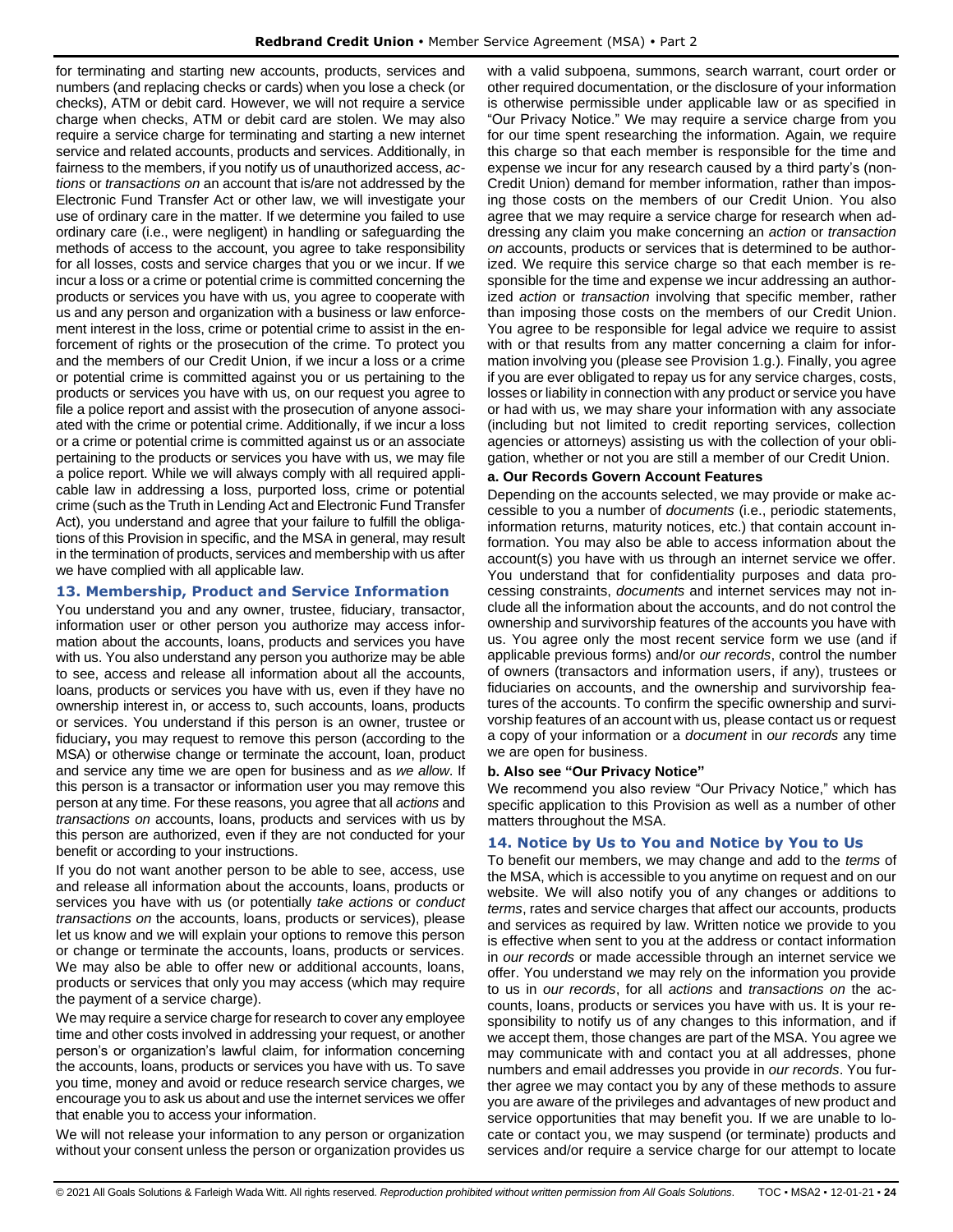you. For multiple owner, trustee or fiduciary accounts, you agree that notice to one owner, trustee or fiduciary is notice to all owners, trustees or fiduciaries.

Should you have questions about any matter we have notified you of regarding accounts, loans, products or services, please contact us at your earliest convenience. You may communicate with us about matters pertaining to accounts, loans, products, services, *actions*, *transactions* or any other matter *by any method we allow*. We may require you to notify us about any matter in writing or to confirm the matter in writing. Any written notice from you is effective only when actually received and confirmed by us in writing at P.O. Box 4128, Bartonville, IL 61607. You agree your failure to notify us in writing about any matter on our request may have the same effect as if no notice was provided by you about the matter. You also understand that any messages, instructions or recordings (including text messages and emails) you leave with us are not effective unless we agree to them in writing or note that we agree to them in *our records*. You agree it is your sole responsibility (and not our responsibility) to confirm any messages, instructions or recordings you leave with us in-person or by phone during business hours. Should you have questions about any matter you have communicated with us (or attempted to communicate with us), please contact us during business hours and we will be happy to assist you.

## <span id="page-24-0"></span>**15. Periodic Statements - Receipt/Access & Review a. Purpose, Receipt of or Access to & Copies of Checks**

We will provide or make accessible to you a periodic statement that shows the *transactions* and may also show *actions on* the accounts, products and services you have with us during the statement period. For multiple owner, trustee or fiduciary accounts, you agree that one statement mailed to the address in *our records* or otherwise made accessible as requested, is sufficient for all owners, trustees and fiduciaries on the account. To minimize unnecessary losses, please review your statements and the accounts, products and services often, as well as your information that can be reviewed instantly online as we offer. You can learn more about our internet services by going to our website or by contacting us during business hours.

If you do not receive or cannot access your periodic statement, you agree to notify us within fourteen (14) calendar days of the time you regularly receive or can access your statement. This notification will assist you and us in avoiding and reducing losses on the accounts, products and services you have with us. You further agree your statement is correct for all purposes and we have no liability to you for any *action* or *transaction on* the accounts, loans, products or services unless you notify us within the stated time periods for unauthorized *transactions*, *actions*, errors or irregularities, as explained in the MSA or other contracts, as applicable. Your statement may also provide you with an opportunity to review all rates paid on accounts**,** payments made on loans and any service charges incurred during the period. When a check drawn on an account with us is paid, you understand we own the original check. We will make a copy of the check accessible to you on request for which we may require a service charge. You understand that both your statements and copies of checks are accessible to you on the date the statement is mailed to you or when they are accessible to you online as you have requested. If you request an original or sufficient copy of a check, you agree we may provide you with a substitute check or an *electronically managed* copy of the original check.

## **b. Your Responsibility to Look for Errors and Fraud**

You are responsible for looking at every statement and notifying us of all unauthorized *actions* and *transactions on* accounts, products and services with us (particularly withdrawals) and any fraud, errors, inconsistencies or irregularities as soon as possible. We may require you to confirm your notification in writing (or as *we allow*) and assist us in addressing the *action*, *transaction*, fraud, error or problem. You are responsible for any altered, forged or unauthorized check drawn on an account you have with us if: 1) you do not notify us within thirty (30) calendar days of the mailing or accessibility of the statement identifying the matter, or 2) someone could not reasonably detect the fraud (such as the unauthorized use of facsimile signatures). You assume this liability because you, as the drawer of your checks, are in the best position to prevent and detect any altered, forged or unauthorized check drawn on the account. You can determine an unauthorized amount, because the amount of the check on your paper and *electronic* statement does not match the amount of the check you recorded in your check register or payment records. Similarly, you can identify forged drawer's signatures on checks, counterfeit checks and unauthorized remotely-created checks, because there may be a check number on your paper and *electronic* statement for a check you did not write. Only you will know the checks you authorized as well as the amount you authorized, and can compare the information provided on your paper and *electronic* statement with your register or records. You agree that our retention of your checks does not affect your responsibility to look at your paper and *electronic* statements and notify us of any and all unauthorized *actions*, *transactions*, fraud, errors or irregularities within the stated time limits explained in the MSA, other contracts, as applicable, or as required by law. You agree our retention of your checks does not affect your responsibility to look at your statements and notify us of any and all unauthorized or erroneous *actions*, *transactions* (including cash transactions), fraud, errors or irregularities within the stated time limits explained in the MSA, other contracts, as applicable, or as required by law.

**1) EFT Notification Time Periods.** Please see "Our Electronic Funds Transfer Terms" (at the end of this Part 2) to review the notification time periods for erroneous and unauthorized EFTs.

#### **c. Actions and Transactions that Appear or are Removed**

On your request, we may agree to allow you to *take actions* and *conduct transactions on* products and services with the assistance of our employees or the use of our *computer system* (please see Provision 1.f.1)). Depending on the *action* or *transaction*, you understand that some information pertaining to your request may appear on or be removed from your periodic statement (or the internet services we offer) and some may not. You understand and agree if the information pertaining to the requested *action* or *transaction* appears on or has been removed from your periodic statement (or an internet service we offer), it provides you with notice of and another method to confirm the *action taken* or *transaction*. Should you need to confirm the information pertaining to your request in *our records*, you may contact us any time we are open for business.

#### **d. Electronic Periodic Statements Accessible Online**

We may offer an internet service that allows you to access *electronic* periodic statements (a.k.a., e-statements) online. For your convenience, and in order to remind you to go online to start the service, we may note your request for this service on a form or enter it in *our records*. This internet service may be governed by the contract you agree to online, the MSA, all other contracts, as applicable, and *our records*. Should you have any questions about this service, please contact us at your earliest convenience.

#### <span id="page-24-1"></span>**16. Exceptions to the Member Service Agreement**

We may, at our discretion, and for any reason not prohibited by law, make exceptions to or waive any of the *terms* of the MSA to serve the best interests of our Credit Union. If we make an exception to the MSA, you understand it does not affect our right to rely on or apply any of the *terms* of the MSA in the future. You further understand and agree we may decline to make an exception to the *terms* of the MSA based on any reason not prohibited by law.

## <span id="page-24-2"></span>**17. Changes and Additions to Products & Services**

You may *take action* to change any information or matter pertaining to a person, account, product or service as *we allow*. Changes include, but are not limited to, updating addresses, phone numbers and email addresses, revising passwords, codes and PINs, adding or removing beneficiaries/POD payees, adding or terminating overdraft services or internet services, adding or removing transactors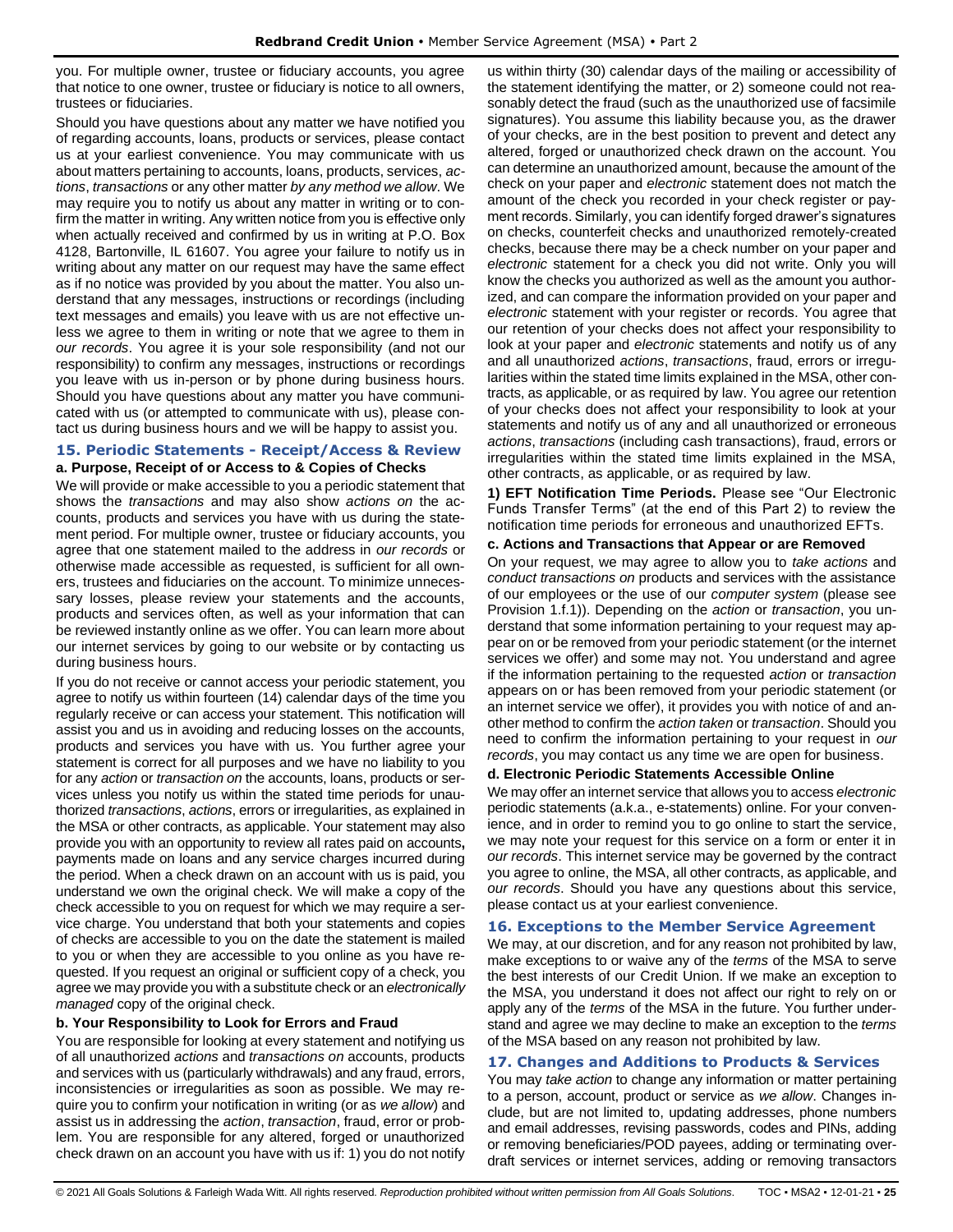and information users, and adding or removing an owner or trustee (please see the definition of "Change" in Provision 1.e.). You may also simultaneously terminate an account, product or service along with any change to an account, product or service, which may be reflected as a "change" in *our records*. As addressed later in this Provision, you may also *take action* to add a new account, product or service with us as we offer *by any method we allow* (please see the definition of "Addition" in Provision 1.e.).

Where there are multiple owners, trustees or fiduciaries on the accounts, products and services, any owner, trustee or fiduciary acting alone may *take action* to make any changes or additions to an account, product or service. However, on the request of an owner, trustee or fiduciary to add or remove an owner, trustee or fiduciary on a multiple owner, trustee or fiduciary account, we may require all owners, trustees or fiduciaries consent to the addition or removal of the owner, trustee or fiduciary. When any person is removed from an account, product or service it is your responsibility to change (or request our help in changing) any password, code, PIN or other security identifying number for all the accounts, loans, products or services you have with us, to prevent the person removed from *taking actions* or *conducting transactions on* the products or services. You agree that until you make such a change (or request our help in making such a change) all *actions* or *transactions on* the accounts, loans, products or services conducted by this person with the password, code, PIN or other security identifying number are authorized. By maintaining the multiple owner, trustee or fiduciary account, you consent to any changes or additions to (along with any other *actions* or *transactions on*) the accounts, products and services by any other owner, trustee or fiduciary. Prior to honoring your request to make a change to an account, loan, product or service we may require you to provide us with your ID and confirm your SSN and other confidential information (as explained in Provision 3.). When you request us, or we require you, to *take action* to make a change to an account, product or service, we may require you to sign or authorize a service form to *manage* the changed account, product or service. We may note the change by placing a "C" (for changed) in a box on the form. Alternatively, on your request we may agree to *manage* any changes to products and services with the assistance of our employees or the use of our *computer system* (please see Provision 1.f.1)). You understand and agree that all ID, photographs, images, film, voice and image recordings, fingerprints and other biometrics obtained when you make any change to a product or service are *managed* by us as explained in Provision 3.b. You understand we may require a service charge for multiple changes to accounts, products or services in a calendar year. If the owner whose SSN is used for IRS reporting purposes on a multiple owner account is removed or is deceased, we may at our discretion permit you to keep the account open. You may request or we may allow you to continue to use the account and your number by completing a new service form or by entering the information in *our records* as *we allow*.

To start a new additional account, loan, product or service we may require you to provide us with your ID and confirm your SSN and other confidential information (as explained in Provision 3.). We (or you) may also complete a service form, *document* or enter the information in our *computer system* to start the requested the new additional account, loan, product and service. Once you have reviewed your information you will consent to the *terms* of the MSA (and any other contract) and to the account, loan, product or service added (please see Provision 17.a. to see the matters we address for additions of new products and/or services). We may require you to sign or authorize a service form to *manage* the new product or service. We may note the addition by placing an "A" (for added) in a box on the form. You may also simultaneously terminate an account, product or service along with an addition of a new account, product or service, which may be reflected as an "addition" in *our records*. If you wish to start new accounts, products or services under a different number (or *as we allow*), we may require you to sign or authorize a service form to *manage* the new product or service. We may note the original use of the form by placing an "O" (for original) in a box on the form. Alternatively, on your request we may agree to start, obtain your consent, add and *manage* the new products and services with the assistance of our employees or the use of our *computer system* (please see Provision 1.f.1)). You understand and agree that all ID, photographs, images, film, voice and image recordings, fingerprints and other biometrics obtained when you add a new product or service are *managed* by us as explained in Provision 3.b. You agree we may review your account, employment and credit history to confirm your eligibility for any new additional account, loan, product or service. We may also require additional information from you to serve any currency needs for the new accounts, loans, products and services you have requested. You understand we may require a service charge for multiple additions to accounts, products or services in a calendar year. You agree for purposes of accuracy, we may subsequently verify and correct, complete or update your information concerning any changes or additions in *our records*. To protect all information, reduce costs and for the convenience of the members, you agree we may *electronically manage* (e.g., image or otherwise enter in our *computer system*) all changes and additions that pertain to the accounts, loans, products or services you have requested. For these same reasons, you understand and agree once we have *electronically managed* any paper *document* along with your information addressing the change or addition*,* we may also destroy the paper *document* and the information unless otherwise required by law. You agree that along with all paper *documents* and any information*,* all *electronically managed documents* and your information addressing the change or addition in *our records* are binding on you and us. You understand you may request to review or receive a copy of the information or a *document* pertaining to a change or addition in *our records* during business hours or *by any method we allow*. You agree that for all changes and additions, we may rely exclusively on the MSA, other contracts, as applicable, *our records* and any changes and additions we make to these contracts from time to time. Further, you understand any changes or additions you make to the account, loan, product or service are governed by the MSA, other contracts, as applicable, *our records* and any changes and additions we make to them from time to time.

For the benefit of our members and our Credit Union, you understand and agree we may make changes and additions to our products and services as well as changes and additions to the *terms* of the MSA at any time. We will notify you of changes and additions we make to our products, services, the MSA and other contracts, as applicable, as required by law. You understand and agree you are bound by these changes and additions, and may access the current version of this Part 2 and all disclosures by contacting us during business hours, and visiting our website. If you do not want to be obligated to any change or addition we make to our products, services, the MSA and other contracts, as applicable, you may always terminate the products, services and/or membership you have with us any time we are open for business as explained in the MSA and other contracts, as applicable.

#### **a. Matters We Address to Start a New Product and Service**

When you start a new additional account, loan, product or service we: 1) may obtain relevant account, employment and credit reports, as needed, 2) review important information about the new account, loan, product or service with you, 3) enter the information (including the ownership and survivorship features of any account, if applicable) in a form or our *computer system* and review that information with you, 4) offer you a paper Part 2 of the MSA (or offer to mail it to you), email you the Part 2 of the MSA (if we have an address on file), and make the Part 2 of the MSA accessible to you on our website or in an internet service we offer, 5) run all required verifications and reviews, and address all applicable compliance requirements, 6) have you consent to the new account, loan, product, service and the MSA *as we allow*, 7) start the new additional account, loan, product or service you have requested, and 8) ask you (or advise you to ask)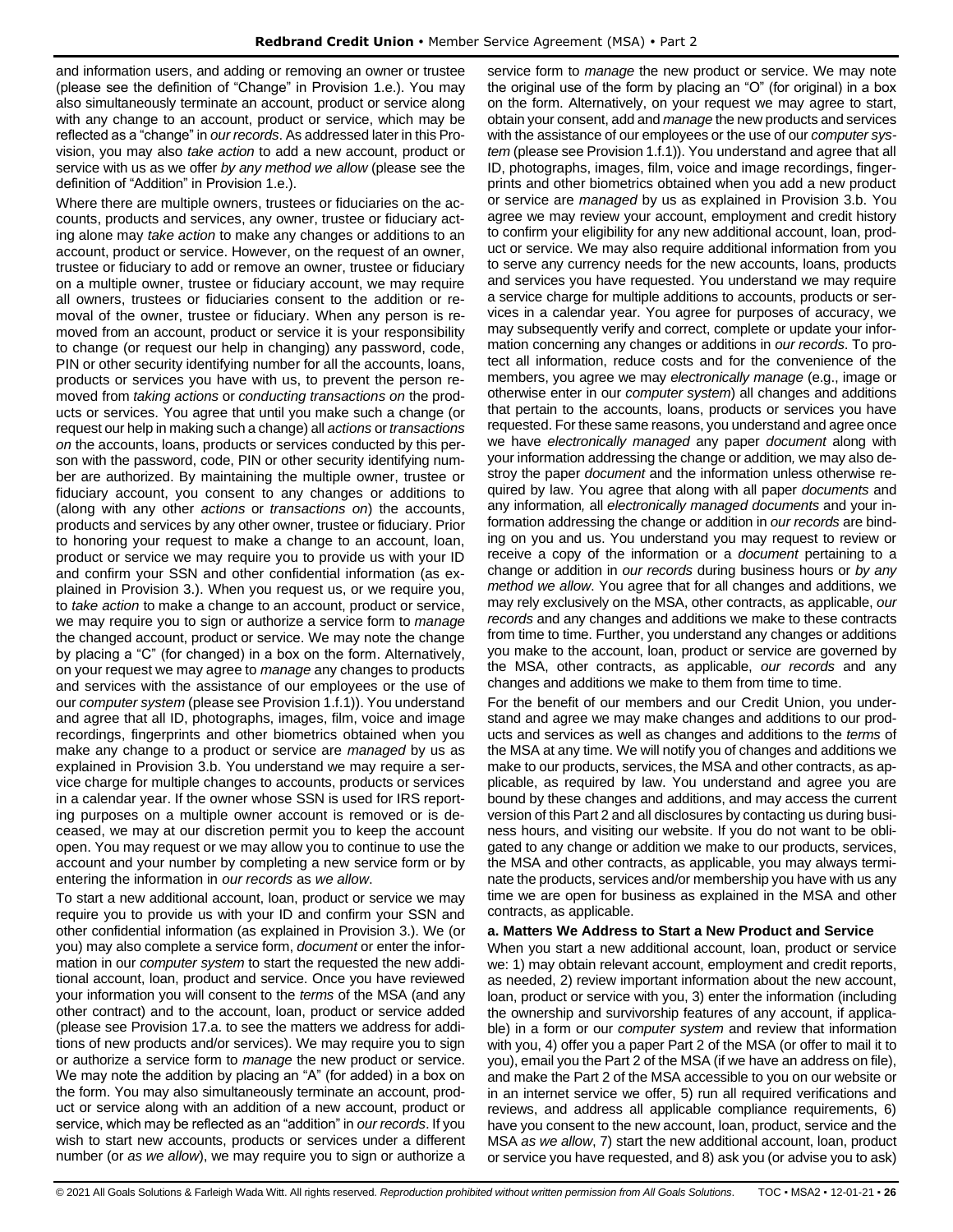if you have any questions and encourage you to contact us during business hours about any matter pertaining to the new additional products or services. Finally, we will remind you that you may always access a current Part 2 of the MSA and disclosures on our website, and contact us about the information or *documents* in *our records* any time we are open for business.

#### **b. Changes and Additions to Products and Services Online**

We may offer an internet service that allows you to *take action* to change a product or service, or add a new product or service, you have with us online. For your convenience, and in order to remind you to go online to start the service, we may note your request for this internet service on a form or enter it in *our records*. This internet service may be governed by a contract you agree to online, the MSA, all other contracts, as applicable, and *our records*. Should you have questions about this service, please contact us at your earliest convenience.

#### **c. Changes and Additions to Products and Services by Mail**

On your request and for your convenience, we may at our sole discretion mail *documents* with your information to you to make changes or additions to products and services. We do not advise mailing your confidential information since it exposes you to numerous problems (ID theft, fraudulent *transactions*, etc.). We recommend you come to our Credit Union at your convenience (or use an internet service we offer) to make changes or additions to products and services. In fairness to the members, if you request us to mail your information you agree to take responsibility for all losses, costs and service charges that you or we incur as a result of the theft and unauthorized use of your information. Please contact us during business hours for any questions about changes or additions by mail.

#### **d. Denial of Additional Products or Services**

For your and our protection and/or to *manage* our business, you understand we may deny a requested new additional product or service for any reason not prohibited by law, including but not limited to, 1) our methods are inoperative due to emergencies or problems, 2) the product or service has been terminated, 3) we are unable to contact you, 4) failure to provide required documentation, information or ID, 5) exceeding a limit or an amount set by us, 6) failure to meet a minimum balance for thirty (30) days, 7) inactive or abandoned products or services, 8) any lost or stolen check, card or access device, 9) a breach of or unauthorized access to a product or service, 10) overuse of *actions* on our products or services, 11) information from a third-party report, 12) business or compliance purposes, 13) to stop or prevent a loss, 14) potential lack of capacity or victim of undue influence, 15) failure to comply with any *term* of a contract, 16) funds held or offset per a security interest or lien, 17) account and/or funds held for a dispute or uncertainty, 18) unpaid check(s) or EFT(s) for insufficient funds or stop payment orders, 19) deposited item(s) charged back for nonpayment or a claim, 20) a garnishment, levy or similar legal claim or notice, 21) default on any obligation, 22) chronic dissatisfaction with us, 23) disparaging our reputation, 24) limited to a share account and voting by mail, 25) ineligible for membership, 26) membership terminated, 27) notification of death, 28) the owner for IRS reporting is removed or deceased, 29) causing us a loss, 30) not voluntarily repaying a loss, 31) anything unethical or unlawful concerning you or your or our business, 32) our belief that an *action* or *transaction* may be fraudulent, 33) any alteration, forgery or fraud concerning you or your or our business, 34) any falsification or misrepresentation concerning you or your or our business, 35) any alleged crime concerning you or your or our business, 36) abuse of or threats to anyone associated with us, or 37) any other reason we believe is appropriate to *manage* the business of our Credit Union.

## <span id="page-26-0"></span>**18. Lien and Security Interest in Funds**

To protect all our members' funds, the law provides us with a lien on the funds in the account(s) you have with us under federal or state law, as applicable. This means we have a right to retain the funds in the account(s) you have with us to pay any debt or obligation owed to us by you or another responsible person or organization. Additionally, to protect all members' funds, you grant us a contractual security interest in the funds in the account(s), checks and EFTs you have an interest in, which also secures any amount you owe us for any reason. Our lien rights, contractual security interest and any right of set off apply no matter the source of funds in the account, check or EFT, including directly deposited government entitlements or benefits, such as Social Security deposits. However, they do not apply to any retirement accounts.

At our discretion, we may at any time apply the funds from an account, check or EFT you have any interest in to pay off your obligations to us without notice to you. You agree if you owe us money and either you or we have terminated an account, we may re-start the account to collect or obtain money owed to us, and may subsequently terminate the account again. You understand and agree if you owe us money, our lien rights and security interest also apply to any funds, check or item you deposit to any other account with us. You also agree that if you (or anyone you allow to use the accounts, products or services with us) owe us money and we are uncertain whether our lien rights, security interest or right of set off apply to the funds, we may hold and not release the funds as explained in Provision 19.b. If we decide not to enforce our lien or contractual security interest at any time, our non-action is not a waiver of our right to enforce our lien or security interest at a later time. You agree that a security interest granted by or on behalf of one owner of an account will continue to secure that owner's obligation to us even after that owner dies.

#### <span id="page-26-1"></span>**19. Third Party Actions and Uncertainty about Funds a. Third Party Legal Actions or Matters Concerning You**

If a person or organization notifies us of a legal action or other matter concerning you or the accounts, products and services you have with us, we may provide information and pay funds from an account in response to that legal action or matter. Alternatively, we may withhold information and hold funds in an account until the legal action or matter is resolved or we have completed any necessary due diligence. Examples of such actions and matters include, but are not limited to, a levy, garnishment, attachment, claim, subpoena, summons, court order, litigation, prosecution, investigation or other dispute. All legal actions or matters are subject to our lien rights and contractual security interest in the funds in an account (please see Provision 18.). You understand and agree we may require a service charge for research for any time spent by our employees (or associates) addressing any legal action or matter concerning you or the accounts, products and services you have with us. We require this service charge so that each member is responsible for the time and expense we incur addressing a third party's (non-Credit Union) legal action or matter pertaining to you, rather than imposing those costs on the members of our Credit Union. You also agree to be responsible for legal advice we require in connection with any third party's (non-Credit Union) legal action, matter or dispute involving you or the accounts, products and services you have with us (please see Provision 1.g.).

## **b. Disputes or Uncertainty about Accounts and Funds**

If there is a dispute over, or we are uncertain who is authorized to access an account, the funds in an account or funds in our possession, you agree we may hold the funds, and suspend all *actions* and *transactions on* the account(s), products and services. The hold on the funds and suspension on the account, products and services will continue until either 1) all persons and organizations affected by the dispute or uncertainty agree in writing regarding what should be done with the account(s), products, services and/or funds, or 2) we receive appropriate notice or direction from a court or other legal authority instructing us on what to do with the account(s), products, services and/or funds. Examples of uncertainty include, but are not limited to, 1) conflicting, illegible or missing information and/or *documents* in *our records*, 2) competing claims to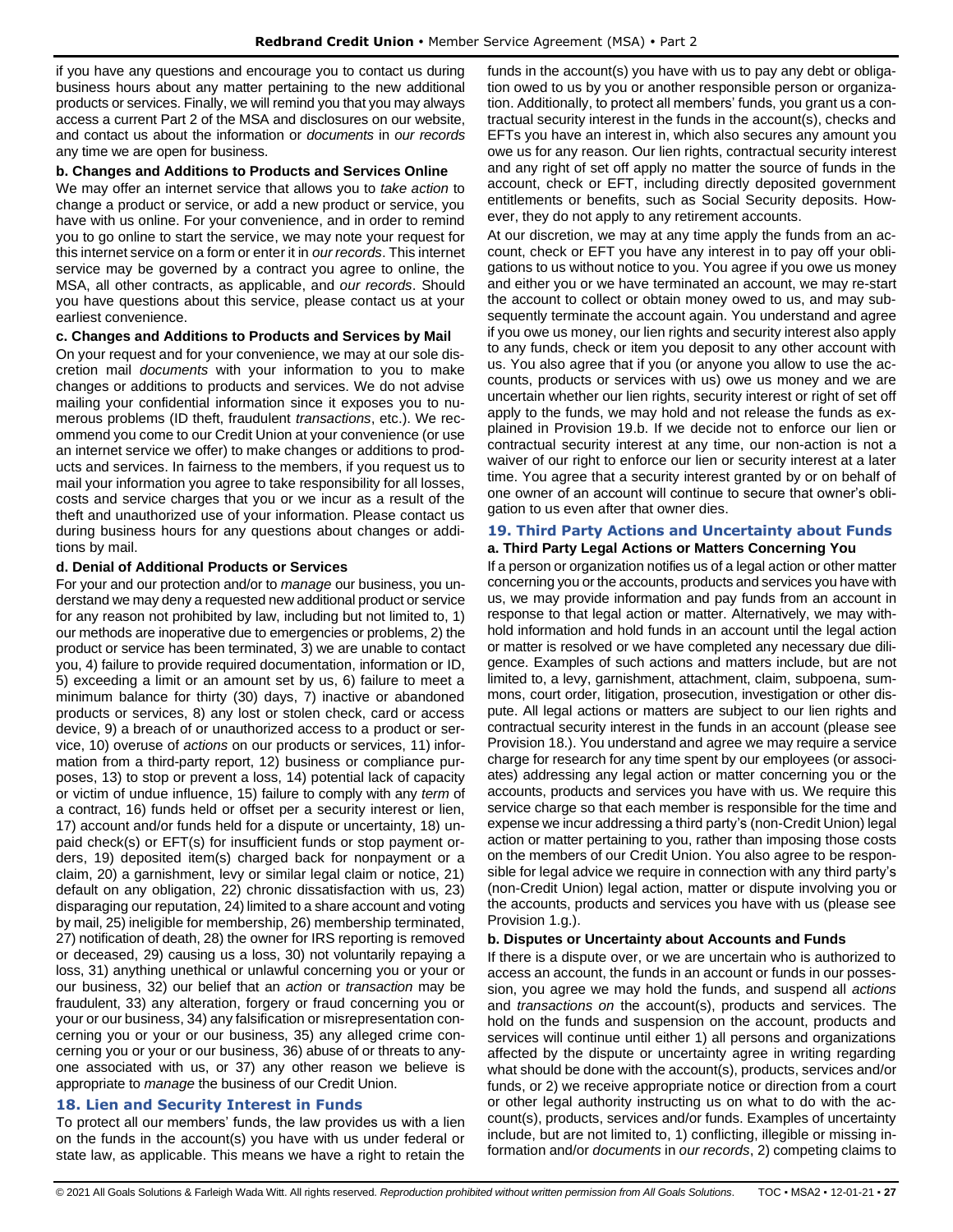the account(s), products, services and/or funds, 3) our need to complete due diligence on any claim made to the account(s), products, services and/or funds, 4) a person's potential lack of capacity or victim of undue influence (e.g., elder abuse), or 5) the applicability of lien rights or security interests. During the hold period, we will continue to pay dividends/interest on the funds held in an account as explained in "Our Rates & Service Charges." You understand a suspension of access to the account(s), products and services, and/or hold on funds, is beneficial to you and us to assure only an authorized person or organization may access the account(s), products, services or funds. You agree to be responsible for the cost of legal advice we require in connection with any matter concerning a dispute or uncertainty involving the account(s), products, services or funds with us or you (please see Provision 1.g.). Alternatively, in the event of a dispute or uncertainty over who is authorized to access the account(s), products, services or funds, at our discretion we may deposit the funds with a court and ask the court to resolve the dispute or uncertainty over who is authorized to access the funds. In such instances, we may deduct our attorney fees and court costs from the funds to be deposited with the court. If we deposit the funds with a court, you agree the account(s), products and services may be terminated and all persons and organizations will need to claim the funds by contacting the court.

## <span id="page-27-0"></span>**20. Your Obligations to Us**

If we incur any fees, charges, costs, interest, losses, liability or obligation (including reasonable attorney fees) in connection with an account, loan, product or service we have provided you, or as a result of any *action*, *transaction*, error, dispute, uncertainty, membership or other matter concerning any obligated person or you, you agree you are jointly and individually liable to us. This means you are responsible for the full repayment of any fees, charges, costs, interest, losses, liability or obligation (including reasonable attorney fees), whether you are a member or not. If another person is also responsible, we may attempt to collect from that person, but we have no obligation to do so. You understand if you owe us money and use another owner's account at our Credit Union for a *transaction* and deposit your funds or a check in that account, funds from the deposit or check are also subject to our lien rights, security interest and your obligations and may be claimed by us. You agree we may contact you about any fees, charges, costs, interest, losses, liability or obligation (including reasonable attorney fees) you owe to us at all addresses, phone numbers and email addresses you have shared with us by any method of communication you have agreed to. You understand since membership is a privilege, if you cause us a loss (even if discharged in bankruptcy), we may request you to voluntarily repay that loss to retain the privilege of membership, accounts, products and services, or to be eligible for additional new products and services. Your failure to voluntarily repay a loss may result in denial or termination of existing accounts, products and services and expulsion from membership. You also agree that if you are ever obligated to us for anything, we may share your information with any associate (such as collection agencies or attorneys) assisting us with the collection of your obligation, whether or not you are still a member of our Credit Union. You understand we may report any delinquent obligations you owe to us to account and credit reporting agencies. In some circumstances, federal law requires us to report a cancellation of indebtedness to the IRS even if we still retain the right to collect that debt. If we are required to report a cancellation of a debt to the IRS, we retain the right to collect that debt from you unless we have reached a settlement with you or we are barred by law from collecting the debt.

We may deduct any fees, charges, costs, interest, losses, liability or obligation (including reasonable attorney fees) from the account(s) you have with us without notice to you, regardless of the source of those funds according to our lien rights and contractual security interest (please see Provision 18.). You agree if you owe us money and either you or we have terminated an account, we may re-start an account to receive a deposit or credit, collect the

money owed to us, and then terminate the account again. You also agree to pay any other reasonable fees, charges, costs, interest, losses, liability or obligation (including reasonable attorney fees) we may incur in providing you with accounts, loans, products, services, membership and *action*s or *transaction*s *on* the same, regardless of whether they are specifically covered by the MSA or other contract with us. Additionally, you understand that in the event of your death, if you owe us money for any reason, funds held in the accounts you have with us (or otherwise) may be used to repay your obligations to us before any funds are released to any other person or organization.

If either you or we commence legal proceedings to enforce or interpret any of the *terms* of the MSA, you and we agree the successful party is entitled to payment by the losing party for any reasonable attorney fees and costs, including those incurred on any appeal, bankruptcy proceeding and post-judgment action, unless otherwise limited or prohibited. You agree to indemnify, defend us against, and hold us harmless from any loss, damage, claim, liability or legal action (including reasonable attorney fees) arising from or related to membership, accounts, loans, products and services and your *actions* and *transactions on* the same. If any account is overdrawn, any loan is past due, or you are otherwise in default under any contract you have with us, we may suspend your ability to conduct *actions or transactions* on any or all accounts, products and services, until the default is cured.

## **a. Full Payment Checks for Loans and Obligations**

If you are making a payment on a loan or other obligation you owe to us, please direct that payment as explained in the loan agreement or as we otherwise instruct. If you write, endorse or negotiate a check or any item to us that has a "full payment" legend or memo (such as "Paid in Full") or other language intended to indicate full satisfaction of any outstanding obligation, you must mail or deliver the check or other item to the attention of our CEO at the office or branch where she or he works. Otherwise, any payment you make is accepted with full reservation of our rights to recover any and all outstanding obligations or indebtedness you owe us.

## <span id="page-27-1"></span>**21. Our Responsibility for Errors**

If we are responsible for an erroneous *action* or *transaction*, we may be liable to you for losses up to the amount of the *action* or *transaction* unless otherwise required by law. We will not be liable for losses arising from: 1) insufficient funds to complete a *transaction*, 2) your negligence or the negligence of others, 3) your failure to follow any time limits, deadlines or amount limits as explained in the MSA, your other contracts and loans with us, as applicable, 4) circumstances beyond our control that prevent the performance of an *action* or *transaction* (such as natural disasters or other emergencies or problems), 5) occasions where you or we have entered information about an account, loan, product, service, *action*, *transaction* or you in *our records* on your request that you could have reviewed, changed, corrected and/or terminated but failed to do so, or 6) any losses caused by your failure to follow any *term* of the MSA, your other contracts or loans with us, as applicable. Our conduct in *managing* all products, services, *actions* and *transactions* will constitute the use of ordinary care if such conduct is consistent with applicable law, Federal Reserve regulations and operating circulars, clearing house rules and general banking practices followed in the area in which we service the accounts with us. If we ever disburse an amount of funds greater than you request or order to any person or organization you know (e.g., relative, friend, employee, business associate, creditor, etc.), you agree to assist us in recovering our funds, including participation in collection, litigation and prosecution. Finally, if you report that an *action* or *transaction on* an account, loan, product or service is erroneous or unauthorized, and we determine the *action* or *transaction* was taken, conducted and/or assisted by your family member, friend or employee (which is potentially a crime), we will investigate your use of ordinary care concerning the *action* or *transaction*. If we determine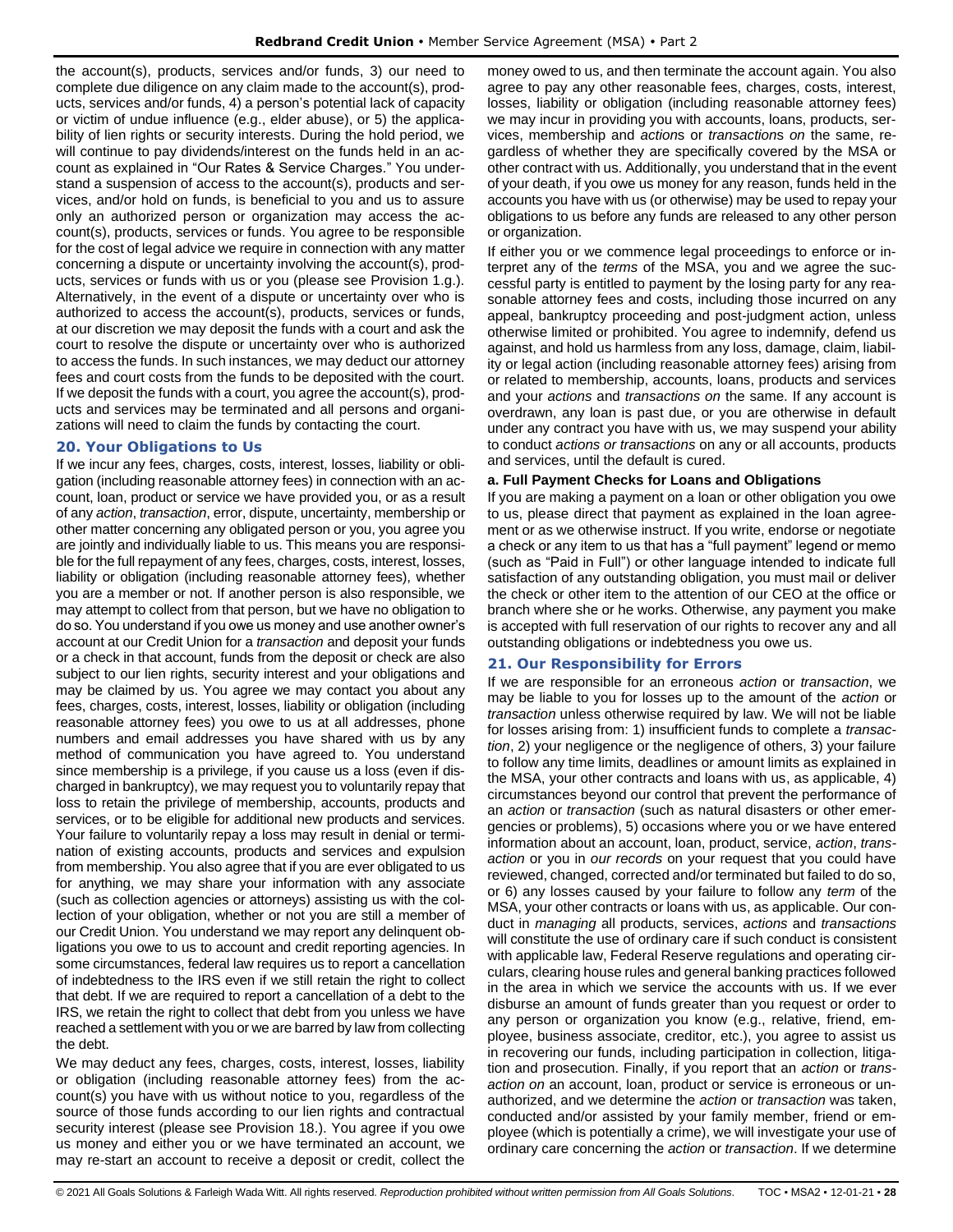you failed to use ordinary care (i.e., were negligent) concerning the *action* or *transaction on* the account, loan, product or service (and the loss is not covered by the Electronic Fund Transfer Act), you agree to take responsibility for recovering any loss. You understand you are in the best position to address the loss and potential crime with your family member, friend or employee, rather than imposing the cost on the members of our Credit Union.

## <span id="page-28-0"></span>**22. Inactive Accounts and Unclaimed Property**

#### **a. Accounts Determined Inactive**

If the amount of funds in an account falls below the minimum balance required by "Our Rates & Service Charges" of the MSA, and you are not using specific products or services, we may consider an account inactive. If an account you have with us is inactive, we may require a service charge (and may require a service charge to notify you of any inactivity). We require service charges on inactive accounts because of the cost incurred by the members in managing accounts not being used by a member (who is also not using products or services that would otherwise justify this cost). We will discontinue the service charges once you meet the balance or product or service use requirements. We may also terminate an inactive account and deposit the funds in another account, mail a check to you at an address in *our records*, or if allowed remit the funds to a state as unclaimed property.

## **b. Funds & Checks Presumed Unclaimed Property**

If there is no activity on an account, such as deposits and withdrawals, and we are unable to contact you for a set period of time, state law considers the funds in the account "abandoned" and requires or allows us to send the funds to the state as unclaimed property. Once we have sent the funds to the state, the account will be terminated and you will need to reclaim the funds by contacting the appropriate state agency. Similarly, if our cashier's or teller's checks are outstanding and unpaid for a specified period of time, state law also considers them "abandoned," requiring or allowing us to send the funds to the state as unclaimed property. If anyone presents our check after the funds have been sent to the state as unclaimed property, she or he will need to seek payment by contacting the appropriate state agency.

## <span id="page-28-1"></span>**23. Termination of Products and Services**

Any owner on a one or multiple owner, trustee or fiduciary account, may terminate the account(s), products and services with us *by any method we allow*. When you request us, or we require you, to terminate an account, product or service, we may require you to sign or authorize a service form to *manage* the termination. We may note the termination by placing a "T" (for terminate) in a box on the form. Alternatively, on your request we may agree to *manage* the termination of products and services with the assistance of our employees or the use of our *computer system* (please see Provision 1.f.1)). You understand and agree that all ID, photographs, images, film, voice and image recordings, fingerprints and other biometrics obtained when you terminate any product or service are *managed* by us as explained in Provision 3.b.

You agree that you (and not us) are responsible for any *actions* or *transactions on* an account, loan, product or service until the account, loan, product or service is terminated. You also agree that if we pay any check or transfer on an account you have with us after the account is terminated, you will reimburse us for the amount of the check or transfer, including any service charges and costs. If you ask us to change an existing account, product or service, you agree we may require you to terminate and start a new account, product, service and number *as we allow*. To cover our employee's time and costs, we may require a service charge for multiple terminations and new accounts, products or services (a.k.a. multiple *actions*) in a calendar year.

We may terminate accounts, products, services or your number with us at any time and, without notice for any reason allowed by law, including but not limited to, 1) the product or service has been discontinued, 2) a request to change a product or service, 3) we are unable to contact you, 4) failure to provide required documentation, information or ID, 5) failure to meet a minimum balance for thirty (30) days, 6) exceeding a limit or an amount set by us, 7) inactive or abandoned products or services, 8) failure to use products or services to justify membership, 9) any lost or stolen check, card or access device, 10) a breach of or unauthorized access to a product or service, 11) overuse of *actions* on our products or services, 12) business or compliance purposes, 13) to stop or prevent a loss, 14) potential lack of capacity or victim of undue influence, 15) failure to comply with any *term* of a contract, 16) funds held or offset per a security interest or lien, 17) account and/or funds held for a dispute or uncertainty, 18) unpaid check(s) or EFT(s) for insufficient funds or stop payment orders, 19) deposited item(s) charged back for nonpayment or a claim, 20) a garnishment, levy or similar legal claim or notice, 21) default on any obligation, 22) chronic dissatisfaction with us, 23) disparaging our reputation, 24) limited to a share account and voting by mail, 25) ineligibility for membership, 26) membership terminated, 27) notification of death, 28) the owner for IRS reporting is removed or deceased, 29) causing us a loss, 30) not voluntarily repaying a loss, 31) anything unethical or unlawful concerning you or your or our business, 32) our belief that an *action* or *transaction* may be fraudulent, 33) any alteration, forgery or fraud concerning you or your or our business, 34) any falsification or misrepresentation concerning you or your or our business, 35) any alleged crime concerning you or your or our business, 36) abuse of or threats to anyone associated with us, or 37) any other reason to *manage* the business of our Credit Union.

If we terminate an account, we may deposit the funds into another account you maintain with us, or mail you a check for the balance in the account at an address in *our records*. If we cannot locate you and it is allowed by law, we may remit the funds to a state as unclaimed property. You understand whether the accounts, loans, products and services are terminated by you or us, once terminated all *actions* or *transactions* will be dishonored, not paid, refused, rejected or returned. You agree any termination does not release you or any person from any service charges, costs, losses, obligations or liabilities incurred on the account, loan, product or service under the MSA or other contract you have with us, as applicable. Finally, you agree if you owe us money and either you or we have terminated an account, we may re-start the account to collect or obtain money owed to us, and may then terminate the account.

#### **a. Termination of Products and Services Online**

We may offer an internet service that allows you to *take action* to terminate a product or service with us online. For your convenience, and in order to remind you to go online to start the service, we may note your request for this internet service on a form or enter it in *our records*. This internet service may be governed by a contract you agree to online, the MSA, all other contracts, as applicable, and *our records*. Should you have any questions about this service, please contact us at your earliest convenience.

## <span id="page-28-2"></span>**24. Termination of Membership with the Credit Union**

Membership with us is a privilege granted to you by our Credit Union under applicable law. However, you may terminate membership with us at any time by communicating to us your desire to no longer be a member of our Credit Union. When you request us to terminate membership, we may require you to sign or authorize a service form to assist us in *managing* the termination. We may note the termination by placing a "T" (for terminate) in a box on the form. Alternatively, on your request we may agree to *manage* the termination of membership with the assistance of our employees or the use of our *computer system* (please see Provision 1.f.1)).

In the interest of the members and to protect our Credit Union, we may terminate (expel) any member for cause, which includes: 1) ineligibility for membership, 2) we are unable to contact you, 3) failure to provide required documentation, information or ID, 4) exceeding a limit or an amount set by us, 5) failure to meet a minimum balance for thirty (30) days, 6) inactive or abandoned products or services,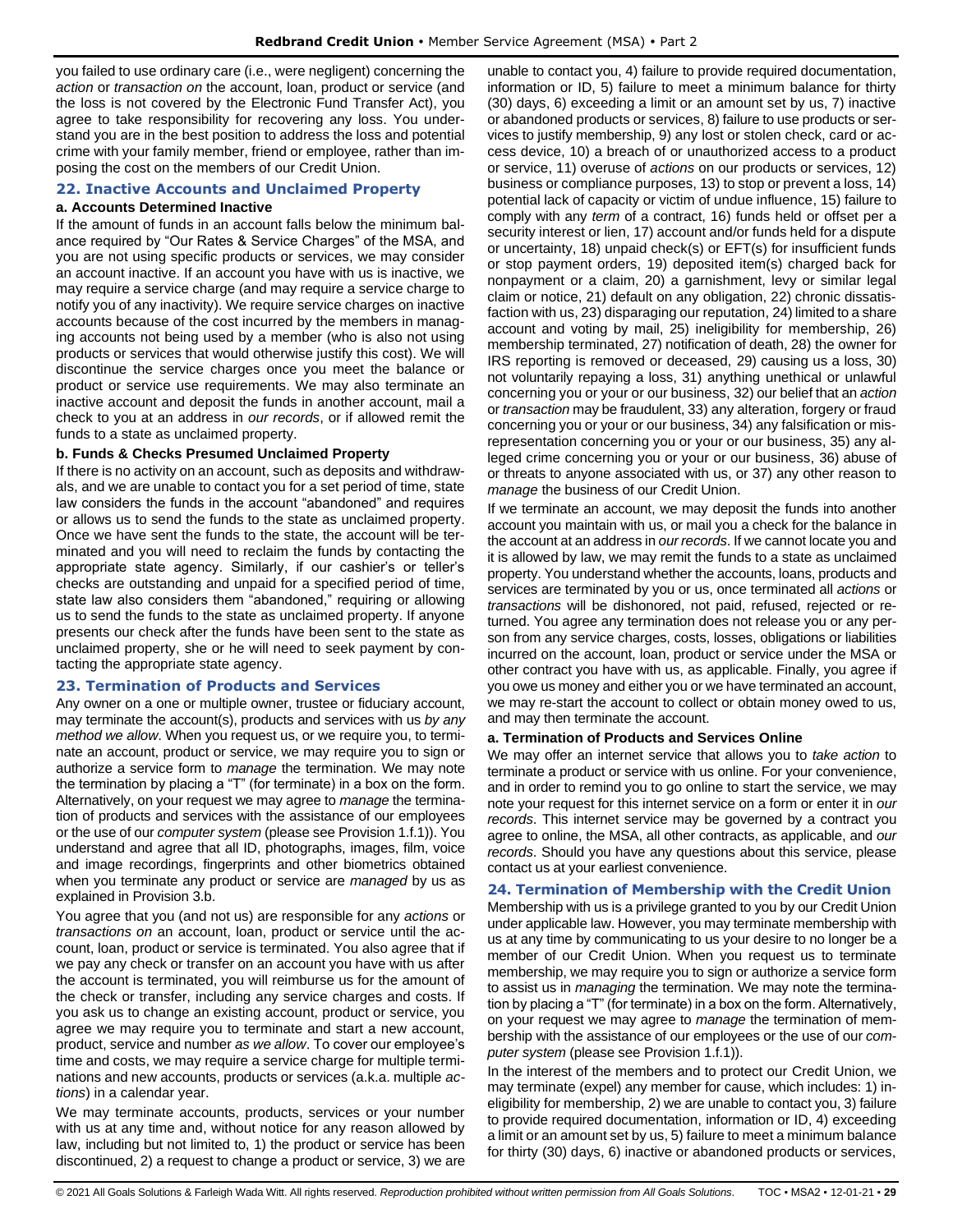7) failure to use products or services to justify membership, 8) any lost or stolen check, card or access device, 9) a breach of or unauthorized access to a product or service, 10) overuse of *actions* on our products or services, 11) business or compliance purposes,12) to stop or prevent a loss, 13) potential lack of capacity or victim of undue influence,14) failure to comply with any *term* of a contract, 15) funds held or offset per a security interest or lien, 16) account and/or funds held for a dispute or uncertainty, 17) unpaid check(s) or EFT(s) for insufficient funds or stop payment orders, 18) deposited item(s) charged back for nonpayment or a claim, 19) a garnishment, levy or similar legal claim or notice, 20) default on any obligation, 21) chronic dissatisfaction with us, 22) disparaging our reputation, 23) notification of death, 24) the owner for IRS reporting is removed or deceased, 25) causing us a loss, 26) not voluntarily repaying a loss, 27) anything unethical or unlawful concerning you or your or our business, 28) our belief that an *action* or *transaction* may be fraudulent, 29) any alteration, forgery or fraud concerning you or your or our business, 30) any falsification or misrepresentation concerning you or your or our business, 31) any alleged crime concerning you or your or our business, 32) abuse of or threats to anyone associated with us, or 33) any other reason to *manage* the business of our Credit Union. You understand that for the protection and safety of our employees, volunteers, members or any associate, if you are abusive or threaten the safety of any of our employees, volunteers, members or associates, we may immediately suspend your privileges to enter our premises and do business with us inperson and may begin the process to lawfully terminate all aspects of the membership relationship you have with us. Whether the privilege of membership is terminated by you or us, the termination does not release any person or you from any loans, service charges, costs, losses, liabilities or other obligations to us as explained in the MSA or other contracts, as applicable.

## <span id="page-29-0"></span>**25. Decedents' Accounts, Products and Services**

## **a. Disbursal of Funds to Representative or Claimant**

If you have a one owner account or multiple owner account and have not designated any beneficiaries/POD payees on the account, on your death the funds in the account may be claimed by the representative of your estate (or a claimant, such as a creditor or relative) as explained in Provisions 4.a. and 4.b. You agree that any representative or claimant of your estate is bound by the *terms* of the MSA. On an owner's death, we may require any representative of an owner's estate or other claimant to prove her or his authority with documentation as the representative of the estate or claimant of the funds before we will release the funds held in any account. Any representative of an owner's estate or claimant will also need to provide us with her or his ID, SSN, birthdate, physical address and other identifying information as we require (such as a second form of ID, thumbprint or fingerprint, etc.) for us to complete our due diligence before we can honor any claim for the funds in an account (or other product or service, such as a safe deposit box). We may require a representative of an owner's estate or claimant to indemnify, defend us against and hold us harmless before we will release the funds. We may continue to honor all *actions* and *transactions on* an account, product or service until we receive a certified copy of an owner's death certificate (or for multiple accounts, certified copies of all owners' death certificates), along with proof of the representative's or claimant's authority and identification as the representative or claimant of the estate. Every owner agrees to be responsible for legal advice we require in connection with any matter concerning a claim involving an owner's accounts, products, services or the owner (please see Provision 1.g.). Every owner also understands that if and when we honor a claim made on the funds in an owner's accounts, we may do so by issuing our check payable to the deceased owner's estate. Alternatively, if there is a dispute or uncertainty about who is entitled to the funds in an account (or that we otherwise hold), we may either hold the funds or deposit them with a court at our discretion (please see in Provision 19.b.). Finally, every owner understands and agrees that if an owner owes us money for any reason, the funds held in an owner's accounts or otherwise may be used to repay the owner's obligations to us before any funds are distributed to the representative of the estate or claimant.

#### **b. Disbursal of Funds to Beneficiaries and POD Payees**

If you have a one owner account or multiple owner account and have designated any beneficiary/POD payee(s) on the account, on your death the beneficiary/POD payee(s) may claim the funds in the account as explained in Provisions 4.a. and 4.b. Before distributing funds from a deceased owner's account, we may require a certified copy of an owner's death certificate (or for multiple accounts, certified copies of all owners' death certificates). In addition, each beneficiary/POD payee may be required to provide us with her or his ID, SSN, birthdate, physical address and other identifying information or documentation as we require (such as a second form of ID, thumbprint or fingerprint, etc.).

Every owner and beneficiary/POD payee agree to be responsible for legal advice we require in connection with any matter concerning a claim involving an owner's accounts, products, services or a beneficiary/POD payee (please see Provision 1.g.). Each beneficiary/POD payee also understands that if we honor a claim made by a beneficiary/POD payee or beneficiary's/POD payee's estate representative on the funds in an owner's accounts, we may do so by issuing our check payable to the beneficiary/POD payee or the beneficiary's/POD payee's estate. Alternatively, if there is a dispute or uncertainty about who is entitled to the funds in an account (or that we otherwise hold), we may either hold the funds or deposit them with a court at our discretion (please see Provision 19.b.). Finally, every owner and beneficiary/POD payee understands and agrees that if an owner or beneficiary/POD payee owes us money for any reason, the funds held in any account or otherwise may be used to repay the obligation(s) to us before any funds are distributed to a beneficiary/POD payee or a beneficiary's/POD payee's estate.

#### **c. Non-Authoritative Requests for Product Information**

You, as an owner, trustee or fiduciary, agree it is your responsibility to communicate information about the accounts, loans, products and services you have with us to any person(s) you believe should have that information during your lifetime (whether she or he is a representative of your estate, beneficiary/POD payee, family member, significant other, friend, trustee, fiduciary or any other person). You understand we will not be able to provide information or access to any product or service to a person until she or he has first established his or her legal authority to access the information, product or service with us.

#### **d. Our Actions on Notification**

For your and our protection, on notice of your death you agree we may suspend any product or service; begin the process of terminating products, services, number(s) and membership; collect any outstanding obligations (if any); and prepare to disburse funds (if any) according to the MSA.

#### <span id="page-29-1"></span>**26. Arbitration and Class Action Waiver Agreement**

RESOLUTION OF DISPUTES BY ARBITRATION: THIS AGREEMENT CONTAINS IMPORTANT INFORMATION REGARDING YOUR SHARE OR DEPOSIT ACCOUNTS AND RELATED ELECTRONIC FINANCIAL SERVICES. IT PROVIDES THAT EITHER YOU OR WE CAN REQUIRE THAT CERTAIN DISPUTES BE RESOLVED BY BINDING ARBITRATION. ARBITRATION REPLACES THE RIGHT TO GO TO COURT, INCLUDING THE RIGHT TO A JURY TRIAL AND THE RIGHT TO PARTICIPATE IN A CLASS ACTION OR SIMILAR PROCEEDING. IN ARBITRATION, THE DISPUTE IS SUBMITTED TO A NEUTRAL PARTY, AN ARBITRATOR, INSTEAD OF A JUDGE OR JURY. ARBITRATION PROCEDURES MAY BE MORE LIMITED THAN RULES APPLICABLE IN COURT.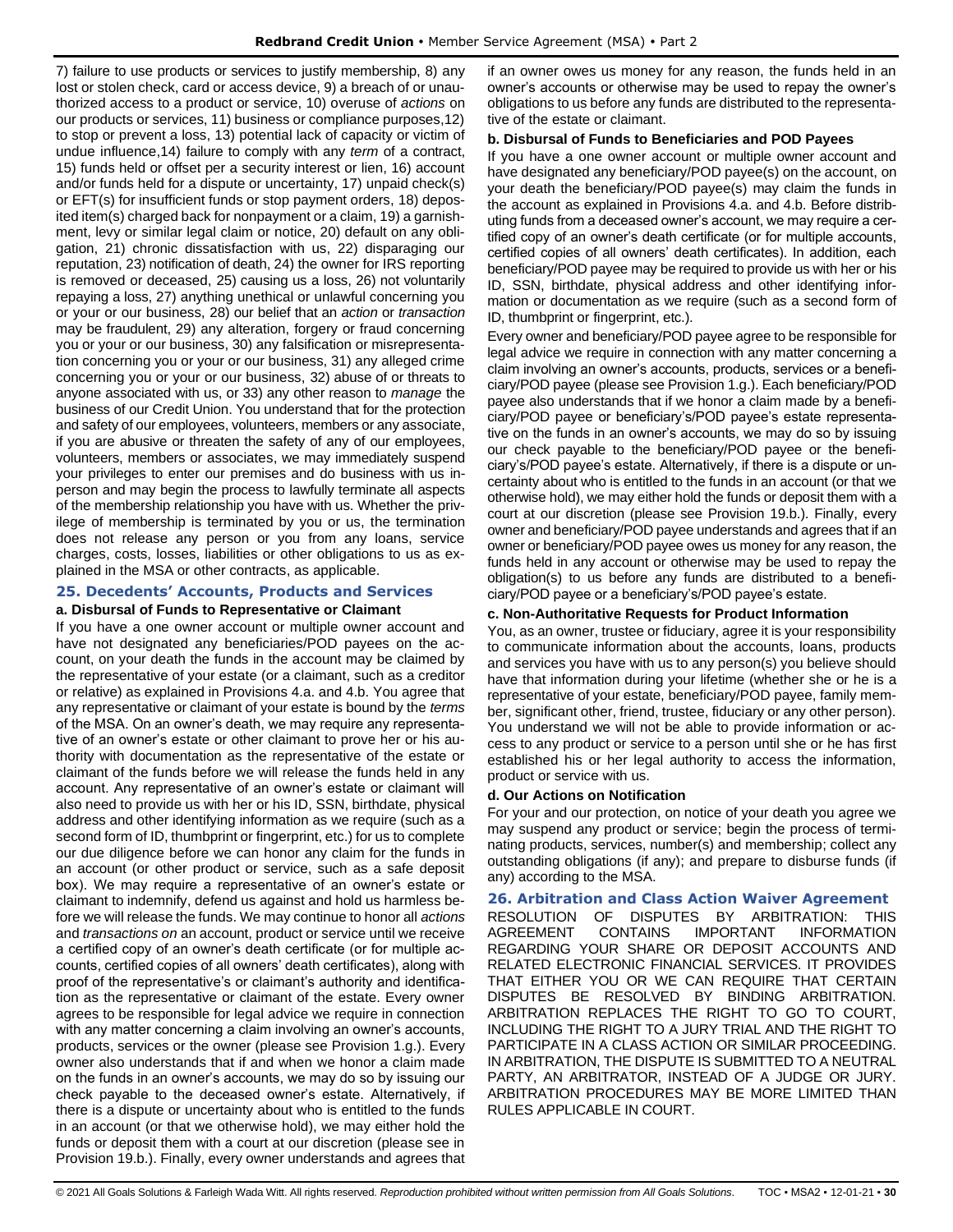## **a. Agreement to Arbitrate Disputes**

Either you or we may elect, without the other's consent, to require that any dispute between us concerning your Deposit Accounts (which includes share accounts) and the electronic financial services related to your Deposit Accounts be resolved by binding arbitration, except for those disputes specifically excluded below. This Arbitration Agreement and any arbitration conducted under it are governed by the Federal Arbitration Act (9 U.S.C. § 1 et seq.) and are not subject to any state law related to arbitration.

#### **b. Disputes Covered by Arbitration**

Claims or disputes between you and us arising out of or relating to your Deposit Account(s), transactions involving your Deposit Account(s) and any related electronic financial service with us are subject to arbitration. Electronic financial services include online and mobile account access, bill pay, telephone access, and any other electronic service provided pursuant to our Electronic Funds Transfer Disclosures. Any claims or disputes arising from or relating to this agreement, any prior account agreement between us, any advertising, the application for, or the approval or establishment of your account are also included. Disputes include not only claims made directly by you, but also made by anyone connected with you or claiming through you, such as a joint account holder, account beneficiary, employee, representative, agent, predecessor or successor, heir, assignee, or trustee in bankruptcy. Claims are subject to arbitration, regardless of what theory they are based on or whether they seek legal or equitable remedies. Arbitration applies to any and all such claims or disputes, whether they arose in the past, may currently exist or may arise in the future. All such disputes are referred to in this section as "Claims".

#### **c. Disputes Not Covered by Arbitration**

Both you and we have the right to pursue a Claim in state court instead of arbitration for claims related to our collection of any negative balance or amounts you owe us under our Membership and Account Agreement, including but not limited to fraud, counterfeit items and any unpaid account obligations. This exception applies if the Claim is in that court's jurisdiction and brought on an individual basis. Also, arbitration will not apply to your Account as long as you are an active duty Service Member. Otherwise, this Agreement to arbitrate will apply without limitation, regardless of whether 1) your account is closed; 2) you pay us in full any outstanding debt you owe; or 3) you file for bankruptcy.

#### **d. No Class Action or Joinder of Parties**

YOU ACKNOWLEDGE THAT YOU AND WE AGREE THAT NO CLASS ACTION, CLASS-WIDE ARBITRATION, PRIVATE ATTORNEY GENERAL ACTION, OR OTHER PROCEEDING WHERE SOMEONE ACTS IN A REPRESENTATIVE CAPACITY, MAY BE PURSUED IN ANY ARBITRATION OR IN ANY COURT PROCEEDING, REGARDLESS OF WHEN THE CLAIM OR CAUSE OF ACTION AROSE OR ACCRUED, OR WHEN THE ALLEGATIONS OR FACTS UNDERLYING THE CLAIM OR CAUSE OF ACTION OCCURRED. Unless you and we both agree, claims of two or more persons may not be joined, consolidated, or otherwise brought together in the same arbitration (unless those persons are joint account holders or beneficiaries on your account and/or related accounts, or parties to a single transaction or related transaction), whether or not the claim may have been assigned.

## **e. Arbitration Procedures**

The arbitration must be filed with the following neutral arbitration forum and must follow its rules and procedures for initiating and pursuing an arbitration:

#### JAMS

[www.jamsadr.com](http://www.jamsadr.com/)

## 1-800-352-5267 (toll-free)

The arbitration shall take place in the federal district in which you reside, or in which you entered into this Agreement. The arbitration shall be decided by a single, neutral arbitrator selected by both parties in accordance with the rules of the arbitration forum. The arbitration shall be administered by JAMS pursuant to its Comprehensive Arbitration Rules and Procedures or pursuant to JAMS' Streamlined Arbitration Rules and Procedures. Judgment on the arbitrator's award may be entered in any court having jurisdiction. This Arbitration Agreement does not preclude parties from bringing claims in small claims court or seeking provisional remedies in aid of arbitration from a court of appropriate jurisdiction. You or we may choose to have a hearing, be represented by counsel and conduct discovery. If the claim is brought by you, you will pay no more than \$250 of the filing costs and expenses and the remaining costs are borne by us. If we bring the claim, we pay for all filing fees and costs. Judgment on the arbitration award may be entered by any court of competent jurisdiction. We will not reimburse any fees if the arbitrator determines that your claim or dispute was frivolous or baseless. Each party shall be responsible for its own attorney fees in any arbitration unless the arbitrator awards attorney fees under applicable law or agreement.

#### **f. Right to Resort to Provisional Remedies Preserved**

Nothing herein shall be deemed to limit or constrain our right to resort to self-help remedies, such as our federal statutory lien; our right of set-off; the right to restrain funds in an account; to interplead funds in the event of a dispute; to exercise any security interest we may hold in property; to comply with legal process; or to obtain provisional remedies such as injunctive relief, attachment, or garnishment by a court having appropriate jurisdiction; provided, however, that you or we may elect to arbitrate any dispute related to such provisional remedies.

#### **g. Right to Reject this Arbitration Agreement**

You have the right to opt out of this agreement to arbitrate if you tell us within 30 days after you opened your first Account. If you are receiving this Agreement with a notice issued after your first account was opened, you must tell us within 30 days after we issued our notice and this Agreement. To opt out, send us written notice as follows: (i) your written notice must include your name, as listed on your account, your account number, and a statement that you reject this Arbitration Agreement, and (ii) you must send your written notice to Us at the following address: Redbrand Credit Union, P.O. Box 4128, Bartonville, IL 61607 Attn: Legal Department.

## **h. Acceptance of Arbitration and Class Action Waiver**

Following receipt of this Binding Arbitration and Class Action Waiver Agreement and expiration of the rejection period, your decision not to reject this Agreement as confirmed by your continued use of your Account, confirms your agreement to be bound by the above terms for all of your Accounts and your Accounts will be bound by this Arbitration and Class Action Waiver Agreement.

## <span id="page-30-0"></span>**27. The MSA & State and Federal Law**

Membership, accounts, products and services you have with us are primarily governed by Parts 1 and 2 of the MSA, *our records* and/or any other contract with us, as applicable. They are also governed by the applicable law of the state in which the branch or service center where you started the account in-person is located. If you started the account by mail, phone, or our internet services (as we offer), the accounts, products and services are governed by the law of the State of Illinois. Finally, federal law and regulations, Federal Reserve operating circulars, and clearing house rules also govern our accounts, products, and services to the extent applicable. If any *term* of the MSA conflicts with controlling law, that *term* will be nullified and stricken from the MSA to the extent that it is inconsistent with the law and the law will govern. If any *term* of the MSA is declared invalid, unenforceable, unconscionable or unlawful by a court, that *term* will not affect the validity of any other *terms* of the MSA, which will continue in full force and effect.

## **Our Electronic Funds Transfer Terms**

<span id="page-30-1"></span>"Our Electronic Funds Transfer Terms" explains your and our rights and responsibilities concerning electronic fund transfer (EFT)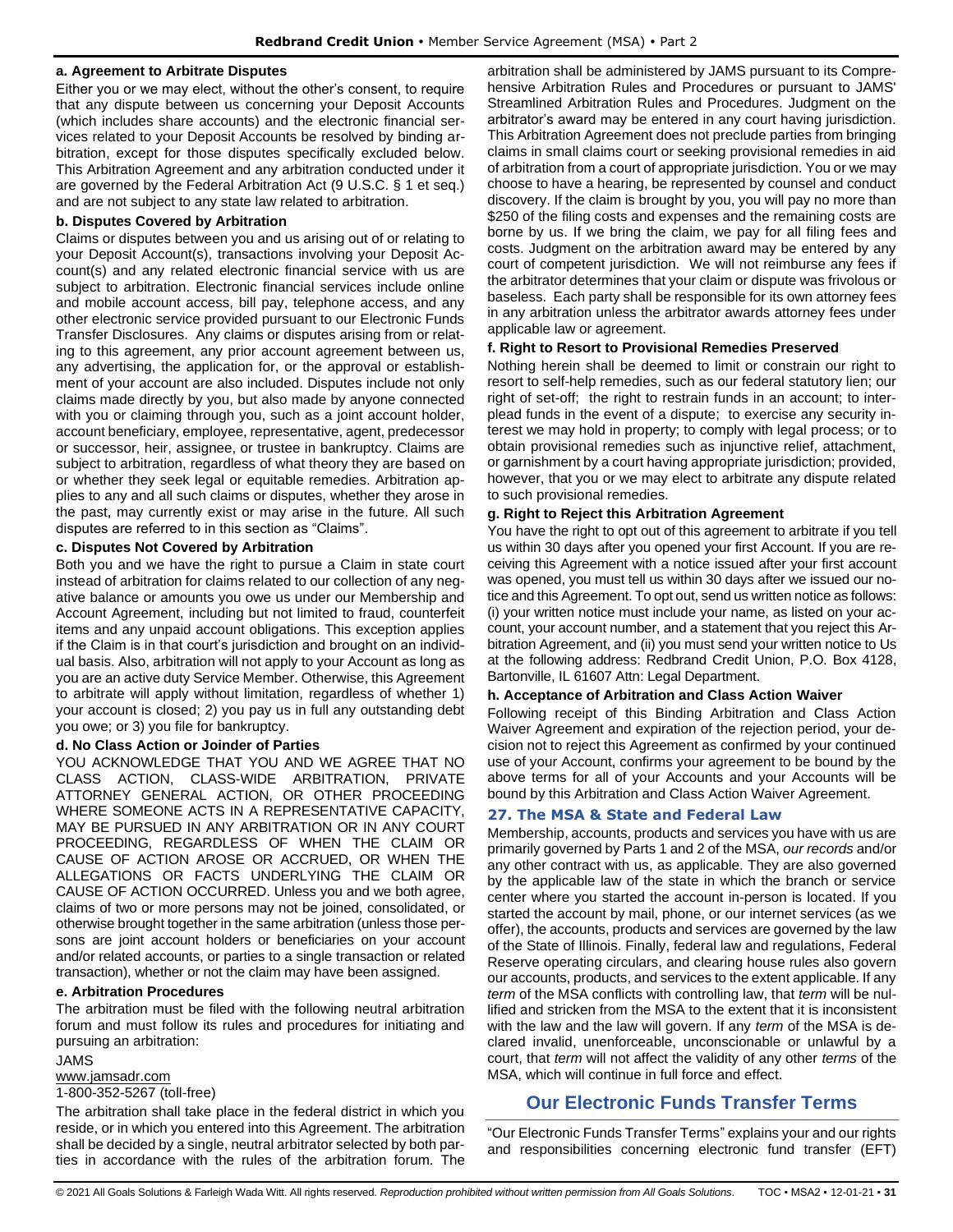debits from and credits to the accounts you have with us. EFTs are electronically initiated transfers of money involving an account with us and multiple access options, including Home Banking, direct deposits, automated teller machines (ATMs), Visa Debit or ATM cards (Card), and Audio Response Teller (ART) services.

## <span id="page-31-0"></span>**1. EFT Services**

#### **a. Automated Teller Machines**

You may use your Card and personal identification number (PIN) at Automated Teller Machines (ATMs) of our Credit Union NYCE, CIRRUS, and Visa, and such other machines or facilities as we may designate. At the present time, you may use your Card to:

- Withdraw cash from the share draft or share account with us.
- If you qualify, you may make deposits to the share draft or share account with us.
- Transfer funds between the share draft and share accounts.
- Check the balance of your accounts.

## **b. Direct Deposit**

On the instruction of (i) your employer, (ii) the Treasury Department, or (iii) other financial institutions, we will accept direct deposits by EFT of your paycheck or of federal recurring payments, such as Social Security.

#### **c. Preauthorized Debits**

You may make direct withdrawals by EFT from the share draft or regular share account you have with us to a particular person or company, at least periodically, which you have arranged with that person or company, provided you have enough funds in the account with us to cover the payment.

#### **d. Audio Response Teller (ART)**

If we approve your application for telephone access to the accounts you have with us under Audio Response Teller (ART), you may use a telephone to access the account with us and conduct EFTs by calling 309-633-2912. You must use your PIN along with the account number you have with us to access the accounts. At the present time you may use Audio Response Teller (ART) to:

- Access balance information on the share draft, share and loan accounts with us.
- Transfer funds between the share draft, share and money market accounts.
- Access a variety of account history information.
- Make check withdrawals payable to the primary account holder at the address on file at the Credit Union from your share, share draft, or money market accounts.

## **e. Home Banking**

If we approve your application for Home Banking, you may use the internet to access the accounts. For this service, you will need a personal computer or other device with internet access. The address for Home Banking services is www.redbrandcu.com. You may select a PIN. You must use your PIN along with the account number with us to access the accounts. You are responsible for the installation, maintenance, and operation of your computer and software. We will not be responsible for any errors or failures involving any telephone service, internet service provider, your software installation or your computer. At the present time, you may use the Home Banking service to:

- Access balance information on the share draft, share, or loan accounts with us.
- Access a variety of account history information.
- Transfer funds among the share draft, share, or money market accounts; transfers to other account numbers must have a signed cross account transfer application.
- Make check withdrawals payable to the primary account holder at the address on file at the Credit Union from the share draft, share, or money market accounts.
- Learn about current promotions offered.
- Contact us via email.
- Access and use online bill pay.

Transactions involving the accounts you have with us are addressed by the MSA, whereas transactions involving a loan are addressed by the applicable loan agreement(s).

#### **f. Bill Pay**

You may use the Bill Pay service (accessed through Home Banking or Mobile Banking) to make payments to third parties. Use of Bill Pay requires enrollment in Home Banking and acknowledgement of Redbrand Credit Union Bill Pay Agreement. You may use the Bill Pay service to:

- Make payments from any share draft or share account to another financial institution.
- Pay bills from any share draft account with us.

## **g. Mobile Banking**

Mobile Banking is a personal financial information management service that allows you to access account information, make payments to merchants who have previously consented to accept payments through our Home Banking service and make such other transactions as described in the Home Banking Service Agreement using compatible and supported mobile phones and wireless devices ("Wireless Device"). You agree and understand that the Mobile Banking service may not be accessible or may have limited utility over some mobile telephone networks, such as while roaming. The services that you may access through Mobile Banking are the same account and service transactions available through Home Banking. When you register for Mobile Banking, the designated accounts and bill payment payees linked to the account through Home Banking will be accessible through Mobile Banking.

For all mobile check deposits, you must endorse the original paper check with your signature and write: "FOR REDBRAND CREDIT UNION MOBILE DEPOSIT ONLY" in the endorsement area. If you fail to provide this endorsement, we may refuse the deposit and return it to you. You agree to indemnify our Credit Union from any liability or loss to our Credit Union arising from the payment of the original paper check without such required endorsement.

#### **h. Visa Debit Card**

You may use your Visa Debit Card to purchase goods and services any place Visa is honored by participating merchants and merchants accepting the Card and PIN at point of sale (POS) terminals. Funds to cover your Card purchases will be deducted from the share draft account. If the balance in the account is not sufficient to pay the transaction amount, we may treat the transaction as an overdraft request pursuant to any overdraft protection plan, or we may terminate all services under the MSA.

Some merchants may permit you to initiate debit and bill payment transactions with your card using either the Visa network or another network shown on your card, such as the NYCE, CIRRUS, Accel/Exchange or Pulse networks. We will honor your debit transactions processed by any of these networks.

Depending on our authorization protocols and network availability, transactions processed over other networks may or may not require you to use your PIN to validate a transaction. Generally, you enter your card number or swipe your card and provide or enter a PIN. You may instead be asked to sign a receipt or payment authorization. Provisions applicable only to Visa transactions (such as Visa's zero liability protections) will not apply to non-Visa Check transactions and the liability rules for other EFTs in the section titled "Member Liability" will apply.

#### **i. Electronic Check Transaction**

You may authorize a merchant or other payee to make a one-time electronic payment from the share draft account using information from your check to pay for purchases, pay bills or pay other obligations ("Electronic Check Transactions"). You agree that your authorization for an electronic check transaction occurs when you initiate such a transaction after receiving any required notice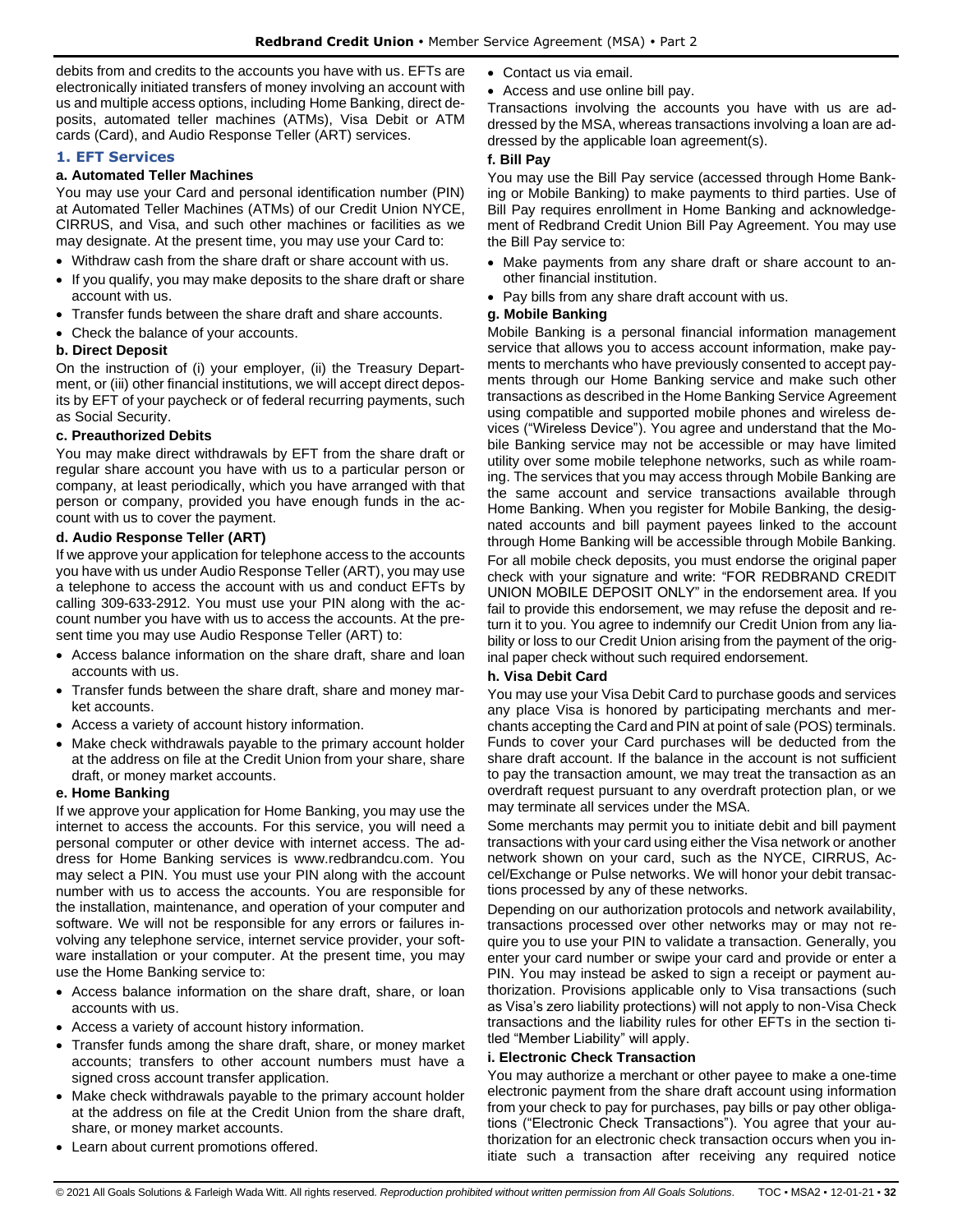regarding the merchant's right to process the transaction or payment, including any written sign provided by the merchant at the time of your transaction. All terms governing electronic funds transfer services will apply to Electronic Check Transactions, except the \$50 and \$500 limits of liability for unauthorized transactions in Section 4 (Member Liability) of this disclosure. You remain responsible for notifying us of any unauthorized electronic check transaction shown on your statement.

## <span id="page-32-0"></span>**2. Service Limitations**

#### **a. Automated Teller Machines**

**1) Withdrawals.** You may make up to twenty (20) ATM withdrawals per business day with a debit or ATM card. You may withdraw up to \$310 (if there are sufficient funds in the account) per business day. For purposes of determining whether you have reached the daily limit, a day ends at 2:00 pm Central Time.

#### **b. Audio Response Teller (ART) Service**

The accounts with us can be accessed under Audio Response Teller (ART) via a touchtone telephone only. Not all push button phones are touchtone. Converters may be purchased for pulse and rotary dial phones. Audio Response Teller (ART) will be available for your convenience seven (7) days a week. This service may be interrupted for a short time each day for data processing. If you call during this time, you will hear a message directing you to call back. We may limit the number of certain types of withdrawals from some accounts, as described in "Our Rates & Service Charges." No transfer or withdrawal may exceed the funds available in an account with us. We reserve the right to refuse any transaction which would draw upon insufficient funds, exceed a credit limit, lower an account below a required balance or otherwise require us to increase our required reserve on the account.

#### **c. Home Banking Service**

**1) Transfers.** You may make funds transfers to the accounts with us, or other accounts you authorize, as often as you like. We may limit the number of certain types of withdrawals from some accounts, as described in "Our Rates & Service Charges." You may transfer or withdraw up to the available balance in the account or available credit line at the time of the transfer, except as limited under other agreements. We reserve the right to refuse any transaction that would draw upon insufficient or unavailable funds, lower an account below a required balance or otherwise require us to increase our required reserve on the account.

**2) Account Information.** Account balance and transaction history information may be limited to recent account information. The availability of funds for transfer or withdrawal may be limited, due to the processing time for ATM transactions. See "Funds Availability of Deposits."

**3) E-Mail and Stop Payment Requests.** We may not immediately receive e-mail communications that you send and we will not act based on e-mail requests until we actually receive your message and have a reasonable opportunity to act. Any stop payment request you transmit electronically is deemed to be a verbal request and will expire in fourteen (14) days unless confirmed in writing as addressed in the MSA. Contact us immediately regarding an unauthorized transaction or stop payment request.

#### **d. Mobile Banking**

You are fully responsible for understanding how to use Mobile Banking before you actually do so, and you must use Mobile Banking in accordance with any use or operational instructions posted on our web site. You are also responsible for your use of your Wireless Device and the Mobile Banking Service software provided to you. We will not be liable to you for any losses caused by your failure to properly use Mobile Banking, the Software or your Wireless Device. You may experience technical or other difficulties related to Mobile Banking that may result in loss of data, personalization settings or other Mobile Banking interruptions. We assume no responsibility for the timeliness, deletion, misdelivery or failure to store any user data, communications or personalization settings in connection with your use of Mobile Banking. We assume no responsibility for the operation, security, or functionality of any Wireless Device or mobile network that you utilize to access Mobile Banking. Financial information shown on Mobile Banking reflects the most recent account information available through Mobile Banking, and may not be current. You agree that we are not liable for delays in updating account information accessed through Mobile Banking. We are not responsible for any actions you take based on information accessed through the Mobile Banking app that is not current. If you need the most current account information, you agree to contact us directly.

#### **e. ATM Card**

You may not make more than a total of \$310 in combined ATM withdrawals and PIN-based transactions per day.

#### **f. Visa Debit Card**

You may make up to 30 Visa Debit Card purchase transactions per day. Visa purchases are limited to the balance available in an account. In addition, you may not make more than \$1,000 in purchase transactions in one day. We reserve the right to refuse any transaction that would draw upon insufficient funds or require us to increase our required reserve on the account. We may set other limits on the amount of any transaction, and you will be notified of those limits. You are solely responsible for any disputes you may have with merchandise or services received using the Visa Debit Card. We are not responsible for any damages, liability or settlement resolution as a result of the misrepresentation of quality, price, or warranty of goods or services by a merchant.

The use of a Card and Account with us are subject to the following conditions:

**1) Ownership of Cards.** Any Card or other device that we supply to you is our property and must be immediately returned to us, or to any person whom we authorize to act as our agent, or to any person who is authorized to honor the Card, according to instructions. The Card may be repossessed at any time at our sole discretion without demand or notice. You cannot transfer the Card or Account to another person.

**2) Honoring the Card.** Neither we nor merchants authorized to honor the Card will be responsible for the failure or refusal to honor the Card or any other device we supply to you. If a merchant agrees to give you a refund or adjustment, you agree to accept a credit to the account with us in lieu of a cash refund. You may not use the Card for any illegal or unlawful transaction. We may refuse to authorize any transaction that we believe may be illegal or unlawful.

**3) Currency Conversion; International Transaction Fee.** Purchases and withdrawals made in foreign countries will be billed to you in U.S. dollars. The currency conversion rate for international transactions, as established by Visa International, Inc., is a rate selected by Visa from the range of rates available in wholesale currency markets for the applicable central processing date, which may vary from the rate Visa itself receives, or the governmentmandated rate in effect for the applicable central processing date. In addition, you will be charged an International Transaction Fee as set forth in "Our Rates & Service Charges" for any card transaction at a location in a foreign country or with a merchant located in a foreign country even if you initiate the transaction from within the United States.

## <span id="page-32-1"></span>**3. Security of Personal Identification Number**

The Personal Identification Number (PIN) is established for your security purposes. The PIN is confidential and should not be disclosed to third parties or recorded. You are responsible for safekeeping your PIN. You agree not to disclose or otherwise make your PIN available to anyone not authorized to sign on the accounts with us. If you authorize anyone to have or use your PIN, that authority will continue until you specifically revoke such authority by notifying us. You understand that person may use Home Banking, online services or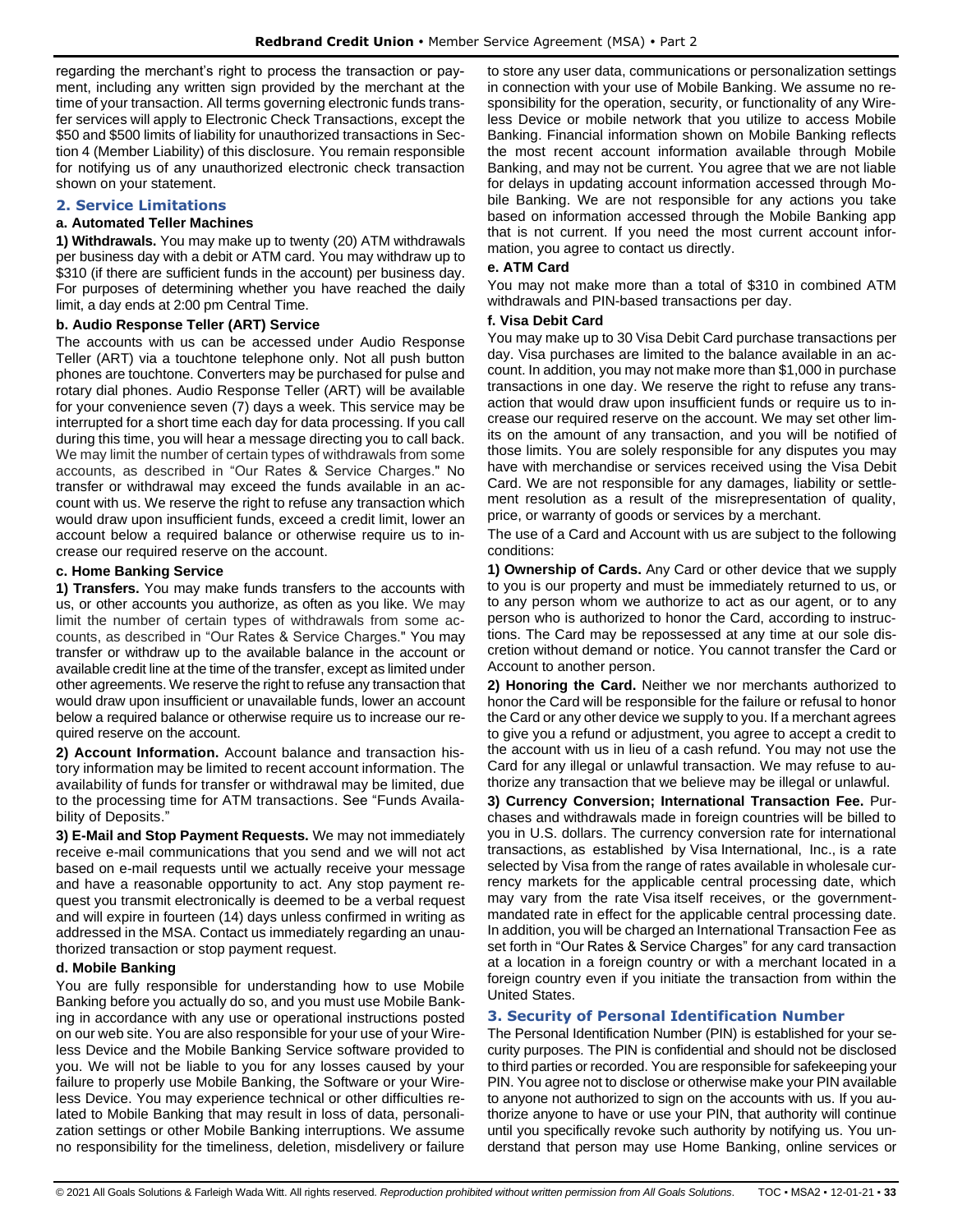debit card to review all of your account information and make account transactions. Therefore, we are entitled to act on transaction instructions received using your PIN and you agree that the use of your PIN will have the same effect as your signature in authorizing transactions.

If you authorize anyone to use your PIN in any manner, that authority will be considered unlimited in amount and manner until you specifically revoke such authority by notifying us and changing your PIN immediately. You are responsible for any transactions made by such persons until you notify us that transactions and access by that person are no longer authorized and your PIN is changed. If you fail to maintain or change the security of these PINs and we suffer a loss, we may terminate your electronic fund transfer and account services immediately.

## <span id="page-33-0"></span>**4. Member Liability**

You are responsible for all transfers you authorize using your EFT services as explained in this disclosure, which is part of the MSA. If you permit other persons to use an EFT service, Card or PIN, you are responsible for any transactions they authorize or conduct on any of the accounts you have with us. However, tell us at once if you believe anyone has used the account, Card or PIN and accessed the accounts with us without your authority, or if you believe an electronic fund transfer has been made without your permission using information from your check. Telephoning is the best way of keeping your possible losses down. For Visa Debit Card purchase transactions, if you notify us of your lost or stolen card, you will not be liable for any losses, provided you were not negligent or fraudulent in handling the Card and you provide us with a written statement regarding your unauthorized Card claim, otherwise the following liability limits will apply. For all other EFT transactions except Electronic Check Transactions, if you tell us within two (2) business days, you can lose no more than \$50 if someone accessed the account with us without your permission. If you do not tell us within two (2) business days after you learn of the unauthorized use of the account or EFT service, and we can prove that we could have stopped someone from accessing the account without your permission if you had told us, you could lose as much as \$500. In no event will you be liable for more than \$50 for unauthorized withdrawals from a line of credit account.

Also, if your statement shows EFTs that you did not make, tell us at once. If you do not tell us within sixty (60) days after the statement was mailed or accessible to you, you may not get back any money lost after the sixty (60) days if we can prove that we could have stopped someone from making the transfers if you had told us in time. If a good reason (such as a hospital stay) kept you from telling us, we will extend the time periods. If you believe that someone has used the Card or PIN without your permission or you have lost your Card, call: 309-697-1447, or write to us at: P.O. Box 4128, Bartonville, IL 61607.

## <span id="page-33-1"></span>**5. Business Days**

Our business days are Monday through Friday. Holidays are not included.

## <span id="page-33-2"></span>**6. Charges for EFT Services**

There are certain charges for EFT services, as described in "Our Rates & Service Charges." We reserve the right to impose service charges at a future date after we give you notice of such changes as required by law. If you request a transfer or check withdrawal from your personal line of credit account, such transactions may be subject to charges under the terms and conditions of your loan agreement. If you use an ATM that is not operated by us, you may be charged an ATM surcharge by the ATM operator or an ATM network utilized for such a transaction. The ATM surcharge will be debited from the account with us if you elect to complete the transaction.

## <span id="page-33-3"></span>**7. Right to Receive Documentation**

## **a. Periodic Statements**

All EFT transactions will be recorded on your periodic statement. You will receive a statement at least once every quarter. If you have an EFT transaction, you will receive a statement monthly.

## **b. Preauthorized Credits**

If you have a direct deposit made to the account at least once every sixty (60) days from the same source and you do not receive a receipt (such as a pay stub), you can use Audio Response Teller (ART) or Home Banking or you can call us at 309-697-1447 to find out whether or not the deposit has been made.

#### **c. Terminal Receipt**

You may get a receipt at the time you make any transaction of more than \$15 using an ATM, POS terminal or Visa Debit Card.

## <span id="page-33-4"></span>**8. Account Information Disclosure**

We will maintain the confidentiality and privacy of your information in accordance with our Privacy Notice. We will disclose information to third parties about the account or the transfers you make in the following circumstances:

- As necessary to complete transfers.
- To verify the existence of sufficient funds to cover specific transactions upon the request of a third party, such as a credit bureau or merchant.
- To comply with government agency or court orders.
- If you give us your written permission.

## <span id="page-33-5"></span>**9. Our Liability for Failure to Make Transactions**

If we do not complete a transfer to or from an account with us on time or in the correct amount according to the MSA, we will be liable for your actual transaction loss or damage. Our sole responsibility for an error in a transfer will be to correct the error. You agree that neither we nor the service providers are responsible for any loss, property damage, or bodily injury, whether caused by the equipment, software, Credit Union, or by internet browser providers such as Microsoft (Microsoft Internet Explorer), Apple (Safari), Mozilla (Firefox), Google (Chrome) or by Internet access providers or by online service providers or by an agent or subcontractor for any of the foregoing. Nor will we or the service providers be responsible for any direct, indirect, special, or consequential economic or other damages arising in any way out of the installation, download, use, or maintenance of the equipment, software, online access services, or Internet browser or access software. In this regard, although we have taken measures to provide security for communications from you to us via the Home Banking service and may have referred to such communication as "secured," we cannot and do not provide any warranty or guarantee of such security. In states that do not allow the exclusion or limitation of such damages, our liability is limited to the extent permitted by applicable law. We will not be liable for the following:

- If, through no fault of ours, you do not have adequate funds in an account to complete a transaction, the account is terminated or the transaction amount would exceed your credit limit on your line of credit.
- If you used the wrong identification code or you have not properly followed any applicable computer, Internet or Credit Union instructions for making transfers.
- If your computer fails or malfunctions or if our Home Banking system was not properly working and such a problem should have been apparent when you attempted such a transaction.
- If the ATM where you are making the transfer does not operate properly, does not have enough cash or you use a Card improperly.
- If circumstances beyond our control (such as fire, flood, telecommunication outages, postal strikes, equipment, or power failure) prevent the transaction.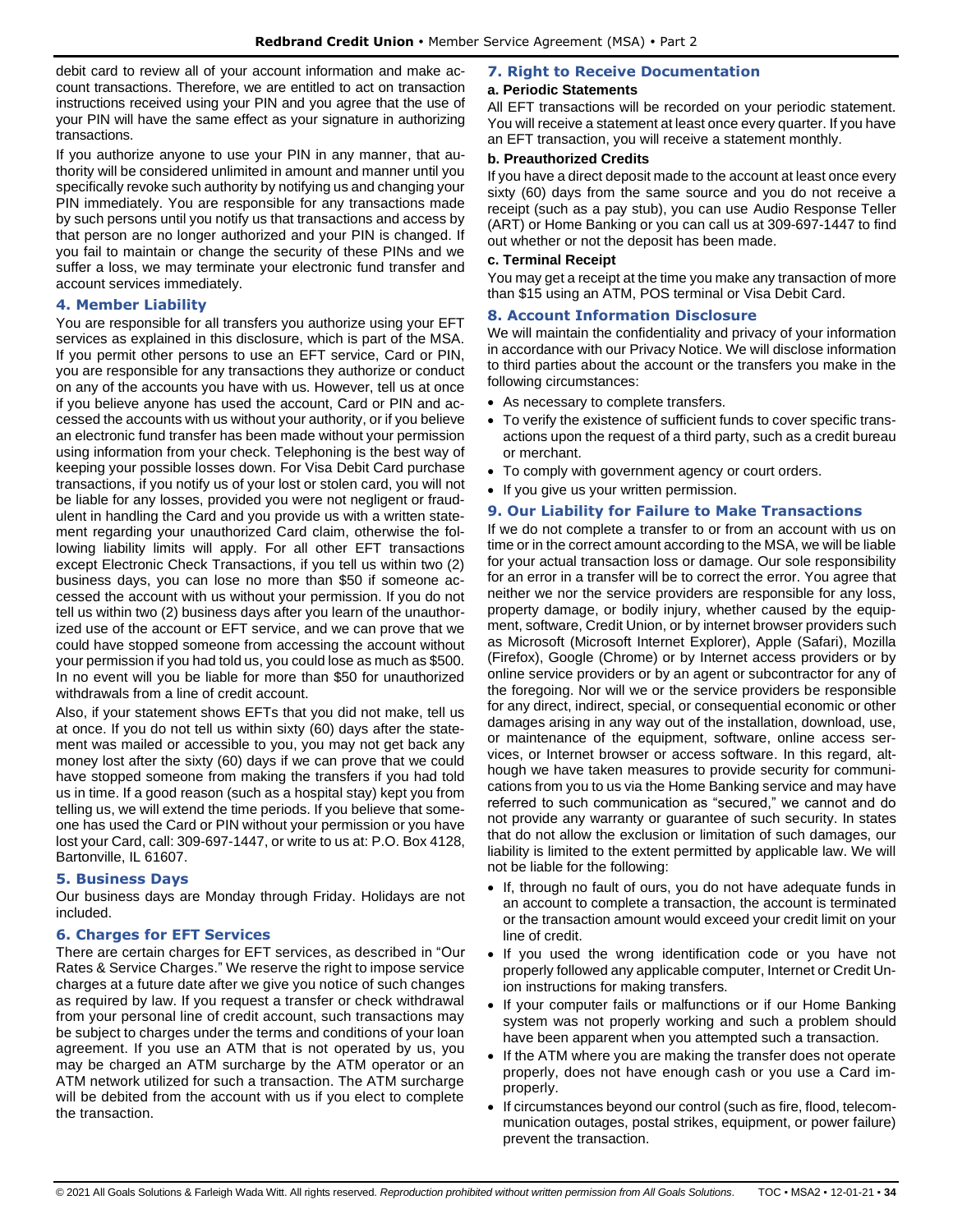- If the account with us is frozen because of a delinquent loan or is subject to a legal process or other claim.
- If the error was caused by a system beyond our control such as your Internet Service Provider, any computer virus, or problems related to software not provided by us.
- If you have not given us complete, correct, and current instructions so we can make a transfer.
- If the error was caused by any applicable ATM or payment system network. The ATM machine may retain a Card in certain in-

stances, in which event you may contact us about its replacement. We may establish other exceptions in addition to those listed above.

#### <span id="page-34-0"></span>**10. Termination of EFT Services**

You agree that we may terminate your use of any EFT services if you, or any authorized user of an account or PIN, breach any term of the MSA, or if we have reason to believe that there has been an unauthorized use of a Card, account or identification code.

You or any other party to the account can terminate your use of any EFT services by notifying us in writing. Termination of service will be effective the first business day following receipt of your written notice. However, termination of EFT services will not affect the rights and responsibilities of the parties under the MSA for transactions initiated before termination.

## <span id="page-34-1"></span>**11. Preauthorized Electronic Fund Transfers**

#### **a. Stop Payment Rights**

If you have arranged in advance to allow a third party to make regular EFTs from the account(s) with us for money you owe them, you may stop payment of these preauthorized transfers from the account. You must notify us verbally or in writing at any time up to three (3) business days before the scheduled date of a preauthorized transfer. We may require written confirmation of the stop payment order to be made within fourteen (14) days of any verbal notification. If we do not receive the written confirmation, the verbal stop payment order will cease to be binding fourteen (14) days after it has been made.

#### **b. Notice of Varying Amounts**

If regular payments may vary in amount, the person you are going to pay is required to tell you ten (10) days before each payment when it will be made and how much it will be. You may choose instead to get this notice only when the payment would differ by more than a certain amount from the previous payment or when the account would fall outside certain limits that you set.

#### **c. Liability for Failures on Preauthorized Transfers**

If you order us to stop one of these payments three (3) business days or more before the transfer is scheduled, and we do not do so, we will be liable for your losses or damages.

#### <span id="page-34-2"></span>**12. Notices**

We reserve the right to change the terms of our EFT services. We will mail or make accessible a notice to you at least twenty-one (21) days before the effective date of any change, as required by law. Use of any EFT service is subject to existing regulations governing the account with us and any future changes to those regulations.

#### <span id="page-34-3"></span>**13. Statement Errors**

In case of errors or questions about EFTs, telephone us at 309- 697-1447 and send us a written notice. We must hear from you no later than sixty (60) days after we sent the first statement on which the problem appears. In your notice:

- Tell us your name and account number.
- Describe the transfer you are unsure about, and explain as clearly as you can why you believe it is an error or why you need more information.
- Tell us the dollar amount of the suspected error.

If you tell us verbally, we may require that you send us your complaint or question in writing within ten (10) business days. We will tell you the results of our investigation within ten (10) business days after we hear from you and will correct any error promptly. For errors related to transactions occurring within thirty (30) days after the first deposit to the account (new accounts), we will tell you the results of our investigation within twenty (20) business days. If we need more time, however, we may take up to forty-five (45) days to investigate your complaint or question (ninety (90) days for POS (point of sale) transaction errors, new account transaction errors, or errors involving transactions initiated outside the United States). If we decide to do this, we will recredit the account within ten (10) business days (five (5) business days for Visa Debit Card transactions) for the amount you think is in error, so that you will have the use of the money during the time it takes us to complete our investigation. If we ask you to put your complaint or question in writing and we do not receive it within ten (10) business days, we may not recredit the account.

If we decide after our investigation that an error did not occur, we will deliver or mail to you an explanation of our findings within three (3) business days after the conclusion of our investigation. If you request, we will provide you copies of documents (to the extent possible without violating other members' rights to privacy) used in our conclusion that the error did not occur.

#### <span id="page-34-4"></span>**14. ATM Safety Notice**

The following information is a list of safety precautions regarding the use of Automated Teller Machine (ATM) and night deposit facilities.

- Be aware of your surroundings, particularly at night.
- Consider having someone accompany you when the ATM or night deposit facility is used after dark.
- If another person is uncomfortably close to you at the time of your transaction, ask the person to step back before you complete your transaction.
- Refrain from displaying your cash at the ATM or night deposit facility. As soon as your transaction is complete, place your money in your purse or wallet. Count the cash later in the safety of your car or home.
- If you notice anything suspicious at the ATM or night deposit facility, consider using another ATM or night deposit facility or coming back later. If you are in the middle of a transaction and you notice something suspicious, cancel the transaction, take your card or deposit envelope, and leave.
- If you are followed after making a transaction, go to the nearest public area where people are located.
- Do not write your Personal Identification Number or code on your card.
- <span id="page-34-5"></span>• Report all crimes to law enforcement officials immediately.

## **Funds Availability of Deposits**

"Funds Availability of Deposits" explains our policy for the availability of deposits to the share draft accounts you have with us. Deposits to other accounts with us may be subject to longer holds on funds at our sole discretion.

#### <span id="page-34-6"></span>**1. General Policy**

Our policy is to make funds from your deposits available to you on the day we receive your deposit. Funds from deposits made at automated teller machines (ATMs) we do not own or operate will not be available until the fifth (5th) business day after the day of your deposit. ATMs that we own or operate are identifiable by our name displayed on the ATM. Once they are available, you can withdraw the funds in cash and we will use the funds to pay checks and electronic funds transfers (EFTs) that you have written. For determining the availability of your deposits, every day is a business day, except Saturdays, Sundays, and Federal Holidays. If you make a deposit at any Credit Union branch, on a business day that we are open, we will consider that day to be the day of your deposit. However, if you make a deposit on a day we are not open, we will consider that the deposit was made on the next business day we are open.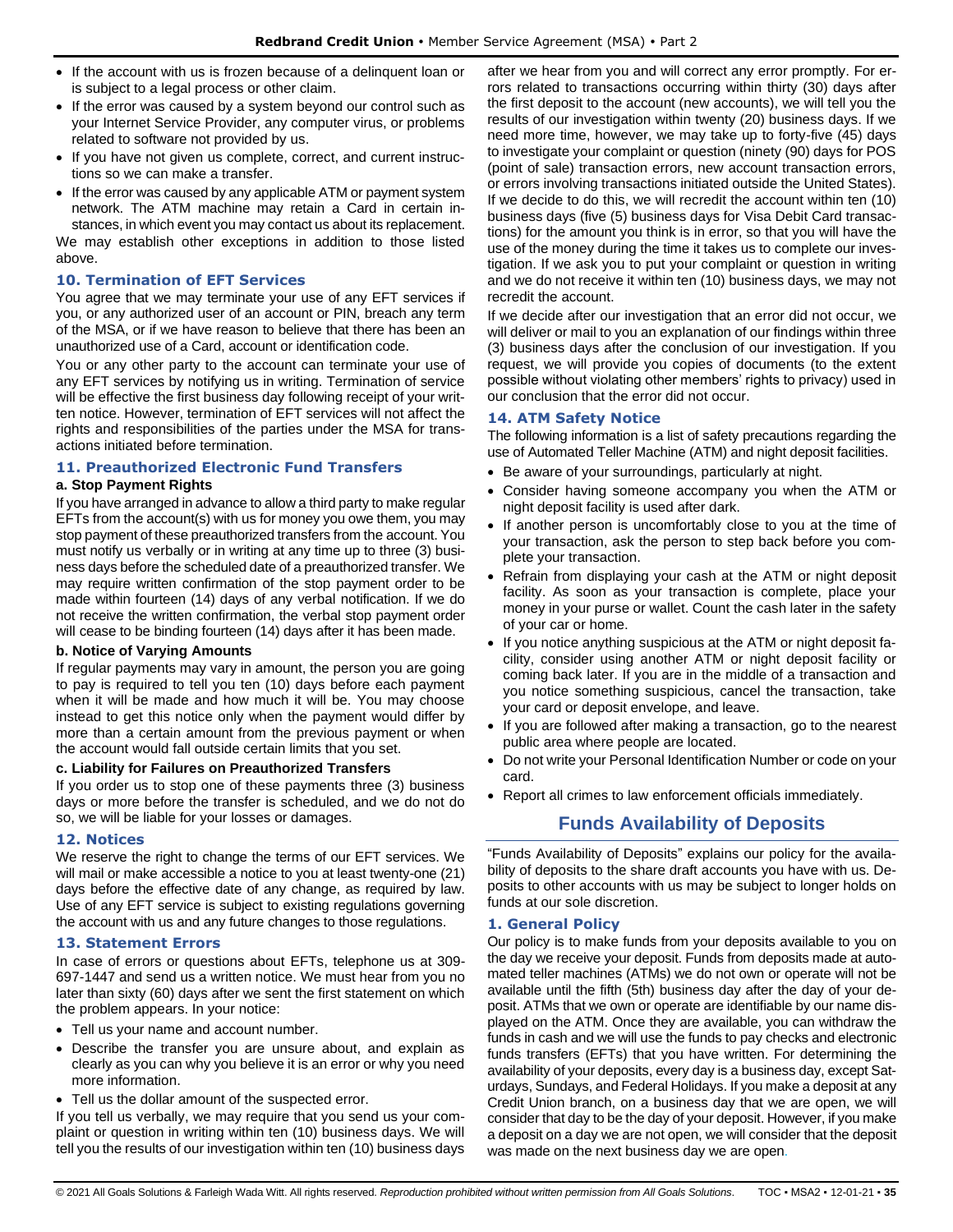#### <span id="page-35-0"></span>**2. Reservation of Right to Hold**

In some cases, we will not make all of the funds that you deposit by check available to you on the business day after we receive your deposit. Depending on the type of check you deposit, funds may not be available until the second (2nd) business day after the day of your deposit. However, the first \$225 of your deposit will be available on the first (1st) business day. If we are not going to make all of the funds from your deposit available on the first (1st) business day, we will notify you at the time you make your deposit. We will also tell you when the funds will be available. If your deposit is not made directly to one of our employees, or if we decide to take this action after you have left the premises, we will mail you the notice by the day after we receive your deposit. If you need the funds from a deposit right away, you should ask us when the funds will be available.

#### <span id="page-35-1"></span>**3. Holds on Other Funds**

If we cash a check for you that is drawn on another financial institution, or if we provide cash back on a check you deposit, we may withhold the availability of a corresponding amount of funds that are already in the account you have with us. (We do this because the check can be returned by the institution on which it is drawn.) The funds withheld in an account will be available at the time funds from the check cashed would have been available. If we take a check for deposit that is drawn on another financial institution, we may make funds from the deposit available for withdrawal immediately but delay your availability to withdraw a corresponding amount of funds that you have on deposit in another account with us. The funds in the other account would then not be available for withdrawal until the time periods described in this disclosure for the type of check you deposited.

## <span id="page-35-2"></span>**4. Longer Delays May Apply**

We may delay your ability to withdraw funds from a check deposited into an account with us for an additional number of days under certain circumstances. Federal law provides exceptions to the federal funds availability schedules when:

- We believe a check you deposit will not be paid.
- You deposit checks totaling more than \$5,525 on any one day.
- You deposit a check that has been returned unpaid.
- You have overdrawn an account with us repeatedly in the last six (6) months.
- There is an emergency, such as failure of communications or computer equipment.

We will notify you if we delay your ability to withdraw funds for any of these reasons, and we will tell you when the funds will be available. They will generally be available no later than the seventh (7th) business day after the day of your deposit.

#### <span id="page-35-3"></span>**5. Special Rules for New Accounts**

The following rules may apply during the first thirty (30) days after you start a new account with us:

- **a.** Funds from electronic direct deposits will be available on the day we receive the deposit.
- **b.** Funds from deposits of wire transfers, and the first \$5,525 of a day's total deposits of cashier's, certified, teller's, traveler's, and federal, state, and local government checks will be available on the first (1st) business day after the day of the deposit if the deposit meets certain criteria (for example, the check must be payable to you). The excess over \$5,525 may not be available until the ninth (9th) business day after the day of your deposit.
- **c.** Funds from all other check deposits may not be available until the ninth (9th) business day after the day of your deposit.

#### <span id="page-35-4"></span>**6. Foreign Checks**

We do not accept checks drawn on financial institutions located outside the United States.

#### <span id="page-35-5"></span>**Important Information for Starting a New Account**

To help the government fight the funding of terrorism and money laundering activities, the U.S.A. Patriot Act requires all financial institutions to obtain, verify, and record information that identifies each person who starts an account. What this means for you: when you start an account, we will ask for your name, physical address, date of birth, taxpayer identification number, and other information that will allow us to identify you. We may also ask to see your driver's license or other identifying documents. We will let you know what additional information is required.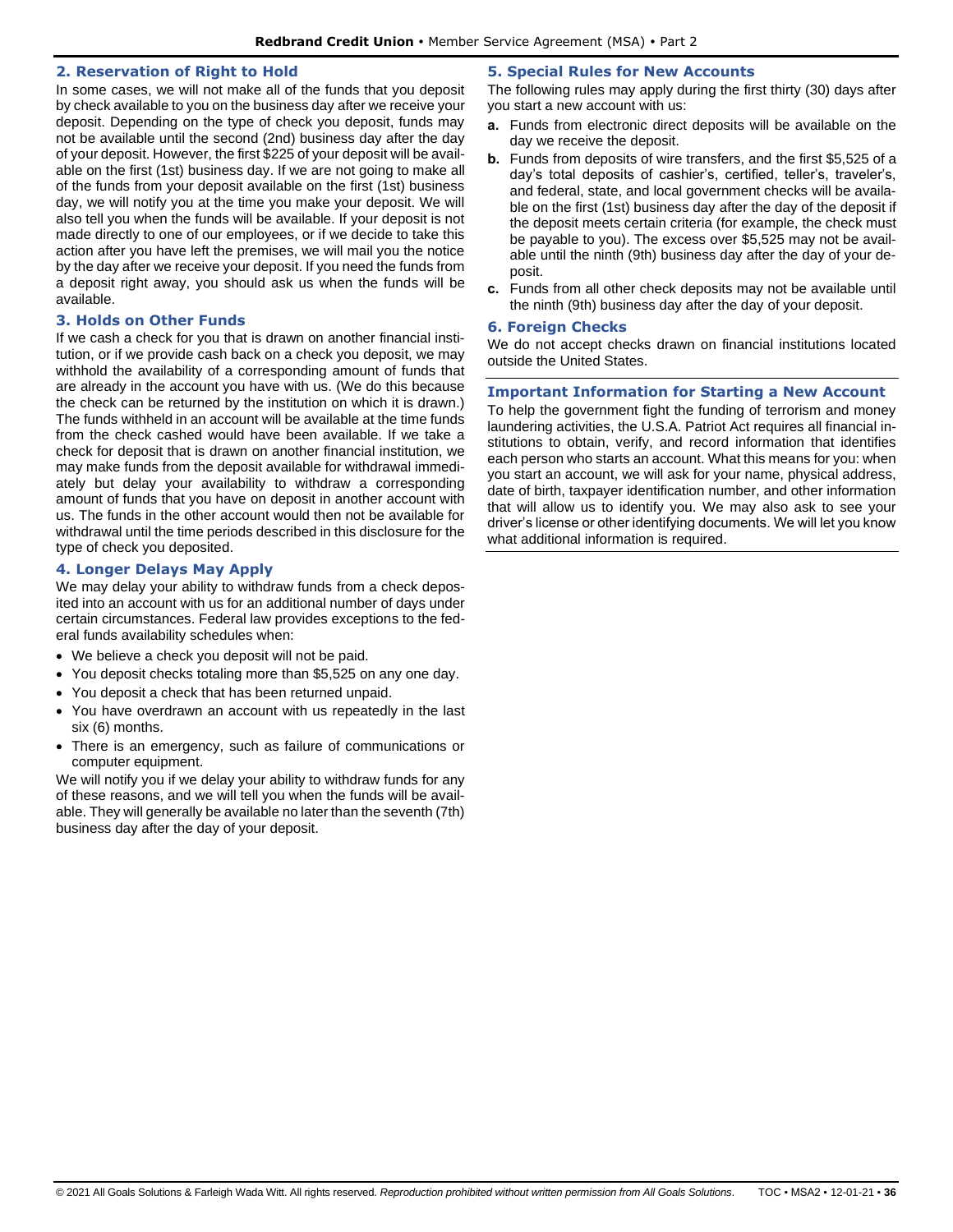# <span id="page-36-0"></span>**Our Privacy Notice**

**Revised December 2021**

| <b>FACTS</b> | WHAT DOES REDBRAND CREDIT UNION DO<br><b>WITH YOUR PERSONAL INFORMATION?</b>                                                                                                                                                                                                                                              |
|--------------|---------------------------------------------------------------------------------------------------------------------------------------------------------------------------------------------------------------------------------------------------------------------------------------------------------------------------|
| Why?         | Financial companies choose how they share your personal information. Federal law gives<br>consumers the right to limit some but not all sharing. Federal law also requires us to tell you how<br>we collect, share, and protect your personal information. Please read this notice carefully to<br>understand what we do. |
| What?        | The types of personal information we collect and share depend on the accounts, products or<br>services you have with us. This information can include:<br>• Name, address, Social Security Number, and income<br>• Account balances and payment history<br>• Credit history and credit scores                             |
| How?         | All financial companies need to share members' personal information to run their everyday<br>business. In the section below, we list the reasons financial companies can share their members'<br>personal information; the reasons Redbrand Credit Union chooses to share; and whether you<br>can limit this sharing.     |

| Reasons we can share your personal information                                                                                                                                                         | Does Redbrand<br><b>Credit Union</b><br>share? | Can you limit<br>this sharing? |
|--------------------------------------------------------------------------------------------------------------------------------------------------------------------------------------------------------|------------------------------------------------|--------------------------------|
| For our everyday business purposes—such as to process your<br>transactions, maintain the account(s) you have with us, respond to court<br>orders and legal investigations, or report to credit bureaus | Yes                                            | No.                            |
| For our marketing purposes—to offer our products and services to you                                                                                                                                   | Yes                                            | Yes                            |
| For joint marketing with other financial companies                                                                                                                                                     | Yes                                            | Yes                            |
| For our affiliates' everyday business purposes—information about<br>your transactions and experiences                                                                                                  | No.                                            | We do not share                |
| For our affiliates' everyday business purposes—information about<br>your creditworthiness                                                                                                              | No.                                            | We do not share                |
| For our affiliates to market to you                                                                                                                                                                    | No.                                            | We do not share                |
| For non-affiliates to market to you                                                                                                                                                                    | No.                                            | We do not share                |

| To limit our<br>sharing | • Call 309-697-1447 or<br>• Visit us online at www.redbrandcu.com/accountDisclosures.html.<br>Please note: If you are a new member, we can begin sharing your information [30] days from<br>the date we sent you this notice. When you are no longer our member, we continue to share your<br>information as described in this notice. However, you can contact us at any time to limit our<br>sharing. |
|-------------------------|---------------------------------------------------------------------------------------------------------------------------------------------------------------------------------------------------------------------------------------------------------------------------------------------------------------------------------------------------------------------------------------------------------|
| <b>Questions?</b>       | Call us at 309-697-1447, e-mail info@redbrandcu.com or visit us online at<br>www.redbrandcu.com/accountDisclosures.html.                                                                                                                                                                                                                                                                                |